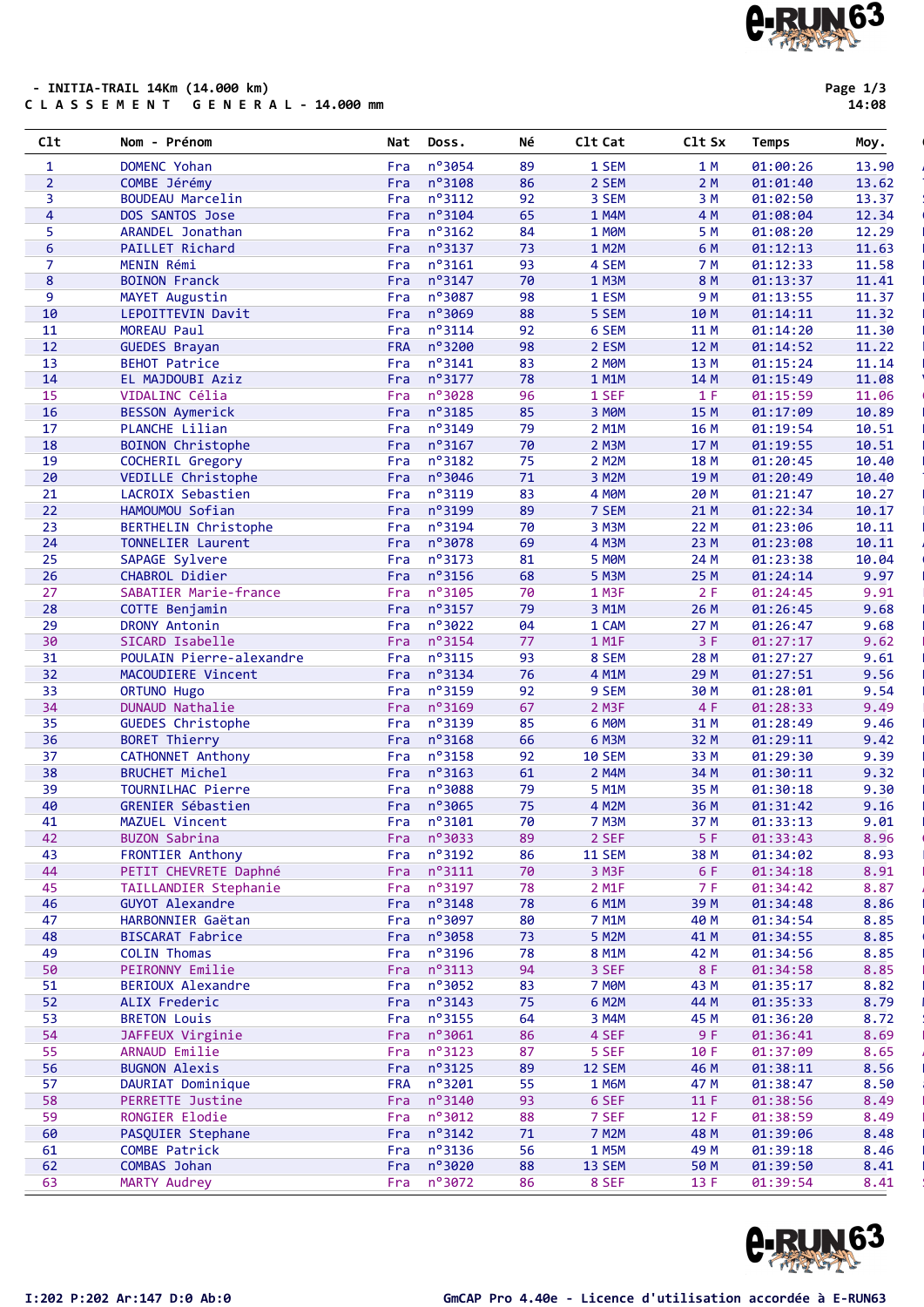#### - INITIA-TRAIL 14Km (14.000 km) C L A S S E M E N T G E N E R A L - 14.000 mm

| n°3037<br>4 M1F<br>16F<br>01:40:33<br>8.35<br>66<br><b>DELNARD Nancy</b><br>Fra<br>80<br>Fra $n^{\circ}3145$<br>8.35<br>PEURIERE Céline<br>85<br>2 MOF<br>17F<br>01:40:39<br>8.21<br>ANDRIEU Olivier<br>$n^o$ 3165<br>81<br>8 MOM<br>51 M<br>01:42:16<br>Fra<br>Fra nº3116<br>8.19<br>TEZENAS DU MONTCEL Tiphaine<br>88<br>9 SEF<br>18 F<br>01:42:36<br><b>BOURBON Dominique</b><br>n°3075<br>19 F<br>01:42:37<br>8.19<br>Fra<br>60<br>1 M5F<br>SEGUIN Philippe<br>n°3187<br>69<br><b>8 M3M</b><br>52 M<br>01:42:38<br>8.19<br>Fra<br>MORIN Marie<br>$n^{\circ}3122$<br>84<br>3 MOF<br>20 F<br>01:42:49<br>8.17<br>Fra<br>$n^o$ 3103<br>73<br>MARTINS Kevin<br>91<br><b>14 SEM</b><br>53 M<br>01:42:52<br>8.17<br>Fra<br>n°3109<br>8.17<br>74<br>MARTINS André<br>96<br>15 SEM<br>54 M<br>01:42:53<br>Fra<br>nº3150<br>75<br>4 M3F<br>21 F<br>01:42:54<br>8.16<br><b>GITENAY Sabine</b><br>Fra<br>69<br>n°3081<br>76<br>RICHARD Benoit<br>75<br>8 M2M<br>55 M<br>01:43:02<br>8.15<br>Fra<br>$n^o$ 3126<br>77<br><b>BUGNON Fanny</b><br>95<br><b>10 SEF</b><br>22F<br>01:43:33<br>8.11<br>Fra<br>$n^{\circ}3117$<br>THOBIE Anne<br>58<br>2 M5F<br>23 F<br>01:43:36<br>8.11<br>Fra<br>n°3178<br>REOCREUX Fabien<br>83<br>9 MOM<br>56 M<br>8.10<br>Fra<br>01:43:43<br>n°3179<br><b>GARDANT Geraldine</b><br>78<br>5 M1F<br>24 F<br>01:43:44<br>8.10<br>Fra<br>$n^o$ 3153<br>8.09<br>COUPERIER Christelle<br>79<br>6 M1F<br>25 F<br>01:43:54<br>Fra<br>n°3073<br>CROSNIER Sylvie<br>Fra<br>51<br>1 M6F<br>26F<br>01:44:10<br>8.06<br>$n^o$ 3181<br><b>16 SEM</b><br>8.04<br>FARYNIARZ Brice<br>Fra<br>87<br>57 M<br>01:44:29<br>nº3090<br>27F<br>8.02<br>4 MOF<br>DEHAUDT Mathilde<br>Fra<br>82<br>01:44:43<br>n°3074<br>8.02<br>9 M1M<br>58 M<br>PLAISANCE Matthieu<br>Fra<br>80<br>01:44:47<br>nº3071<br>MARECHAL Sophie<br><b>5 MOF</b><br>28 F<br>01:44:49<br>8.01<br>Fra<br>82<br>DORGHAM Mouloud<br>n°3055<br><b>10 MOM</b><br>59 M<br>7.99<br>Fra<br>81<br>01:45:10<br>ROCHEFORT Sophie<br>n°3006<br>6 MOF<br>29 F<br>01:46:49<br>7.86<br>88<br>Fra<br>83<br>89<br>BONNAFOUX Catherine<br>$n^o$ 3128<br>1 M4F<br>30 F<br>7.85<br>Fra<br>61<br>01:46:57<br>$n^o$ 3023<br>7.84<br>90<br>DAVAUD Anthony<br>72<br><b>9 M2M</b><br>01:47:13<br>Fra<br>60 M<br>7.83<br><b>GUEDES Emilie</b><br>$n^{\circ}3138$<br><b>11 SEF</b><br>91<br>Fra<br>86<br>31 F<br>01:47:17<br>n°3095<br>7 MOF<br>7.82<br>92<br>CORBIERE Alicia<br>85<br>32 F<br>01:47:28<br>Fra<br>7.80<br>93<br><b>BOUTRY Anais</b><br>n°3098<br>88<br><b>12 SEF</b><br>33 F<br>Fra<br>01:47:46<br>$n^o$ 3019<br>WAHL Lionel<br>72<br>10 M2M<br>61 M<br>01:48:15<br>7.76<br>Fra<br>PAGES Claire<br>$n^{\circ}3171$<br>7 M1F<br>34 F<br>7.67<br>Fra<br>80<br>01:49:31<br>n°3049<br>73<br>35 F<br>01:49:32<br>7.67<br>MEGE Brigitte<br>Fra<br>1 M <sub>2</sub> F<br>nº3060<br><b>TORCHY Sophie</b><br>82<br><b>8 MØF</b><br>36 F<br>01:49:33<br>7.67<br>Fra<br>nº3050<br>PERRIN Isabelle<br>80<br>8 M1F<br>37 F<br>01:49:34<br>7.67<br>Fra<br>nº3048<br>79<br>9 M1F<br>38 F<br>01:49:35<br>7.67<br>LAPORTE Virginie<br>Fra<br>$n^o$ 3051<br><b>PERRIN Annie</b><br>74<br>2 M <sub>2</sub> F<br>39 F<br>01:49:36<br>7.66<br>Fra<br>nº3067<br>LALANNE Julien<br>17 SEM<br>62 M<br>7.66<br>Fra<br>89<br>01:49:38<br>$n^o$ 3066<br>HOARAU Stéphanie<br>88<br><b>13 SEF</b><br>40 F<br>7.66<br>Fra<br>01:49:40<br>n°3041<br>JOUVE Jessy<br>7.65<br>Fra<br>84<br>9 MOF<br>41 F<br>01:49:46<br>Fra $n^{\circ}3127$<br>42 F<br>104<br><b>BUGNON Sylvie</b><br>62<br>2 M4F<br>01:50:09<br>7.63<br>Fra nº3026<br>77<br>43 F<br>7.62<br>105<br>RAYMOND Céline<br>10 M1F<br>01:50:11<br>Fra nº3120<br>71<br>3 M <sub>2F</sub><br>44 F<br>7.62<br>106<br>CORNELOUP Sandrine<br>01:50:12<br>Fra nº3160<br>107<br>92<br><b>14 SEF</b><br>45 F<br>7.61<br><b>BUGNON Juliette</b><br>01:50:24<br>Fra nº3091<br><b>BROYER Bernadette</b><br>3 M5F<br>46 F<br>01:50:32<br>7.60<br>58<br>Fra nº3036<br>3 M4F<br>7.58<br>VOLAT Christine<br>47 F<br>01:50:46<br>61<br><b>GAN Lusi</b><br>Chi nº3198<br>7.58<br>85<br><b>10 MOF</b><br>48 F<br>01:50:51<br>FINETTI Manon<br>Fra $n^{\circ}3151$<br>7.55<br>95<br>15 SEF<br>49 F<br>01:51:12<br>RALLIERE Thierry<br>$n^o$ 3018<br>7.53<br>Fra<br>71<br><b>11 M2M</b><br>63 M<br>01:51:32<br>RAGE Virginie<br>Fra nº3096<br>7.36<br>82<br><b>11 MOF</b><br>50 F<br>01:54:09<br>NICOL Elodie<br><b>16 SEF</b><br>7.33<br>n°3093<br>88<br>51 F<br>01:54:32<br>Fra<br>ALBERT Carole<br>n°3085<br><b>17 SEF</b><br>7.33<br>88<br>52 F<br>01:54:36<br>Fra<br>ALBERT Chloé<br>nº3084<br><b>18 SEF</b><br>7.33<br>91<br>53 F<br>01:54:37<br>Fra<br><b>BABIN Christelle</b><br>n°3170<br>7.28<br>117<br>82<br><b>12 MOF</b><br>54 F<br>01:55:19<br>Fra<br><b>FAURIAT Florence</b><br>$n^o$ 3176<br>55 F<br>7.25<br>118<br>80<br>11 M1F<br>01:55:51<br>Fra<br>119<br>THEVENIN Sandra<br>$n^{\circ}3121$<br>12 M1F<br>7.22<br>77<br>56 F<br>01:56:17<br>Fra<br>JOBLIN-DOGILBERT Angélique<br>nº3070<br>7.21<br>120<br>76<br>13 M1F<br>57 F<br>01:56:28<br>Fra<br>GOUTTEGATAS Vanessa<br>$n^{\circ}3077$<br>13 MOF<br>7.21<br>82<br>58 F<br>01:56:29<br>Fra<br>SEGUIN Stephanie<br>$n^o$ 3188<br>4 M <sub>2</sub> F<br>59 F<br>7.21<br>72<br>01:56:31<br>Fra<br>GARDANT Jean luc<br>$n^o$ 3174<br>7.21<br>59<br>2 M5M<br>64 M<br>01:56:32<br>Fra<br>NIEPCERON Didier<br>nº3079<br>7.19<br>51<br>2 M6M<br>65 M<br>01:56:53<br>Fra<br>TRUWANT Annabelle<br>$n^o$ 3193<br>5 M <sub>2</sub> F<br>60 F<br>01:56:55<br>7.19<br>Fra<br>75<br>Fra nº3059<br><b>BISCARAT Dominique</b><br>74<br>6 M <sub>2</sub> F<br>61 F<br>01:56:58<br>7.18 | 65  | BERTHOME-LELAURE Stephanie | Fra | n°3110 | 81 | 1 MOF | 15 F | 01:40:29 | 8.36 |
|------------------------------------------------------------------------------------------------------------------------------------------------------------------------------------------------------------------------------------------------------------------------------------------------------------------------------------------------------------------------------------------------------------------------------------------------------------------------------------------------------------------------------------------------------------------------------------------------------------------------------------------------------------------------------------------------------------------------------------------------------------------------------------------------------------------------------------------------------------------------------------------------------------------------------------------------------------------------------------------------------------------------------------------------------------------------------------------------------------------------------------------------------------------------------------------------------------------------------------------------------------------------------------------------------------------------------------------------------------------------------------------------------------------------------------------------------------------------------------------------------------------------------------------------------------------------------------------------------------------------------------------------------------------------------------------------------------------------------------------------------------------------------------------------------------------------------------------------------------------------------------------------------------------------------------------------------------------------------------------------------------------------------------------------------------------------------------------------------------------------------------------------------------------------------------------------------------------------------------------------------------------------------------------------------------------------------------------------------------------------------------------------------------------------------------------------------------------------------------------------------------------------------------------------------------------------------------------------------------------------------------------------------------------------------------------------------------------------------------------------------------------------------------------------------------------------------------------------------------------------------------------------------------------------------------------------------------------------------------------------------------------------------------------------------------------------------------------------------------------------------------------------------------------------------------------------------------------------------------------------------------------------------------------------------------------------------------------------------------------------------------------------------------------------------------------------------------------------------------------------------------------------------------------------------------------------------------------------------------------------------------------------------------------------------------------------------------------------------------------------------------------------------------------------------------------------------------------------------------------------------------------------------------------------------------------------------------------------------------------------------------------------------------------------------------------------------------------------------------------------------------------------------------------------------------------------------------------------------------------------------------------------------------------------------------------------------------------------------------------------------------------------------------------------------------------------------------------------------------------------------------------------------------------------------------------------------------------------------------------------------------------------------------------------------------------------------------------------------------------------------------------------------------------------------------------------------------------------------------------------------------------------------------------------------------------------------------------------------------------------------------------------------------------------------------------------------------------------------------------------------------------------------------------------------------------------------------------------------------------------------------------------------------------------------------------------------------------------------------------------------------------------------------------------------------------------------------------------------------------------------------------------------------------------------------------------------------------------------------|-----|----------------------------|-----|--------|----|-------|------|----------|------|
|                                                                                                                                                                                                                                                                                                                                                                                                                                                                                                                                                                                                                                                                                                                                                                                                                                                                                                                                                                                                                                                                                                                                                                                                                                                                                                                                                                                                                                                                                                                                                                                                                                                                                                                                                                                                                                                                                                                                                                                                                                                                                                                                                                                                                                                                                                                                                                                                                                                                                                                                                                                                                                                                                                                                                                                                                                                                                                                                                                                                                                                                                                                                                                                                                                                                                                                                                                                                                                                                                                                                                                                                                                                                                                                                                                                                                                                                                                                                                                                                                                                                                                                                                                                                                                                                                                                                                                                                                                                                                                                                                                                                                                                                                                                                                                                                                                                                                                                                                                                                                                                                                                                                                                                                                                                                                                                                                                                                                                                                                                                                                                                                            |     |                            |     |        |    |       |      |          |      |
|                                                                                                                                                                                                                                                                                                                                                                                                                                                                                                                                                                                                                                                                                                                                                                                                                                                                                                                                                                                                                                                                                                                                                                                                                                                                                                                                                                                                                                                                                                                                                                                                                                                                                                                                                                                                                                                                                                                                                                                                                                                                                                                                                                                                                                                                                                                                                                                                                                                                                                                                                                                                                                                                                                                                                                                                                                                                                                                                                                                                                                                                                                                                                                                                                                                                                                                                                                                                                                                                                                                                                                                                                                                                                                                                                                                                                                                                                                                                                                                                                                                                                                                                                                                                                                                                                                                                                                                                                                                                                                                                                                                                                                                                                                                                                                                                                                                                                                                                                                                                                                                                                                                                                                                                                                                                                                                                                                                                                                                                                                                                                                                                            |     |                            |     |        |    |       |      |          |      |
|                                                                                                                                                                                                                                                                                                                                                                                                                                                                                                                                                                                                                                                                                                                                                                                                                                                                                                                                                                                                                                                                                                                                                                                                                                                                                                                                                                                                                                                                                                                                                                                                                                                                                                                                                                                                                                                                                                                                                                                                                                                                                                                                                                                                                                                                                                                                                                                                                                                                                                                                                                                                                                                                                                                                                                                                                                                                                                                                                                                                                                                                                                                                                                                                                                                                                                                                                                                                                                                                                                                                                                                                                                                                                                                                                                                                                                                                                                                                                                                                                                                                                                                                                                                                                                                                                                                                                                                                                                                                                                                                                                                                                                                                                                                                                                                                                                                                                                                                                                                                                                                                                                                                                                                                                                                                                                                                                                                                                                                                                                                                                                                                            | 67  |                            |     |        |    |       |      |          |      |
|                                                                                                                                                                                                                                                                                                                                                                                                                                                                                                                                                                                                                                                                                                                                                                                                                                                                                                                                                                                                                                                                                                                                                                                                                                                                                                                                                                                                                                                                                                                                                                                                                                                                                                                                                                                                                                                                                                                                                                                                                                                                                                                                                                                                                                                                                                                                                                                                                                                                                                                                                                                                                                                                                                                                                                                                                                                                                                                                                                                                                                                                                                                                                                                                                                                                                                                                                                                                                                                                                                                                                                                                                                                                                                                                                                                                                                                                                                                                                                                                                                                                                                                                                                                                                                                                                                                                                                                                                                                                                                                                                                                                                                                                                                                                                                                                                                                                                                                                                                                                                                                                                                                                                                                                                                                                                                                                                                                                                                                                                                                                                                                                            | 68  |                            |     |        |    |       |      |          |      |
|                                                                                                                                                                                                                                                                                                                                                                                                                                                                                                                                                                                                                                                                                                                                                                                                                                                                                                                                                                                                                                                                                                                                                                                                                                                                                                                                                                                                                                                                                                                                                                                                                                                                                                                                                                                                                                                                                                                                                                                                                                                                                                                                                                                                                                                                                                                                                                                                                                                                                                                                                                                                                                                                                                                                                                                                                                                                                                                                                                                                                                                                                                                                                                                                                                                                                                                                                                                                                                                                                                                                                                                                                                                                                                                                                                                                                                                                                                                                                                                                                                                                                                                                                                                                                                                                                                                                                                                                                                                                                                                                                                                                                                                                                                                                                                                                                                                                                                                                                                                                                                                                                                                                                                                                                                                                                                                                                                                                                                                                                                                                                                                                            | 69  |                            |     |        |    |       |      |          |      |
|                                                                                                                                                                                                                                                                                                                                                                                                                                                                                                                                                                                                                                                                                                                                                                                                                                                                                                                                                                                                                                                                                                                                                                                                                                                                                                                                                                                                                                                                                                                                                                                                                                                                                                                                                                                                                                                                                                                                                                                                                                                                                                                                                                                                                                                                                                                                                                                                                                                                                                                                                                                                                                                                                                                                                                                                                                                                                                                                                                                                                                                                                                                                                                                                                                                                                                                                                                                                                                                                                                                                                                                                                                                                                                                                                                                                                                                                                                                                                                                                                                                                                                                                                                                                                                                                                                                                                                                                                                                                                                                                                                                                                                                                                                                                                                                                                                                                                                                                                                                                                                                                                                                                                                                                                                                                                                                                                                                                                                                                                                                                                                                                            | 70  |                            |     |        |    |       |      |          |      |
|                                                                                                                                                                                                                                                                                                                                                                                                                                                                                                                                                                                                                                                                                                                                                                                                                                                                                                                                                                                                                                                                                                                                                                                                                                                                                                                                                                                                                                                                                                                                                                                                                                                                                                                                                                                                                                                                                                                                                                                                                                                                                                                                                                                                                                                                                                                                                                                                                                                                                                                                                                                                                                                                                                                                                                                                                                                                                                                                                                                                                                                                                                                                                                                                                                                                                                                                                                                                                                                                                                                                                                                                                                                                                                                                                                                                                                                                                                                                                                                                                                                                                                                                                                                                                                                                                                                                                                                                                                                                                                                                                                                                                                                                                                                                                                                                                                                                                                                                                                                                                                                                                                                                                                                                                                                                                                                                                                                                                                                                                                                                                                                                            | 71  |                            |     |        |    |       |      |          |      |
|                                                                                                                                                                                                                                                                                                                                                                                                                                                                                                                                                                                                                                                                                                                                                                                                                                                                                                                                                                                                                                                                                                                                                                                                                                                                                                                                                                                                                                                                                                                                                                                                                                                                                                                                                                                                                                                                                                                                                                                                                                                                                                                                                                                                                                                                                                                                                                                                                                                                                                                                                                                                                                                                                                                                                                                                                                                                                                                                                                                                                                                                                                                                                                                                                                                                                                                                                                                                                                                                                                                                                                                                                                                                                                                                                                                                                                                                                                                                                                                                                                                                                                                                                                                                                                                                                                                                                                                                                                                                                                                                                                                                                                                                                                                                                                                                                                                                                                                                                                                                                                                                                                                                                                                                                                                                                                                                                                                                                                                                                                                                                                                                            | 72  |                            |     |        |    |       |      |          |      |
|                                                                                                                                                                                                                                                                                                                                                                                                                                                                                                                                                                                                                                                                                                                                                                                                                                                                                                                                                                                                                                                                                                                                                                                                                                                                                                                                                                                                                                                                                                                                                                                                                                                                                                                                                                                                                                                                                                                                                                                                                                                                                                                                                                                                                                                                                                                                                                                                                                                                                                                                                                                                                                                                                                                                                                                                                                                                                                                                                                                                                                                                                                                                                                                                                                                                                                                                                                                                                                                                                                                                                                                                                                                                                                                                                                                                                                                                                                                                                                                                                                                                                                                                                                                                                                                                                                                                                                                                                                                                                                                                                                                                                                                                                                                                                                                                                                                                                                                                                                                                                                                                                                                                                                                                                                                                                                                                                                                                                                                                                                                                                                                                            |     |                            |     |        |    |       |      |          |      |
|                                                                                                                                                                                                                                                                                                                                                                                                                                                                                                                                                                                                                                                                                                                                                                                                                                                                                                                                                                                                                                                                                                                                                                                                                                                                                                                                                                                                                                                                                                                                                                                                                                                                                                                                                                                                                                                                                                                                                                                                                                                                                                                                                                                                                                                                                                                                                                                                                                                                                                                                                                                                                                                                                                                                                                                                                                                                                                                                                                                                                                                                                                                                                                                                                                                                                                                                                                                                                                                                                                                                                                                                                                                                                                                                                                                                                                                                                                                                                                                                                                                                                                                                                                                                                                                                                                                                                                                                                                                                                                                                                                                                                                                                                                                                                                                                                                                                                                                                                                                                                                                                                                                                                                                                                                                                                                                                                                                                                                                                                                                                                                                                            |     |                            |     |        |    |       |      |          |      |
|                                                                                                                                                                                                                                                                                                                                                                                                                                                                                                                                                                                                                                                                                                                                                                                                                                                                                                                                                                                                                                                                                                                                                                                                                                                                                                                                                                                                                                                                                                                                                                                                                                                                                                                                                                                                                                                                                                                                                                                                                                                                                                                                                                                                                                                                                                                                                                                                                                                                                                                                                                                                                                                                                                                                                                                                                                                                                                                                                                                                                                                                                                                                                                                                                                                                                                                                                                                                                                                                                                                                                                                                                                                                                                                                                                                                                                                                                                                                                                                                                                                                                                                                                                                                                                                                                                                                                                                                                                                                                                                                                                                                                                                                                                                                                                                                                                                                                                                                                                                                                                                                                                                                                                                                                                                                                                                                                                                                                                                                                                                                                                                                            |     |                            |     |        |    |       |      |          |      |
|                                                                                                                                                                                                                                                                                                                                                                                                                                                                                                                                                                                                                                                                                                                                                                                                                                                                                                                                                                                                                                                                                                                                                                                                                                                                                                                                                                                                                                                                                                                                                                                                                                                                                                                                                                                                                                                                                                                                                                                                                                                                                                                                                                                                                                                                                                                                                                                                                                                                                                                                                                                                                                                                                                                                                                                                                                                                                                                                                                                                                                                                                                                                                                                                                                                                                                                                                                                                                                                                                                                                                                                                                                                                                                                                                                                                                                                                                                                                                                                                                                                                                                                                                                                                                                                                                                                                                                                                                                                                                                                                                                                                                                                                                                                                                                                                                                                                                                                                                                                                                                                                                                                                                                                                                                                                                                                                                                                                                                                                                                                                                                                                            |     |                            |     |        |    |       |      |          |      |
|                                                                                                                                                                                                                                                                                                                                                                                                                                                                                                                                                                                                                                                                                                                                                                                                                                                                                                                                                                                                                                                                                                                                                                                                                                                                                                                                                                                                                                                                                                                                                                                                                                                                                                                                                                                                                                                                                                                                                                                                                                                                                                                                                                                                                                                                                                                                                                                                                                                                                                                                                                                                                                                                                                                                                                                                                                                                                                                                                                                                                                                                                                                                                                                                                                                                                                                                                                                                                                                                                                                                                                                                                                                                                                                                                                                                                                                                                                                                                                                                                                                                                                                                                                                                                                                                                                                                                                                                                                                                                                                                                                                                                                                                                                                                                                                                                                                                                                                                                                                                                                                                                                                                                                                                                                                                                                                                                                                                                                                                                                                                                                                                            |     |                            |     |        |    |       |      |          |      |
|                                                                                                                                                                                                                                                                                                                                                                                                                                                                                                                                                                                                                                                                                                                                                                                                                                                                                                                                                                                                                                                                                                                                                                                                                                                                                                                                                                                                                                                                                                                                                                                                                                                                                                                                                                                                                                                                                                                                                                                                                                                                                                                                                                                                                                                                                                                                                                                                                                                                                                                                                                                                                                                                                                                                                                                                                                                                                                                                                                                                                                                                                                                                                                                                                                                                                                                                                                                                                                                                                                                                                                                                                                                                                                                                                                                                                                                                                                                                                                                                                                                                                                                                                                                                                                                                                                                                                                                                                                                                                                                                                                                                                                                                                                                                                                                                                                                                                                                                                                                                                                                                                                                                                                                                                                                                                                                                                                                                                                                                                                                                                                                                            |     |                            |     |        |    |       |      |          |      |
|                                                                                                                                                                                                                                                                                                                                                                                                                                                                                                                                                                                                                                                                                                                                                                                                                                                                                                                                                                                                                                                                                                                                                                                                                                                                                                                                                                                                                                                                                                                                                                                                                                                                                                                                                                                                                                                                                                                                                                                                                                                                                                                                                                                                                                                                                                                                                                                                                                                                                                                                                                                                                                                                                                                                                                                                                                                                                                                                                                                                                                                                                                                                                                                                                                                                                                                                                                                                                                                                                                                                                                                                                                                                                                                                                                                                                                                                                                                                                                                                                                                                                                                                                                                                                                                                                                                                                                                                                                                                                                                                                                                                                                                                                                                                                                                                                                                                                                                                                                                                                                                                                                                                                                                                                                                                                                                                                                                                                                                                                                                                                                                                            | 78  |                            |     |        |    |       |      |          |      |
|                                                                                                                                                                                                                                                                                                                                                                                                                                                                                                                                                                                                                                                                                                                                                                                                                                                                                                                                                                                                                                                                                                                                                                                                                                                                                                                                                                                                                                                                                                                                                                                                                                                                                                                                                                                                                                                                                                                                                                                                                                                                                                                                                                                                                                                                                                                                                                                                                                                                                                                                                                                                                                                                                                                                                                                                                                                                                                                                                                                                                                                                                                                                                                                                                                                                                                                                                                                                                                                                                                                                                                                                                                                                                                                                                                                                                                                                                                                                                                                                                                                                                                                                                                                                                                                                                                                                                                                                                                                                                                                                                                                                                                                                                                                                                                                                                                                                                                                                                                                                                                                                                                                                                                                                                                                                                                                                                                                                                                                                                                                                                                                                            | 79  |                            |     |        |    |       |      |          |      |
|                                                                                                                                                                                                                                                                                                                                                                                                                                                                                                                                                                                                                                                                                                                                                                                                                                                                                                                                                                                                                                                                                                                                                                                                                                                                                                                                                                                                                                                                                                                                                                                                                                                                                                                                                                                                                                                                                                                                                                                                                                                                                                                                                                                                                                                                                                                                                                                                                                                                                                                                                                                                                                                                                                                                                                                                                                                                                                                                                                                                                                                                                                                                                                                                                                                                                                                                                                                                                                                                                                                                                                                                                                                                                                                                                                                                                                                                                                                                                                                                                                                                                                                                                                                                                                                                                                                                                                                                                                                                                                                                                                                                                                                                                                                                                                                                                                                                                                                                                                                                                                                                                                                                                                                                                                                                                                                                                                                                                                                                                                                                                                                                            | 80  |                            |     |        |    |       |      |          |      |
|                                                                                                                                                                                                                                                                                                                                                                                                                                                                                                                                                                                                                                                                                                                                                                                                                                                                                                                                                                                                                                                                                                                                                                                                                                                                                                                                                                                                                                                                                                                                                                                                                                                                                                                                                                                                                                                                                                                                                                                                                                                                                                                                                                                                                                                                                                                                                                                                                                                                                                                                                                                                                                                                                                                                                                                                                                                                                                                                                                                                                                                                                                                                                                                                                                                                                                                                                                                                                                                                                                                                                                                                                                                                                                                                                                                                                                                                                                                                                                                                                                                                                                                                                                                                                                                                                                                                                                                                                                                                                                                                                                                                                                                                                                                                                                                                                                                                                                                                                                                                                                                                                                                                                                                                                                                                                                                                                                                                                                                                                                                                                                                                            | 81  |                            |     |        |    |       |      |          |      |
|                                                                                                                                                                                                                                                                                                                                                                                                                                                                                                                                                                                                                                                                                                                                                                                                                                                                                                                                                                                                                                                                                                                                                                                                                                                                                                                                                                                                                                                                                                                                                                                                                                                                                                                                                                                                                                                                                                                                                                                                                                                                                                                                                                                                                                                                                                                                                                                                                                                                                                                                                                                                                                                                                                                                                                                                                                                                                                                                                                                                                                                                                                                                                                                                                                                                                                                                                                                                                                                                                                                                                                                                                                                                                                                                                                                                                                                                                                                                                                                                                                                                                                                                                                                                                                                                                                                                                                                                                                                                                                                                                                                                                                                                                                                                                                                                                                                                                                                                                                                                                                                                                                                                                                                                                                                                                                                                                                                                                                                                                                                                                                                                            | 82  |                            |     |        |    |       |      |          |      |
|                                                                                                                                                                                                                                                                                                                                                                                                                                                                                                                                                                                                                                                                                                                                                                                                                                                                                                                                                                                                                                                                                                                                                                                                                                                                                                                                                                                                                                                                                                                                                                                                                                                                                                                                                                                                                                                                                                                                                                                                                                                                                                                                                                                                                                                                                                                                                                                                                                                                                                                                                                                                                                                                                                                                                                                                                                                                                                                                                                                                                                                                                                                                                                                                                                                                                                                                                                                                                                                                                                                                                                                                                                                                                                                                                                                                                                                                                                                                                                                                                                                                                                                                                                                                                                                                                                                                                                                                                                                                                                                                                                                                                                                                                                                                                                                                                                                                                                                                                                                                                                                                                                                                                                                                                                                                                                                                                                                                                                                                                                                                                                                                            | 83  |                            |     |        |    |       |      |          |      |
|                                                                                                                                                                                                                                                                                                                                                                                                                                                                                                                                                                                                                                                                                                                                                                                                                                                                                                                                                                                                                                                                                                                                                                                                                                                                                                                                                                                                                                                                                                                                                                                                                                                                                                                                                                                                                                                                                                                                                                                                                                                                                                                                                                                                                                                                                                                                                                                                                                                                                                                                                                                                                                                                                                                                                                                                                                                                                                                                                                                                                                                                                                                                                                                                                                                                                                                                                                                                                                                                                                                                                                                                                                                                                                                                                                                                                                                                                                                                                                                                                                                                                                                                                                                                                                                                                                                                                                                                                                                                                                                                                                                                                                                                                                                                                                                                                                                                                                                                                                                                                                                                                                                                                                                                                                                                                                                                                                                                                                                                                                                                                                                                            | 84  |                            |     |        |    |       |      |          |      |
|                                                                                                                                                                                                                                                                                                                                                                                                                                                                                                                                                                                                                                                                                                                                                                                                                                                                                                                                                                                                                                                                                                                                                                                                                                                                                                                                                                                                                                                                                                                                                                                                                                                                                                                                                                                                                                                                                                                                                                                                                                                                                                                                                                                                                                                                                                                                                                                                                                                                                                                                                                                                                                                                                                                                                                                                                                                                                                                                                                                                                                                                                                                                                                                                                                                                                                                                                                                                                                                                                                                                                                                                                                                                                                                                                                                                                                                                                                                                                                                                                                                                                                                                                                                                                                                                                                                                                                                                                                                                                                                                                                                                                                                                                                                                                                                                                                                                                                                                                                                                                                                                                                                                                                                                                                                                                                                                                                                                                                                                                                                                                                                                            | 85  |                            |     |        |    |       |      |          |      |
|                                                                                                                                                                                                                                                                                                                                                                                                                                                                                                                                                                                                                                                                                                                                                                                                                                                                                                                                                                                                                                                                                                                                                                                                                                                                                                                                                                                                                                                                                                                                                                                                                                                                                                                                                                                                                                                                                                                                                                                                                                                                                                                                                                                                                                                                                                                                                                                                                                                                                                                                                                                                                                                                                                                                                                                                                                                                                                                                                                                                                                                                                                                                                                                                                                                                                                                                                                                                                                                                                                                                                                                                                                                                                                                                                                                                                                                                                                                                                                                                                                                                                                                                                                                                                                                                                                                                                                                                                                                                                                                                                                                                                                                                                                                                                                                                                                                                                                                                                                                                                                                                                                                                                                                                                                                                                                                                                                                                                                                                                                                                                                                                            | 86  |                            |     |        |    |       |      |          |      |
|                                                                                                                                                                                                                                                                                                                                                                                                                                                                                                                                                                                                                                                                                                                                                                                                                                                                                                                                                                                                                                                                                                                                                                                                                                                                                                                                                                                                                                                                                                                                                                                                                                                                                                                                                                                                                                                                                                                                                                                                                                                                                                                                                                                                                                                                                                                                                                                                                                                                                                                                                                                                                                                                                                                                                                                                                                                                                                                                                                                                                                                                                                                                                                                                                                                                                                                                                                                                                                                                                                                                                                                                                                                                                                                                                                                                                                                                                                                                                                                                                                                                                                                                                                                                                                                                                                                                                                                                                                                                                                                                                                                                                                                                                                                                                                                                                                                                                                                                                                                                                                                                                                                                                                                                                                                                                                                                                                                                                                                                                                                                                                                                            | 87  |                            |     |        |    |       |      |          |      |
|                                                                                                                                                                                                                                                                                                                                                                                                                                                                                                                                                                                                                                                                                                                                                                                                                                                                                                                                                                                                                                                                                                                                                                                                                                                                                                                                                                                                                                                                                                                                                                                                                                                                                                                                                                                                                                                                                                                                                                                                                                                                                                                                                                                                                                                                                                                                                                                                                                                                                                                                                                                                                                                                                                                                                                                                                                                                                                                                                                                                                                                                                                                                                                                                                                                                                                                                                                                                                                                                                                                                                                                                                                                                                                                                                                                                                                                                                                                                                                                                                                                                                                                                                                                                                                                                                                                                                                                                                                                                                                                                                                                                                                                                                                                                                                                                                                                                                                                                                                                                                                                                                                                                                                                                                                                                                                                                                                                                                                                                                                                                                                                                            |     |                            |     |        |    |       |      |          |      |
|                                                                                                                                                                                                                                                                                                                                                                                                                                                                                                                                                                                                                                                                                                                                                                                                                                                                                                                                                                                                                                                                                                                                                                                                                                                                                                                                                                                                                                                                                                                                                                                                                                                                                                                                                                                                                                                                                                                                                                                                                                                                                                                                                                                                                                                                                                                                                                                                                                                                                                                                                                                                                                                                                                                                                                                                                                                                                                                                                                                                                                                                                                                                                                                                                                                                                                                                                                                                                                                                                                                                                                                                                                                                                                                                                                                                                                                                                                                                                                                                                                                                                                                                                                                                                                                                                                                                                                                                                                                                                                                                                                                                                                                                                                                                                                                                                                                                                                                                                                                                                                                                                                                                                                                                                                                                                                                                                                                                                                                                                                                                                                                                            |     |                            |     |        |    |       |      |          |      |
|                                                                                                                                                                                                                                                                                                                                                                                                                                                                                                                                                                                                                                                                                                                                                                                                                                                                                                                                                                                                                                                                                                                                                                                                                                                                                                                                                                                                                                                                                                                                                                                                                                                                                                                                                                                                                                                                                                                                                                                                                                                                                                                                                                                                                                                                                                                                                                                                                                                                                                                                                                                                                                                                                                                                                                                                                                                                                                                                                                                                                                                                                                                                                                                                                                                                                                                                                                                                                                                                                                                                                                                                                                                                                                                                                                                                                                                                                                                                                                                                                                                                                                                                                                                                                                                                                                                                                                                                                                                                                                                                                                                                                                                                                                                                                                                                                                                                                                                                                                                                                                                                                                                                                                                                                                                                                                                                                                                                                                                                                                                                                                                                            |     |                            |     |        |    |       |      |          |      |
|                                                                                                                                                                                                                                                                                                                                                                                                                                                                                                                                                                                                                                                                                                                                                                                                                                                                                                                                                                                                                                                                                                                                                                                                                                                                                                                                                                                                                                                                                                                                                                                                                                                                                                                                                                                                                                                                                                                                                                                                                                                                                                                                                                                                                                                                                                                                                                                                                                                                                                                                                                                                                                                                                                                                                                                                                                                                                                                                                                                                                                                                                                                                                                                                                                                                                                                                                                                                                                                                                                                                                                                                                                                                                                                                                                                                                                                                                                                                                                                                                                                                                                                                                                                                                                                                                                                                                                                                                                                                                                                                                                                                                                                                                                                                                                                                                                                                                                                                                                                                                                                                                                                                                                                                                                                                                                                                                                                                                                                                                                                                                                                                            |     |                            |     |        |    |       |      |          |      |
|                                                                                                                                                                                                                                                                                                                                                                                                                                                                                                                                                                                                                                                                                                                                                                                                                                                                                                                                                                                                                                                                                                                                                                                                                                                                                                                                                                                                                                                                                                                                                                                                                                                                                                                                                                                                                                                                                                                                                                                                                                                                                                                                                                                                                                                                                                                                                                                                                                                                                                                                                                                                                                                                                                                                                                                                                                                                                                                                                                                                                                                                                                                                                                                                                                                                                                                                                                                                                                                                                                                                                                                                                                                                                                                                                                                                                                                                                                                                                                                                                                                                                                                                                                                                                                                                                                                                                                                                                                                                                                                                                                                                                                                                                                                                                                                                                                                                                                                                                                                                                                                                                                                                                                                                                                                                                                                                                                                                                                                                                                                                                                                                            |     |                            |     |        |    |       |      |          |      |
|                                                                                                                                                                                                                                                                                                                                                                                                                                                                                                                                                                                                                                                                                                                                                                                                                                                                                                                                                                                                                                                                                                                                                                                                                                                                                                                                                                                                                                                                                                                                                                                                                                                                                                                                                                                                                                                                                                                                                                                                                                                                                                                                                                                                                                                                                                                                                                                                                                                                                                                                                                                                                                                                                                                                                                                                                                                                                                                                                                                                                                                                                                                                                                                                                                                                                                                                                                                                                                                                                                                                                                                                                                                                                                                                                                                                                                                                                                                                                                                                                                                                                                                                                                                                                                                                                                                                                                                                                                                                                                                                                                                                                                                                                                                                                                                                                                                                                                                                                                                                                                                                                                                                                                                                                                                                                                                                                                                                                                                                                                                                                                                                            |     |                            |     |        |    |       |      |          |      |
|                                                                                                                                                                                                                                                                                                                                                                                                                                                                                                                                                                                                                                                                                                                                                                                                                                                                                                                                                                                                                                                                                                                                                                                                                                                                                                                                                                                                                                                                                                                                                                                                                                                                                                                                                                                                                                                                                                                                                                                                                                                                                                                                                                                                                                                                                                                                                                                                                                                                                                                                                                                                                                                                                                                                                                                                                                                                                                                                                                                                                                                                                                                                                                                                                                                                                                                                                                                                                                                                                                                                                                                                                                                                                                                                                                                                                                                                                                                                                                                                                                                                                                                                                                                                                                                                                                                                                                                                                                                                                                                                                                                                                                                                                                                                                                                                                                                                                                                                                                                                                                                                                                                                                                                                                                                                                                                                                                                                                                                                                                                                                                                                            |     |                            |     |        |    |       |      |          |      |
|                                                                                                                                                                                                                                                                                                                                                                                                                                                                                                                                                                                                                                                                                                                                                                                                                                                                                                                                                                                                                                                                                                                                                                                                                                                                                                                                                                                                                                                                                                                                                                                                                                                                                                                                                                                                                                                                                                                                                                                                                                                                                                                                                                                                                                                                                                                                                                                                                                                                                                                                                                                                                                                                                                                                                                                                                                                                                                                                                                                                                                                                                                                                                                                                                                                                                                                                                                                                                                                                                                                                                                                                                                                                                                                                                                                                                                                                                                                                                                                                                                                                                                                                                                                                                                                                                                                                                                                                                                                                                                                                                                                                                                                                                                                                                                                                                                                                                                                                                                                                                                                                                                                                                                                                                                                                                                                                                                                                                                                                                                                                                                                                            | 94  |                            |     |        |    |       |      |          |      |
|                                                                                                                                                                                                                                                                                                                                                                                                                                                                                                                                                                                                                                                                                                                                                                                                                                                                                                                                                                                                                                                                                                                                                                                                                                                                                                                                                                                                                                                                                                                                                                                                                                                                                                                                                                                                                                                                                                                                                                                                                                                                                                                                                                                                                                                                                                                                                                                                                                                                                                                                                                                                                                                                                                                                                                                                                                                                                                                                                                                                                                                                                                                                                                                                                                                                                                                                                                                                                                                                                                                                                                                                                                                                                                                                                                                                                                                                                                                                                                                                                                                                                                                                                                                                                                                                                                                                                                                                                                                                                                                                                                                                                                                                                                                                                                                                                                                                                                                                                                                                                                                                                                                                                                                                                                                                                                                                                                                                                                                                                                                                                                                                            | 95  |                            |     |        |    |       |      |          |      |
|                                                                                                                                                                                                                                                                                                                                                                                                                                                                                                                                                                                                                                                                                                                                                                                                                                                                                                                                                                                                                                                                                                                                                                                                                                                                                                                                                                                                                                                                                                                                                                                                                                                                                                                                                                                                                                                                                                                                                                                                                                                                                                                                                                                                                                                                                                                                                                                                                                                                                                                                                                                                                                                                                                                                                                                                                                                                                                                                                                                                                                                                                                                                                                                                                                                                                                                                                                                                                                                                                                                                                                                                                                                                                                                                                                                                                                                                                                                                                                                                                                                                                                                                                                                                                                                                                                                                                                                                                                                                                                                                                                                                                                                                                                                                                                                                                                                                                                                                                                                                                                                                                                                                                                                                                                                                                                                                                                                                                                                                                                                                                                                                            | 96  |                            |     |        |    |       |      |          |      |
|                                                                                                                                                                                                                                                                                                                                                                                                                                                                                                                                                                                                                                                                                                                                                                                                                                                                                                                                                                                                                                                                                                                                                                                                                                                                                                                                                                                                                                                                                                                                                                                                                                                                                                                                                                                                                                                                                                                                                                                                                                                                                                                                                                                                                                                                                                                                                                                                                                                                                                                                                                                                                                                                                                                                                                                                                                                                                                                                                                                                                                                                                                                                                                                                                                                                                                                                                                                                                                                                                                                                                                                                                                                                                                                                                                                                                                                                                                                                                                                                                                                                                                                                                                                                                                                                                                                                                                                                                                                                                                                                                                                                                                                                                                                                                                                                                                                                                                                                                                                                                                                                                                                                                                                                                                                                                                                                                                                                                                                                                                                                                                                                            | 97  |                            |     |        |    |       |      |          |      |
|                                                                                                                                                                                                                                                                                                                                                                                                                                                                                                                                                                                                                                                                                                                                                                                                                                                                                                                                                                                                                                                                                                                                                                                                                                                                                                                                                                                                                                                                                                                                                                                                                                                                                                                                                                                                                                                                                                                                                                                                                                                                                                                                                                                                                                                                                                                                                                                                                                                                                                                                                                                                                                                                                                                                                                                                                                                                                                                                                                                                                                                                                                                                                                                                                                                                                                                                                                                                                                                                                                                                                                                                                                                                                                                                                                                                                                                                                                                                                                                                                                                                                                                                                                                                                                                                                                                                                                                                                                                                                                                                                                                                                                                                                                                                                                                                                                                                                                                                                                                                                                                                                                                                                                                                                                                                                                                                                                                                                                                                                                                                                                                                            | 98  |                            |     |        |    |       |      |          |      |
|                                                                                                                                                                                                                                                                                                                                                                                                                                                                                                                                                                                                                                                                                                                                                                                                                                                                                                                                                                                                                                                                                                                                                                                                                                                                                                                                                                                                                                                                                                                                                                                                                                                                                                                                                                                                                                                                                                                                                                                                                                                                                                                                                                                                                                                                                                                                                                                                                                                                                                                                                                                                                                                                                                                                                                                                                                                                                                                                                                                                                                                                                                                                                                                                                                                                                                                                                                                                                                                                                                                                                                                                                                                                                                                                                                                                                                                                                                                                                                                                                                                                                                                                                                                                                                                                                                                                                                                                                                                                                                                                                                                                                                                                                                                                                                                                                                                                                                                                                                                                                                                                                                                                                                                                                                                                                                                                                                                                                                                                                                                                                                                                            | 99  |                            |     |        |    |       |      |          |      |
|                                                                                                                                                                                                                                                                                                                                                                                                                                                                                                                                                                                                                                                                                                                                                                                                                                                                                                                                                                                                                                                                                                                                                                                                                                                                                                                                                                                                                                                                                                                                                                                                                                                                                                                                                                                                                                                                                                                                                                                                                                                                                                                                                                                                                                                                                                                                                                                                                                                                                                                                                                                                                                                                                                                                                                                                                                                                                                                                                                                                                                                                                                                                                                                                                                                                                                                                                                                                                                                                                                                                                                                                                                                                                                                                                                                                                                                                                                                                                                                                                                                                                                                                                                                                                                                                                                                                                                                                                                                                                                                                                                                                                                                                                                                                                                                                                                                                                                                                                                                                                                                                                                                                                                                                                                                                                                                                                                                                                                                                                                                                                                                                            | 100 |                            |     |        |    |       |      |          |      |
|                                                                                                                                                                                                                                                                                                                                                                                                                                                                                                                                                                                                                                                                                                                                                                                                                                                                                                                                                                                                                                                                                                                                                                                                                                                                                                                                                                                                                                                                                                                                                                                                                                                                                                                                                                                                                                                                                                                                                                                                                                                                                                                                                                                                                                                                                                                                                                                                                                                                                                                                                                                                                                                                                                                                                                                                                                                                                                                                                                                                                                                                                                                                                                                                                                                                                                                                                                                                                                                                                                                                                                                                                                                                                                                                                                                                                                                                                                                                                                                                                                                                                                                                                                                                                                                                                                                                                                                                                                                                                                                                                                                                                                                                                                                                                                                                                                                                                                                                                                                                                                                                                                                                                                                                                                                                                                                                                                                                                                                                                                                                                                                                            | 101 |                            |     |        |    |       |      |          |      |
|                                                                                                                                                                                                                                                                                                                                                                                                                                                                                                                                                                                                                                                                                                                                                                                                                                                                                                                                                                                                                                                                                                                                                                                                                                                                                                                                                                                                                                                                                                                                                                                                                                                                                                                                                                                                                                                                                                                                                                                                                                                                                                                                                                                                                                                                                                                                                                                                                                                                                                                                                                                                                                                                                                                                                                                                                                                                                                                                                                                                                                                                                                                                                                                                                                                                                                                                                                                                                                                                                                                                                                                                                                                                                                                                                                                                                                                                                                                                                                                                                                                                                                                                                                                                                                                                                                                                                                                                                                                                                                                                                                                                                                                                                                                                                                                                                                                                                                                                                                                                                                                                                                                                                                                                                                                                                                                                                                                                                                                                                                                                                                                                            | 102 |                            |     |        |    |       |      |          |      |
|                                                                                                                                                                                                                                                                                                                                                                                                                                                                                                                                                                                                                                                                                                                                                                                                                                                                                                                                                                                                                                                                                                                                                                                                                                                                                                                                                                                                                                                                                                                                                                                                                                                                                                                                                                                                                                                                                                                                                                                                                                                                                                                                                                                                                                                                                                                                                                                                                                                                                                                                                                                                                                                                                                                                                                                                                                                                                                                                                                                                                                                                                                                                                                                                                                                                                                                                                                                                                                                                                                                                                                                                                                                                                                                                                                                                                                                                                                                                                                                                                                                                                                                                                                                                                                                                                                                                                                                                                                                                                                                                                                                                                                                                                                                                                                                                                                                                                                                                                                                                                                                                                                                                                                                                                                                                                                                                                                                                                                                                                                                                                                                                            | 103 |                            |     |        |    |       |      |          |      |
|                                                                                                                                                                                                                                                                                                                                                                                                                                                                                                                                                                                                                                                                                                                                                                                                                                                                                                                                                                                                                                                                                                                                                                                                                                                                                                                                                                                                                                                                                                                                                                                                                                                                                                                                                                                                                                                                                                                                                                                                                                                                                                                                                                                                                                                                                                                                                                                                                                                                                                                                                                                                                                                                                                                                                                                                                                                                                                                                                                                                                                                                                                                                                                                                                                                                                                                                                                                                                                                                                                                                                                                                                                                                                                                                                                                                                                                                                                                                                                                                                                                                                                                                                                                                                                                                                                                                                                                                                                                                                                                                                                                                                                                                                                                                                                                                                                                                                                                                                                                                                                                                                                                                                                                                                                                                                                                                                                                                                                                                                                                                                                                                            |     |                            |     |        |    |       |      |          |      |
|                                                                                                                                                                                                                                                                                                                                                                                                                                                                                                                                                                                                                                                                                                                                                                                                                                                                                                                                                                                                                                                                                                                                                                                                                                                                                                                                                                                                                                                                                                                                                                                                                                                                                                                                                                                                                                                                                                                                                                                                                                                                                                                                                                                                                                                                                                                                                                                                                                                                                                                                                                                                                                                                                                                                                                                                                                                                                                                                                                                                                                                                                                                                                                                                                                                                                                                                                                                                                                                                                                                                                                                                                                                                                                                                                                                                                                                                                                                                                                                                                                                                                                                                                                                                                                                                                                                                                                                                                                                                                                                                                                                                                                                                                                                                                                                                                                                                                                                                                                                                                                                                                                                                                                                                                                                                                                                                                                                                                                                                                                                                                                                                            |     |                            |     |        |    |       |      |          |      |
|                                                                                                                                                                                                                                                                                                                                                                                                                                                                                                                                                                                                                                                                                                                                                                                                                                                                                                                                                                                                                                                                                                                                                                                                                                                                                                                                                                                                                                                                                                                                                                                                                                                                                                                                                                                                                                                                                                                                                                                                                                                                                                                                                                                                                                                                                                                                                                                                                                                                                                                                                                                                                                                                                                                                                                                                                                                                                                                                                                                                                                                                                                                                                                                                                                                                                                                                                                                                                                                                                                                                                                                                                                                                                                                                                                                                                                                                                                                                                                                                                                                                                                                                                                                                                                                                                                                                                                                                                                                                                                                                                                                                                                                                                                                                                                                                                                                                                                                                                                                                                                                                                                                                                                                                                                                                                                                                                                                                                                                                                                                                                                                                            |     |                            |     |        |    |       |      |          |      |
|                                                                                                                                                                                                                                                                                                                                                                                                                                                                                                                                                                                                                                                                                                                                                                                                                                                                                                                                                                                                                                                                                                                                                                                                                                                                                                                                                                                                                                                                                                                                                                                                                                                                                                                                                                                                                                                                                                                                                                                                                                                                                                                                                                                                                                                                                                                                                                                                                                                                                                                                                                                                                                                                                                                                                                                                                                                                                                                                                                                                                                                                                                                                                                                                                                                                                                                                                                                                                                                                                                                                                                                                                                                                                                                                                                                                                                                                                                                                                                                                                                                                                                                                                                                                                                                                                                                                                                                                                                                                                                                                                                                                                                                                                                                                                                                                                                                                                                                                                                                                                                                                                                                                                                                                                                                                                                                                                                                                                                                                                                                                                                                                            |     |                            |     |        |    |       |      |          |      |
|                                                                                                                                                                                                                                                                                                                                                                                                                                                                                                                                                                                                                                                                                                                                                                                                                                                                                                                                                                                                                                                                                                                                                                                                                                                                                                                                                                                                                                                                                                                                                                                                                                                                                                                                                                                                                                                                                                                                                                                                                                                                                                                                                                                                                                                                                                                                                                                                                                                                                                                                                                                                                                                                                                                                                                                                                                                                                                                                                                                                                                                                                                                                                                                                                                                                                                                                                                                                                                                                                                                                                                                                                                                                                                                                                                                                                                                                                                                                                                                                                                                                                                                                                                                                                                                                                                                                                                                                                                                                                                                                                                                                                                                                                                                                                                                                                                                                                                                                                                                                                                                                                                                                                                                                                                                                                                                                                                                                                                                                                                                                                                                                            |     |                            |     |        |    |       |      |          |      |
|                                                                                                                                                                                                                                                                                                                                                                                                                                                                                                                                                                                                                                                                                                                                                                                                                                                                                                                                                                                                                                                                                                                                                                                                                                                                                                                                                                                                                                                                                                                                                                                                                                                                                                                                                                                                                                                                                                                                                                                                                                                                                                                                                                                                                                                                                                                                                                                                                                                                                                                                                                                                                                                                                                                                                                                                                                                                                                                                                                                                                                                                                                                                                                                                                                                                                                                                                                                                                                                                                                                                                                                                                                                                                                                                                                                                                                                                                                                                                                                                                                                                                                                                                                                                                                                                                                                                                                                                                                                                                                                                                                                                                                                                                                                                                                                                                                                                                                                                                                                                                                                                                                                                                                                                                                                                                                                                                                                                                                                                                                                                                                                                            | 108 |                            |     |        |    |       |      |          |      |
|                                                                                                                                                                                                                                                                                                                                                                                                                                                                                                                                                                                                                                                                                                                                                                                                                                                                                                                                                                                                                                                                                                                                                                                                                                                                                                                                                                                                                                                                                                                                                                                                                                                                                                                                                                                                                                                                                                                                                                                                                                                                                                                                                                                                                                                                                                                                                                                                                                                                                                                                                                                                                                                                                                                                                                                                                                                                                                                                                                                                                                                                                                                                                                                                                                                                                                                                                                                                                                                                                                                                                                                                                                                                                                                                                                                                                                                                                                                                                                                                                                                                                                                                                                                                                                                                                                                                                                                                                                                                                                                                                                                                                                                                                                                                                                                                                                                                                                                                                                                                                                                                                                                                                                                                                                                                                                                                                                                                                                                                                                                                                                                                            | 109 |                            |     |        |    |       |      |          |      |
|                                                                                                                                                                                                                                                                                                                                                                                                                                                                                                                                                                                                                                                                                                                                                                                                                                                                                                                                                                                                                                                                                                                                                                                                                                                                                                                                                                                                                                                                                                                                                                                                                                                                                                                                                                                                                                                                                                                                                                                                                                                                                                                                                                                                                                                                                                                                                                                                                                                                                                                                                                                                                                                                                                                                                                                                                                                                                                                                                                                                                                                                                                                                                                                                                                                                                                                                                                                                                                                                                                                                                                                                                                                                                                                                                                                                                                                                                                                                                                                                                                                                                                                                                                                                                                                                                                                                                                                                                                                                                                                                                                                                                                                                                                                                                                                                                                                                                                                                                                                                                                                                                                                                                                                                                                                                                                                                                                                                                                                                                                                                                                                                            | 110 |                            |     |        |    |       |      |          |      |
|                                                                                                                                                                                                                                                                                                                                                                                                                                                                                                                                                                                                                                                                                                                                                                                                                                                                                                                                                                                                                                                                                                                                                                                                                                                                                                                                                                                                                                                                                                                                                                                                                                                                                                                                                                                                                                                                                                                                                                                                                                                                                                                                                                                                                                                                                                                                                                                                                                                                                                                                                                                                                                                                                                                                                                                                                                                                                                                                                                                                                                                                                                                                                                                                                                                                                                                                                                                                                                                                                                                                                                                                                                                                                                                                                                                                                                                                                                                                                                                                                                                                                                                                                                                                                                                                                                                                                                                                                                                                                                                                                                                                                                                                                                                                                                                                                                                                                                                                                                                                                                                                                                                                                                                                                                                                                                                                                                                                                                                                                                                                                                                                            | 111 |                            |     |        |    |       |      |          |      |
|                                                                                                                                                                                                                                                                                                                                                                                                                                                                                                                                                                                                                                                                                                                                                                                                                                                                                                                                                                                                                                                                                                                                                                                                                                                                                                                                                                                                                                                                                                                                                                                                                                                                                                                                                                                                                                                                                                                                                                                                                                                                                                                                                                                                                                                                                                                                                                                                                                                                                                                                                                                                                                                                                                                                                                                                                                                                                                                                                                                                                                                                                                                                                                                                                                                                                                                                                                                                                                                                                                                                                                                                                                                                                                                                                                                                                                                                                                                                                                                                                                                                                                                                                                                                                                                                                                                                                                                                                                                                                                                                                                                                                                                                                                                                                                                                                                                                                                                                                                                                                                                                                                                                                                                                                                                                                                                                                                                                                                                                                                                                                                                                            | 112 |                            |     |        |    |       |      |          |      |
|                                                                                                                                                                                                                                                                                                                                                                                                                                                                                                                                                                                                                                                                                                                                                                                                                                                                                                                                                                                                                                                                                                                                                                                                                                                                                                                                                                                                                                                                                                                                                                                                                                                                                                                                                                                                                                                                                                                                                                                                                                                                                                                                                                                                                                                                                                                                                                                                                                                                                                                                                                                                                                                                                                                                                                                                                                                                                                                                                                                                                                                                                                                                                                                                                                                                                                                                                                                                                                                                                                                                                                                                                                                                                                                                                                                                                                                                                                                                                                                                                                                                                                                                                                                                                                                                                                                                                                                                                                                                                                                                                                                                                                                                                                                                                                                                                                                                                                                                                                                                                                                                                                                                                                                                                                                                                                                                                                                                                                                                                                                                                                                                            | 113 |                            |     |        |    |       |      |          |      |
|                                                                                                                                                                                                                                                                                                                                                                                                                                                                                                                                                                                                                                                                                                                                                                                                                                                                                                                                                                                                                                                                                                                                                                                                                                                                                                                                                                                                                                                                                                                                                                                                                                                                                                                                                                                                                                                                                                                                                                                                                                                                                                                                                                                                                                                                                                                                                                                                                                                                                                                                                                                                                                                                                                                                                                                                                                                                                                                                                                                                                                                                                                                                                                                                                                                                                                                                                                                                                                                                                                                                                                                                                                                                                                                                                                                                                                                                                                                                                                                                                                                                                                                                                                                                                                                                                                                                                                                                                                                                                                                                                                                                                                                                                                                                                                                                                                                                                                                                                                                                                                                                                                                                                                                                                                                                                                                                                                                                                                                                                                                                                                                                            | 114 |                            |     |        |    |       |      |          |      |
|                                                                                                                                                                                                                                                                                                                                                                                                                                                                                                                                                                                                                                                                                                                                                                                                                                                                                                                                                                                                                                                                                                                                                                                                                                                                                                                                                                                                                                                                                                                                                                                                                                                                                                                                                                                                                                                                                                                                                                                                                                                                                                                                                                                                                                                                                                                                                                                                                                                                                                                                                                                                                                                                                                                                                                                                                                                                                                                                                                                                                                                                                                                                                                                                                                                                                                                                                                                                                                                                                                                                                                                                                                                                                                                                                                                                                                                                                                                                                                                                                                                                                                                                                                                                                                                                                                                                                                                                                                                                                                                                                                                                                                                                                                                                                                                                                                                                                                                                                                                                                                                                                                                                                                                                                                                                                                                                                                                                                                                                                                                                                                                                            | 115 |                            |     |        |    |       |      |          |      |
|                                                                                                                                                                                                                                                                                                                                                                                                                                                                                                                                                                                                                                                                                                                                                                                                                                                                                                                                                                                                                                                                                                                                                                                                                                                                                                                                                                                                                                                                                                                                                                                                                                                                                                                                                                                                                                                                                                                                                                                                                                                                                                                                                                                                                                                                                                                                                                                                                                                                                                                                                                                                                                                                                                                                                                                                                                                                                                                                                                                                                                                                                                                                                                                                                                                                                                                                                                                                                                                                                                                                                                                                                                                                                                                                                                                                                                                                                                                                                                                                                                                                                                                                                                                                                                                                                                                                                                                                                                                                                                                                                                                                                                                                                                                                                                                                                                                                                                                                                                                                                                                                                                                                                                                                                                                                                                                                                                                                                                                                                                                                                                                                            | 116 |                            |     |        |    |       |      |          |      |
|                                                                                                                                                                                                                                                                                                                                                                                                                                                                                                                                                                                                                                                                                                                                                                                                                                                                                                                                                                                                                                                                                                                                                                                                                                                                                                                                                                                                                                                                                                                                                                                                                                                                                                                                                                                                                                                                                                                                                                                                                                                                                                                                                                                                                                                                                                                                                                                                                                                                                                                                                                                                                                                                                                                                                                                                                                                                                                                                                                                                                                                                                                                                                                                                                                                                                                                                                                                                                                                                                                                                                                                                                                                                                                                                                                                                                                                                                                                                                                                                                                                                                                                                                                                                                                                                                                                                                                                                                                                                                                                                                                                                                                                                                                                                                                                                                                                                                                                                                                                                                                                                                                                                                                                                                                                                                                                                                                                                                                                                                                                                                                                                            |     |                            |     |        |    |       |      |          |      |
|                                                                                                                                                                                                                                                                                                                                                                                                                                                                                                                                                                                                                                                                                                                                                                                                                                                                                                                                                                                                                                                                                                                                                                                                                                                                                                                                                                                                                                                                                                                                                                                                                                                                                                                                                                                                                                                                                                                                                                                                                                                                                                                                                                                                                                                                                                                                                                                                                                                                                                                                                                                                                                                                                                                                                                                                                                                                                                                                                                                                                                                                                                                                                                                                                                                                                                                                                                                                                                                                                                                                                                                                                                                                                                                                                                                                                                                                                                                                                                                                                                                                                                                                                                                                                                                                                                                                                                                                                                                                                                                                                                                                                                                                                                                                                                                                                                                                                                                                                                                                                                                                                                                                                                                                                                                                                                                                                                                                                                                                                                                                                                                                            |     |                            |     |        |    |       |      |          |      |
|                                                                                                                                                                                                                                                                                                                                                                                                                                                                                                                                                                                                                                                                                                                                                                                                                                                                                                                                                                                                                                                                                                                                                                                                                                                                                                                                                                                                                                                                                                                                                                                                                                                                                                                                                                                                                                                                                                                                                                                                                                                                                                                                                                                                                                                                                                                                                                                                                                                                                                                                                                                                                                                                                                                                                                                                                                                                                                                                                                                                                                                                                                                                                                                                                                                                                                                                                                                                                                                                                                                                                                                                                                                                                                                                                                                                                                                                                                                                                                                                                                                                                                                                                                                                                                                                                                                                                                                                                                                                                                                                                                                                                                                                                                                                                                                                                                                                                                                                                                                                                                                                                                                                                                                                                                                                                                                                                                                                                                                                                                                                                                                                            |     |                            |     |        |    |       |      |          |      |
|                                                                                                                                                                                                                                                                                                                                                                                                                                                                                                                                                                                                                                                                                                                                                                                                                                                                                                                                                                                                                                                                                                                                                                                                                                                                                                                                                                                                                                                                                                                                                                                                                                                                                                                                                                                                                                                                                                                                                                                                                                                                                                                                                                                                                                                                                                                                                                                                                                                                                                                                                                                                                                                                                                                                                                                                                                                                                                                                                                                                                                                                                                                                                                                                                                                                                                                                                                                                                                                                                                                                                                                                                                                                                                                                                                                                                                                                                                                                                                                                                                                                                                                                                                                                                                                                                                                                                                                                                                                                                                                                                                                                                                                                                                                                                                                                                                                                                                                                                                                                                                                                                                                                                                                                                                                                                                                                                                                                                                                                                                                                                                                                            |     |                            |     |        |    |       |      |          |      |
|                                                                                                                                                                                                                                                                                                                                                                                                                                                                                                                                                                                                                                                                                                                                                                                                                                                                                                                                                                                                                                                                                                                                                                                                                                                                                                                                                                                                                                                                                                                                                                                                                                                                                                                                                                                                                                                                                                                                                                                                                                                                                                                                                                                                                                                                                                                                                                                                                                                                                                                                                                                                                                                                                                                                                                                                                                                                                                                                                                                                                                                                                                                                                                                                                                                                                                                                                                                                                                                                                                                                                                                                                                                                                                                                                                                                                                                                                                                                                                                                                                                                                                                                                                                                                                                                                                                                                                                                                                                                                                                                                                                                                                                                                                                                                                                                                                                                                                                                                                                                                                                                                                                                                                                                                                                                                                                                                                                                                                                                                                                                                                                                            |     |                            |     |        |    |       |      |          |      |
|                                                                                                                                                                                                                                                                                                                                                                                                                                                                                                                                                                                                                                                                                                                                                                                                                                                                                                                                                                                                                                                                                                                                                                                                                                                                                                                                                                                                                                                                                                                                                                                                                                                                                                                                                                                                                                                                                                                                                                                                                                                                                                                                                                                                                                                                                                                                                                                                                                                                                                                                                                                                                                                                                                                                                                                                                                                                                                                                                                                                                                                                                                                                                                                                                                                                                                                                                                                                                                                                                                                                                                                                                                                                                                                                                                                                                                                                                                                                                                                                                                                                                                                                                                                                                                                                                                                                                                                                                                                                                                                                                                                                                                                                                                                                                                                                                                                                                                                                                                                                                                                                                                                                                                                                                                                                                                                                                                                                                                                                                                                                                                                                            | 121 |                            |     |        |    |       |      |          |      |
|                                                                                                                                                                                                                                                                                                                                                                                                                                                                                                                                                                                                                                                                                                                                                                                                                                                                                                                                                                                                                                                                                                                                                                                                                                                                                                                                                                                                                                                                                                                                                                                                                                                                                                                                                                                                                                                                                                                                                                                                                                                                                                                                                                                                                                                                                                                                                                                                                                                                                                                                                                                                                                                                                                                                                                                                                                                                                                                                                                                                                                                                                                                                                                                                                                                                                                                                                                                                                                                                                                                                                                                                                                                                                                                                                                                                                                                                                                                                                                                                                                                                                                                                                                                                                                                                                                                                                                                                                                                                                                                                                                                                                                                                                                                                                                                                                                                                                                                                                                                                                                                                                                                                                                                                                                                                                                                                                                                                                                                                                                                                                                                                            | 122 |                            |     |        |    |       |      |          |      |
|                                                                                                                                                                                                                                                                                                                                                                                                                                                                                                                                                                                                                                                                                                                                                                                                                                                                                                                                                                                                                                                                                                                                                                                                                                                                                                                                                                                                                                                                                                                                                                                                                                                                                                                                                                                                                                                                                                                                                                                                                                                                                                                                                                                                                                                                                                                                                                                                                                                                                                                                                                                                                                                                                                                                                                                                                                                                                                                                                                                                                                                                                                                                                                                                                                                                                                                                                                                                                                                                                                                                                                                                                                                                                                                                                                                                                                                                                                                                                                                                                                                                                                                                                                                                                                                                                                                                                                                                                                                                                                                                                                                                                                                                                                                                                                                                                                                                                                                                                                                                                                                                                                                                                                                                                                                                                                                                                                                                                                                                                                                                                                                                            | 123 |                            |     |        |    |       |      |          |      |
|                                                                                                                                                                                                                                                                                                                                                                                                                                                                                                                                                                                                                                                                                                                                                                                                                                                                                                                                                                                                                                                                                                                                                                                                                                                                                                                                                                                                                                                                                                                                                                                                                                                                                                                                                                                                                                                                                                                                                                                                                                                                                                                                                                                                                                                                                                                                                                                                                                                                                                                                                                                                                                                                                                                                                                                                                                                                                                                                                                                                                                                                                                                                                                                                                                                                                                                                                                                                                                                                                                                                                                                                                                                                                                                                                                                                                                                                                                                                                                                                                                                                                                                                                                                                                                                                                                                                                                                                                                                                                                                                                                                                                                                                                                                                                                                                                                                                                                                                                                                                                                                                                                                                                                                                                                                                                                                                                                                                                                                                                                                                                                                                            | 124 |                            |     |        |    |       |      |          |      |
|                                                                                                                                                                                                                                                                                                                                                                                                                                                                                                                                                                                                                                                                                                                                                                                                                                                                                                                                                                                                                                                                                                                                                                                                                                                                                                                                                                                                                                                                                                                                                                                                                                                                                                                                                                                                                                                                                                                                                                                                                                                                                                                                                                                                                                                                                                                                                                                                                                                                                                                                                                                                                                                                                                                                                                                                                                                                                                                                                                                                                                                                                                                                                                                                                                                                                                                                                                                                                                                                                                                                                                                                                                                                                                                                                                                                                                                                                                                                                                                                                                                                                                                                                                                                                                                                                                                                                                                                                                                                                                                                                                                                                                                                                                                                                                                                                                                                                                                                                                                                                                                                                                                                                                                                                                                                                                                                                                                                                                                                                                                                                                                                            | 125 |                            |     |        |    |       |      |          |      |
|                                                                                                                                                                                                                                                                                                                                                                                                                                                                                                                                                                                                                                                                                                                                                                                                                                                                                                                                                                                                                                                                                                                                                                                                                                                                                                                                                                                                                                                                                                                                                                                                                                                                                                                                                                                                                                                                                                                                                                                                                                                                                                                                                                                                                                                                                                                                                                                                                                                                                                                                                                                                                                                                                                                                                                                                                                                                                                                                                                                                                                                                                                                                                                                                                                                                                                                                                                                                                                                                                                                                                                                                                                                                                                                                                                                                                                                                                                                                                                                                                                                                                                                                                                                                                                                                                                                                                                                                                                                                                                                                                                                                                                                                                                                                                                                                                                                                                                                                                                                                                                                                                                                                                                                                                                                                                                                                                                                                                                                                                                                                                                                                            | 126 |                            |     |        |    |       |      |          |      |
|                                                                                                                                                                                                                                                                                                                                                                                                                                                                                                                                                                                                                                                                                                                                                                                                                                                                                                                                                                                                                                                                                                                                                                                                                                                                                                                                                                                                                                                                                                                                                                                                                                                                                                                                                                                                                                                                                                                                                                                                                                                                                                                                                                                                                                                                                                                                                                                                                                                                                                                                                                                                                                                                                                                                                                                                                                                                                                                                                                                                                                                                                                                                                                                                                                                                                                                                                                                                                                                                                                                                                                                                                                                                                                                                                                                                                                                                                                                                                                                                                                                                                                                                                                                                                                                                                                                                                                                                                                                                                                                                                                                                                                                                                                                                                                                                                                                                                                                                                                                                                                                                                                                                                                                                                                                                                                                                                                                                                                                                                                                                                                                                            |     |                            |     |        |    |       |      |          |      |

Clt Nom - Prénom Nat Doss. Né Clt Cat Clt Sx Temps Moy. '

64 LEBLEU Laetitia Fra n°3166 79 3 M1F 14 F 01:40:01 8.40 Non Licencié



Page 2/3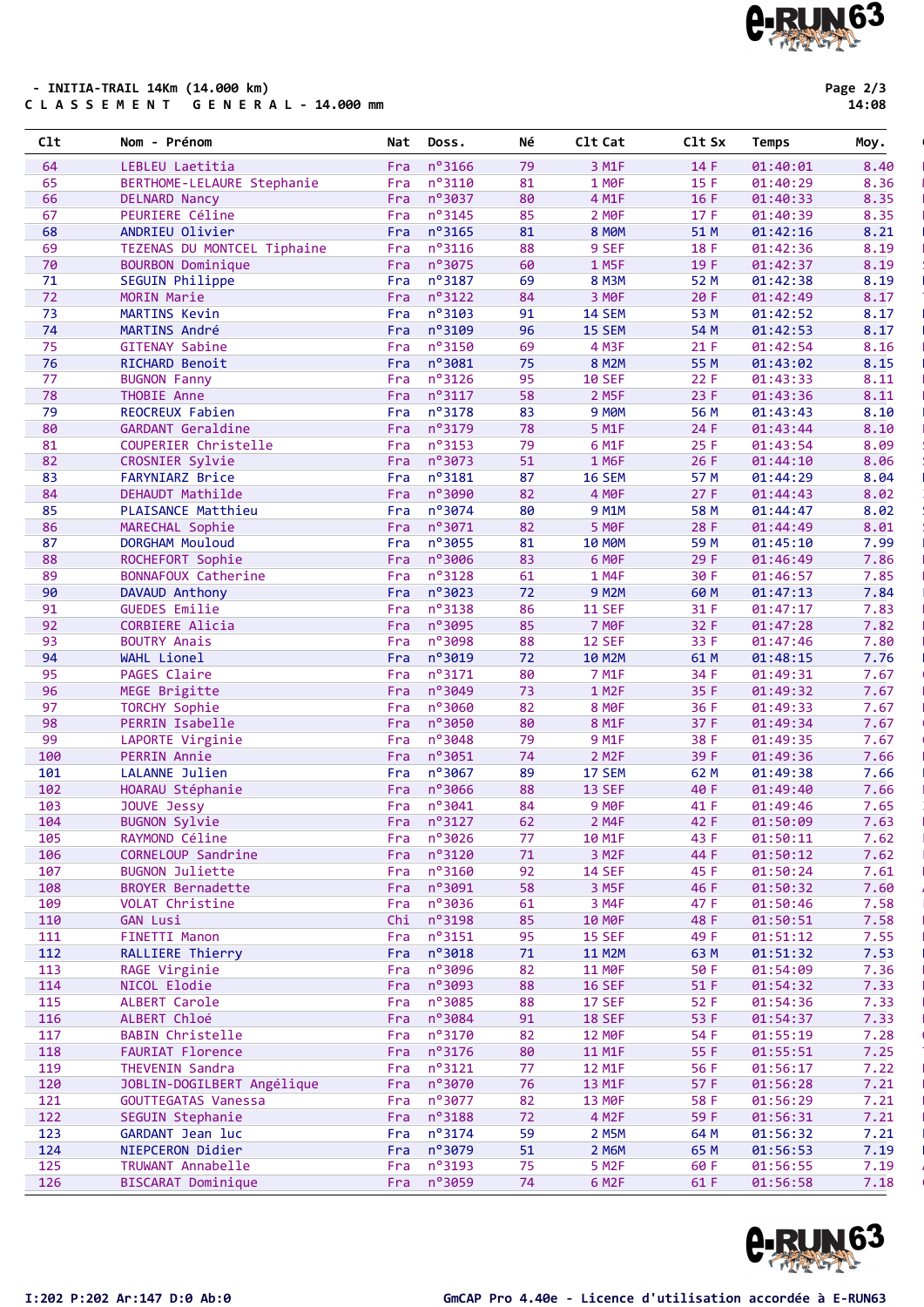## C-RUN63

### - INITIA-TRAIL 14Km (14.000 km)<br>C L A S S E M E N T G E N E R A L - 14.000 mm

Page 3/3

| C1t | Nom - Prénom             | Nat        | Doss.            | Νé | C1t Cat            | Clt Sx | Temps    | Moy. |
|-----|--------------------------|------------|------------------|----|--------------------|--------|----------|------|
| 127 | COUE NAVARRO Dominique   | Fra        | n°3035           | 73 | 7 M <sub>2</sub> F | 62 F   | 01:57:01 | 7.18 |
| 128 | JARRIX Lysiane           | Fra        | $n^{\circ}$ 3003 | 83 | 14 MOF             | 63 F   | 01:57:37 | 7.14 |
| 129 | GHYSELINCK Yann          | Fra        | $n^{\circ}3175$  | 80 | <b>10 M1M</b>      | 66 M   | 01:58:11 | 7.11 |
| 130 | MAUREL Fanny             | Fra        | $n^o$ 3152       | 97 | <b>19 SEF</b>      | 64 F   | 01:59:48 | 7.01 |
| 131 | PLANCHE Françoise        | Fra        | nº3068           | 62 | 4 M4F              | 65 F   | 02:00:55 | 6.95 |
| 132 | PROUST Jean-pierre       | Fra        | n°3029           | 47 | <b>1 M7M</b>       | 67 M   | 02:01:28 | 6.92 |
| 133 | PIERREL Magali           | Fra        | $n^{\circ}$ 3005 | 75 | 8 M <sub>2F</sub>  | 66 F   | 02:02:18 | 6.87 |
| 134 | JOLY Chloé               | Fra        | $n^{\circ}3024$  | 94 | <b>20 SEF</b>      | 67 F   | 02:02:28 | 6.86 |
| 135 | BOULARD-ALTUR Céline     | Fra        | $n^o$ 3013       | 75 | 9 M <sub>2F</sub>  | 68 F   | 02:02:33 | 6.85 |
| 136 | GILLET Katia             | Fra        | $n^{\circ}3130$  | 71 | 10 M <sub>2F</sub> | 69 F   | 02:03:44 | 6.79 |
| 137 | AZOULA Muriel            | Fra        | nº3014           | 75 | 11 M2F             | 70 F   | 02:03:49 | 6.78 |
| 138 | DONNAY Virginie          | <b>Bel</b> | nº3092           | 86 | <b>21 SEF</b>      | 71 F   | 02:04:28 | 6.75 |
| 139 | <b>FEUTRY Corine</b>     | Afg        | $n^{\circ}3102$  | 72 | <b>12 M2F</b>      | 72 F   | 02:05:21 | 6.70 |
| 140 | MOTTIN Olivier           | Fra        | $n^{\circ}3015$  | 73 | <b>12 M2M</b>      | 68 M   | 02:07:11 | 6.61 |
| 141 | <b>TERRO Robert</b>      | Fra        | nº3076           | 81 | <b>11 MOM</b>      | 69 M   | 02:08:04 | 6.56 |
| 142 | OGOR Alexandra           | Fra        | nº3008           | 83 | <b>15 MOF</b>      | 73 F   | 02:09:41 | 6.48 |
| 143 | <b>BERTHET Stephanie</b> | Fra        | nº3027           | 73 | 13 M2F             | 74 F   | 02:13:36 | 6.29 |
| 144 | <b>GUIBERT Aline</b>     | Fra        | nº3040           | 77 | 14 M1F             | 75 F   | 02:13:46 | 6.28 |
| 145 | METAYER Daniel           | Fra        | nº3089           | 55 | 3 M6M              | 70 M   | 02:15:08 | 6.22 |
| 146 | <b>TOURET Beatrice</b>   | Fra        | $n^{\circ}$ 3080 | 59 | 4 M5F              | 76 F   | 02:15:55 | 6.18 |
| 147 | <b>GOUDEAUX Pauline</b>  | Fra        | nº3045           | 86 | <b>22 SEF</b>      | 77 F   | 02:20:07 | 6.00 |

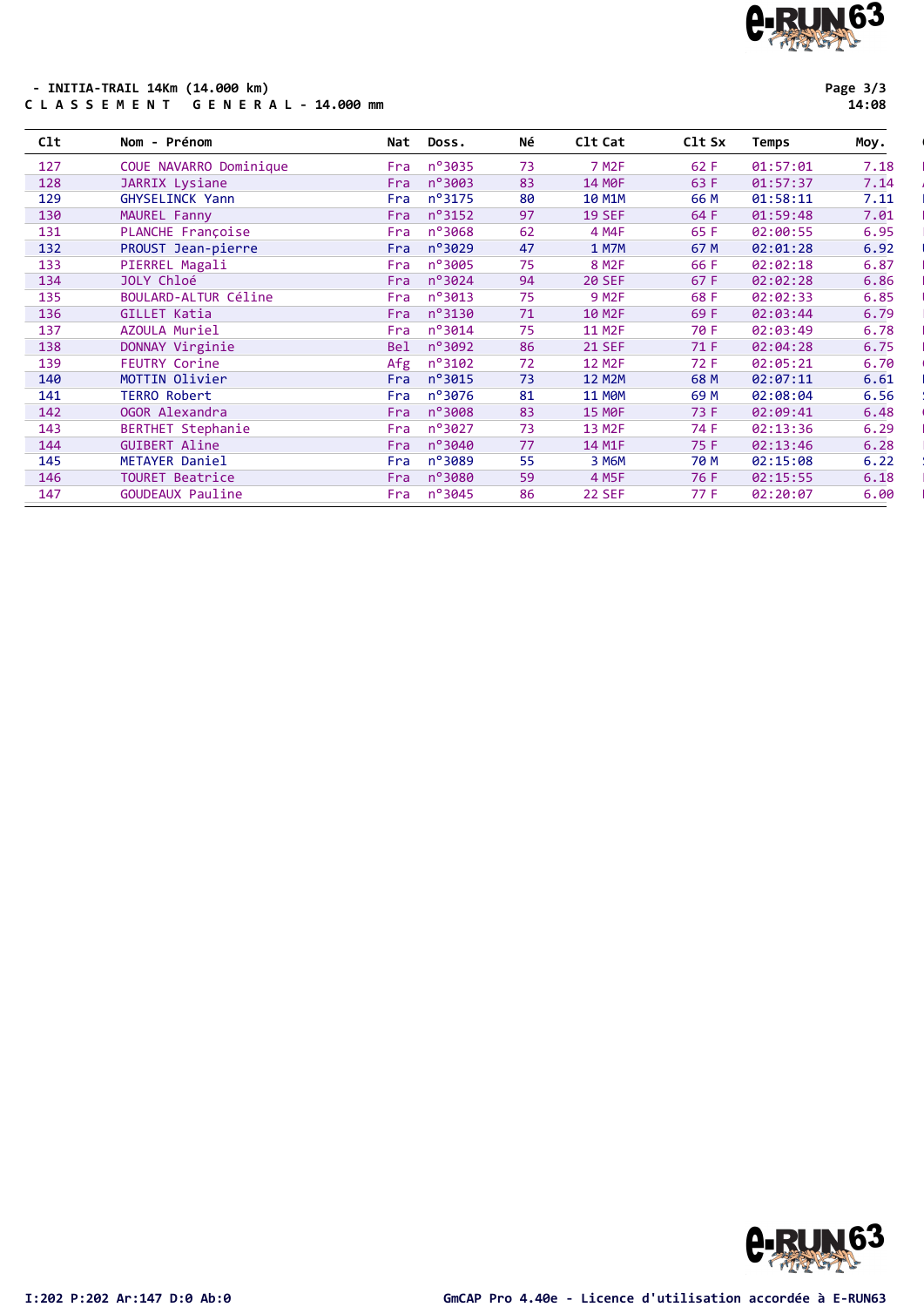# C-RUN63

#### GTA 2020 - TRAIL DU LAC 25Km (25.000 km) - 10 Octobre 2020 C L A S S E M E N T G E N E R A L - 25.000 mm

Page 1/4 15:32

| C1t            | Nom - Prénom                                  | Nat        | Doss.                | Νé       | C1t Cat            | Clt Sx       | Temps                | Moy.           |
|----------------|-----------------------------------------------|------------|----------------------|----------|--------------------|--------------|----------------------|----------------|
| $\mathbf{1}$   | PICHON Aurélien                               | Fra        | n°2205               | 82       | 1 MOM              | 1 M          | 01:42:13             | 14.68          |
| 2 <sup>1</sup> | DONNAT Frédéric                               | Fra        | $n^o$ 2252           | 76       | 1 M1M              | 2M           | 01:43:22             | 14.51          |
| 3              | JAUBERT François                              | Fra        | n°2246               | 80       | 2 M1M              | 3 M          | 01:45:49             | 14.18          |
| 4              | VIVIEN Olivier                                | Fra        | n°2256               | 75       | 1 M2M              | 4 M          | 01:50:48             | 13.54          |
| 5.             | <b>DUDREUIL Damien</b>                        | Fra        | n°2046               | 80       | 3 M1M              | 5 M          | 01:53:39             | 13.20          |
| 6              | LUSINIER Martin                               | Fra        | n°2068               | 91       | 1 SEM              | 6 M          | 01:53:51             | 13.18          |
| $\overline{7}$ | FREHEL Blaise                                 | Fra        | n°2239               | 94       | 2 SEM              | 7 M          | 01:53:53             | 13.17          |
| 8<br>9         | CAPITAIN Marc-antoine<br><b>BARRAT Dorian</b> | Fra        | n°2087<br>n°2255     | 82       | 2 MOM              | 8 M<br>9 M   | 01:55:07             | 13.03          |
| 10             | LAVIALE Julien                                | Fra<br>Fra | $n^o$ 2123           | 81<br>81 | 3 MOM<br>4 MOM     | 10 M         | 01:56:39<br>01:56:50 | 12.86<br>12.84 |
| 11             | <b>DENIS Romain</b>                           | Fra        | n°2167               | 88       | 3 SEM              | 11 M         | 01:57:08             | 12.81          |
| 12             | RHONE Jean                                    | Fra        | n°2289               | 94       | 4 SEM              | 12 M         | 01:57:19             | 12.79          |
| 13             | BOUCHERIT Benjamin                            | Fra        | n°2297               | 87       | 5 SEM              | 13 M         | 01:57:31             | 12.77          |
| 14             | LAFAURE Pierre                                | Fra        | $n^{\circ}$ 2223     | 86       | 6 SEM              | 14 M         | 01:58:16             | 12.68          |
| 15             | RINGEVAL Bruno                                | Fra        | n°2244               | 84       | 5 MOM              | 15 M         | 01:58:36             | 12.65          |
| 16             | FUEYO Adrien                                  | Fra        | n°2298               | 87       | 7 SEM              | 16 M         | 01:58:48             | 12.63          |
| 17             | FAURE Cyril                                   | Fra        | n°2208               | 77       | 4 M1M              | 17 M         | 01:59:39             | 12.54          |
| 18             | REGAN John                                    | Irl        | n°2251               | 84       | 6 MOM              | 18 M         | 01:59:59             | 12.50          |
| 19             | <b>GRAS Geoffrey</b>                          | Fra        | $n^{\circ}$ 2233     | 92       | 8 SEM              | 19 M         | 02:00:41             | 12.43          |
| 20             | MOREL Marie                                   | Fra        | nº2204               | 86       | 1 SEF              | 1 F          | 02:01:04             | 12.39          |
| 21             | PASQUIER Sebastien                            | Fra        | n°2043               | 78       | 5 M1M              | 20 M         | 02:01:06             | 12.39          |
| 22             | NOWAK Benjamin                                | Fra        | $n^o$ 2253           | 88       | 9 SEM              | 21 M         | 02:01:36             | 12.34          |
| 23             | <b>GONCALVES Manuel</b>                       | Fra        | n°2137               | 72       | 2 M2M              | 22 M         | 02:01:40             | 12.33          |
| 24             | PESCHAUD Jonathan                             | Fra        | $n^o$ 2134           | 83       | <b>7 MOM</b>       | 23 M         | 02:01:41             | 12.33          |
| 25             | LEGROS Cédric                                 | Fra        | nº2026               | 82       | 8 MOM              | 24 M         | 02:02:25             | 12.25          |
| 26             | MALLET Gaétan                                 | Fra        | n°2285               | 92       | <b>10 SEM</b>      | 25 M         | 02:02:39             | 12.23          |
| 27             | <b>CLERCY Farbice</b>                         | Fra        | nº2006<br>n°2268     | 82<br>74 | <b>9 MOM</b>       | 26 M         | 02:03:39             | 12.13          |
| 28<br>29       | DUPUY Emmanuel<br>COUVIN Nicolas              | Fra<br>Fra | nº2007               | 01       | 3 M2M<br>1 JUM     | 27 M<br>28 M | 02:03:53<br>02:04:29 | 12.11<br>12.05 |
| 30             | <b>MESTRE Matthieu</b>                        | Fra        | n°2262               | 89       | <b>11 SEM</b>      | 29 M         | 02:04:33             | 12.04          |
| 31             | BARRIER Pierre-nicolas                        | Fra        | n°2049               | 95       | <b>12 SEM</b>      | 30 M         | 02:05:52             | 11.92          |
| 32             | CHAUVET Jean noël                             | Fra        | n°2257               | 82       | <b>10 MOM</b>      | 31 M         | 02:08:08             | 11.71          |
| 33             | BUSCHIAZZO Florent                            | Fra        | n°2135               | 93       | 13 SEM             | 32 M         | 02:09:02             | 11.63          |
| 34             | <b>FAHY Ludovic</b>                           | <b>FRA</b> | n°2306               | 79       | 6 M1M              | 33 M         | 02:11:27             | 11.41          |
| 35             | CHABROL Laurent                               | Fra        | nº2146               | 77       | 7 M1M              | 34 M         | 02:11:48             | 11.38          |
| 36             | MERLET Julien                                 | Fra        | n°2082               | 94       | <b>14 SEM</b>      | 35 M         | 02:12:29             | 11.32          |
| 37             | AVOGADRI Jordan                               | Fra        | nº2292               | 83       | <b>11 MØM</b>      | 36 M         | 02:12:46             | 11.30          |
| 38             | <b>BRETAULT Rodolphe</b>                      | Fra        | n°2148               | 81       | <b>12 MOM</b>      | 37 M         | 02:13:00             | 11.28          |
| 39             | RIPAUD-CADIOU Julia                           | Fra        | n°2141               | 89       | 2 SEF              | 2F           | 02:13:21             | 11.25          |
| 40             | RICOU Alain                                   |            | Fra $n^{\circ}$ 2229 | 61       | 1 M4M              | 38 M         | 02:13:49             | 11.21          |
| 41             | GOYOT Mickael                                 |            | Fra nº2305           | 77       | 8 M1M              | 39 M         | 02:14:12             | 11.18          |
| 42             | GIRARD Eric                                   | Fra        | n°2237               | 70       | 1 M3M              | 40 M         | 02:15:30             | 11.07          |
| 43             | TRINCAL Gérald                                | Fra        | nº2056               | 73       | 4 M2M              | 41 M         | 02:16:33             | 10.99          |
| 44             | <b>JARSAILLON Andre</b>                       | <b>FRA</b> | nº2309               | 62       | 2 M4M              | 42 M         | 02:17:24             | 10.92          |
| 45<br>46       | CHARGROS Dragan                               | Fra        | $n^o$ 2211<br>n°2271 | 94       | <b>15 SEM</b>      | 43 M         | 02:17:36             | 10.90          |
| 47             | <b>BONIN Nicolas</b><br>GAY Christophe        | Fra<br>Fra | nº2130               | 80<br>78 | 9 M1M<br>10 M1M    | 44 M<br>45 M | 02:17:42<br>02:17:44 | 10.89<br>10.89 |
| 48             | PLEYBER Philippe                              | <b>FRA</b> | nº2307               | 59       | 1 M5M              | 46 M         | 02:18:02             | 10.87          |
| 49             | CHANUT Thomas                                 | Fra        | $n^{\circ}$ 2215     | 95       | <b>16 SEM</b>      | 47 M         | 02:18:40             | 10.82          |
| 50             | COLY Bertrand                                 | Fra        | $n^{\circ}$ 2210     | 84       | <b>13 MOM</b>      | 48 M         | 02:18:51             | 10.80          |
| 51             | PERRAULT Philippe                             | Fra        | $n^{\circ}$ 2265     | 68       | 2 M3M              | 49 M         | 02:18:59             | 10.79          |
| 52             | QUILLEVERE Nathalie                           | Fra        | n°2064               | 74       | 1 M <sub>2</sub> F | 3F           | 02:19:01             | 10.79          |
| 53             | THIBAULT Laurent                              | Fra        | $n^o$ 2117           | 70       | 3 M3M              | 50 M         | 02:19:08             | 10.78          |
| 54             | <b>IMBERT Yorick</b>                          | Fra        | n°2287               | 81       | <b>14 MOM</b>      | 51 M         | 02:19:50             | 10.73          |
| 55             | CHABROL Agathe                                | Fra        | nº2300               | 01       | 1 JUF              | 4 F          | 02:20:22             | 10.69          |
| 56             | MAROUSSIE Cyril                               | Fra        | $n^o$ 2225           | 77       | 11 M1M             | 52 M         | 02:20:39             | 10.67          |
| 57             | CORNU Jean-yves                               | Fra        | nº2248               | 80       | <b>12 M1M</b>      | 53 M         | 02:20:44             | 10.66          |
| 58             | CARREIRA Serge                                | Fra        | nº2028               | 73       | 5 M2M              | 54 M         | 02:21:04             | 10.63          |
| 59             | <b>BROYER Damien</b>                          | Fra        | $n^o$ 2192           | 85       | <b>15 MOM</b>      | 55 M         | 02:21:10             | 10.63          |
| 60             | REYES Grégory                                 | Fra        | n°2018               | 72       | 6 M2M              | 56 M         | 02:21:11             | 10.63          |
| 61             | <b>BONNEFOY Brice</b>                         | Fra        | nº2228               | 86       | 17 SEM             | 57 M         | 02:21:13             | 10.62          |
| 62             | PATRIS Olivier                                | Fra        | nº2078               | 66       | 4 M3M              | 58 M         | 02:21:29             | 10.60          |
| 63             | DUBUISSON Florian                             | Fra        | $n^o$ 2127           | 85       | <b>16 MOM</b>      | 59 M         | 02:22:10             | 10.55          |

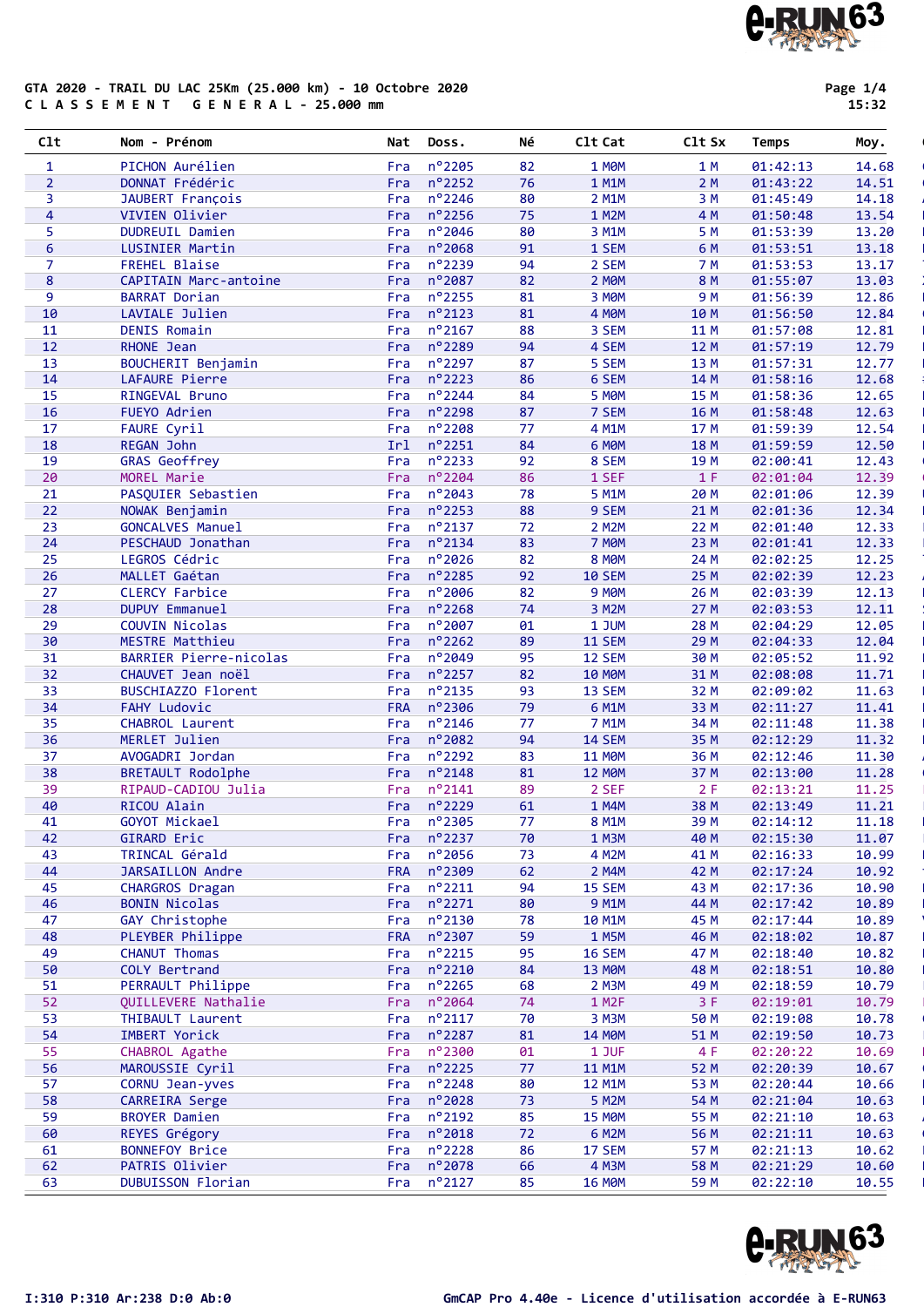#### GTA 2020 - TRAIL DU LAC 25Km (25.000 km) - 10 Octobre 2020 C L A S S E M E N T G E N E R A L - 25.000 mm

Page 2/4 15:32

| C1t | Nom - Prénom             | Nat        | Doss.                | Νé | Clt Cat            | Clt Sx      | Temps    | Moy.  |
|-----|--------------------------|------------|----------------------|----|--------------------|-------------|----------|-------|
| 64  | <b>GOULEAU Romain</b>    | Fra        | $n^o$ 2172           | 91 | <b>18 SEM</b>      | 60 M        | 02:22:50 | 10.50 |
| 65  | COUTEAU Celine           | Fra        | $n^o$ 2112           | 78 | 1 M1F              | 5 F         | 02:22:53 | 10.50 |
| 66  | TERRASSE Pierre-olivier  | Fra        | n°2258               | 87 | <b>19 SEM</b>      | 61 M        | 02:23:31 | 10.45 |
| 67  | GOUTEROT Olivier         | Fra        | nº2190               | 69 | <b>5 M3M</b>       | 62 M        | 02:23:40 | 10.44 |
| 68  | SIROT Marc               | Fra        | nº2249               | 80 | 13 M1M             | 63 M        | 02:23:50 | 10.43 |
| 69  | FAYOL Cindy              | Fra        | nº2266               | 78 | 2 M1F              | 6 F         | 02:24:31 | 10.38 |
| 70  | JOBERT Luc               | Fra        | n°2267               | 73 | 7 M2M              | 64 M        | 02:24:31 | 10.38 |
| 71  | <b>BINET Sonia</b>       | Fra        | n°2191               | 78 | 3 M1F              | 7 F         | 02:24:36 | 10.37 |
| 72  | LAFAURE Lise             | Fra        | $n^{\circ}$ 2221     | 89 | 3 SEF              | 8 F         | 02:24:38 | 10.37 |
| 73  | ROBRECHT William         | Fra        | nº2288               | 63 | 3 M4M              | 65 M        | 02:24:40 | 10.37 |
| 74  | <b>BESSON Sylvain</b>    | <b>FRA</b> | n°2164               | 79 | 14 M1M             | 66 M        | 02:24:43 | 10.37 |
| 75  | THOREUX Emmanuel         | Fra        | $n^o$ 2186           | 72 | <b>8 M2M</b>       | 67 M        | 02:25:28 | 10.31 |
| 76  | JOFFRE Damien            | Fra        | nº2090               | 82 | <b>17 MOM</b>      | 68 M        | 02:25:56 | 10.28 |
| 77  | LE GROS Stéphanie        | Fra        | n°2099               | 75 | 2 M <sub>2</sub> F | 9F          | 02:26:06 | 10.27 |
| 78  | <b>BARON Guillaume</b>   | <b>FRA</b> | n°2153               | 74 | <b>9 M2M</b>       | 69 M        | 02:26:22 | 10.25 |
| 79  | BALLESTEROS Beatriz      | Fra        | n°2270               | 64 | 1 M4F              | 10 F        | 02:26:29 | 10.24 |
| 80  | VERHULST Sébastien       | Fra        | nº2207               | 80 | <b>15 M1M</b>      | 70 M        | 02:27:02 | 10.20 |
| 81  | ROCHE Eddy               | Fra        | nº2219               | 71 | 10 M2M             | 71 M        | 02:27:15 | 10.19 |
| 82  | DEFFIN Pierre-yves       | Fra        | n°2100               | 70 | 6 M3M              | 72 M        | 02:27:30 | 10.17 |
| 83  | <b>PATURANGE Nicolas</b> | Fra        | n°2278               | 67 | <b>7 M3M</b>       | 73 M        | 02:27:43 | 10.16 |
| 84  | MARADEIX Julien          | Fra        | $n^{\circ}2122$      | 78 | <b>16 M1M</b>      | 74 M        | 02:27:45 | 10.15 |
| 85  | AZOULA Richard           | Fra        | nº2050               | 75 | <b>11 M2M</b>      | 75 M        | 02:27:59 | 10.14 |
| 86  | CHAMPROUX Jean pierre    | Fra        | $n^{\circ}2121$      | 67 | <b>8 M3M</b>       | 76 M        | 02:28:06 | 10.13 |
| 87  | MOISAN Christophe        | Fra        | n°2284               | 67 | <b>9 M3M</b>       | 77 M        | 02:28:45 | 10.08 |
| 88  | COUTURIER Damien         | Fra        | n°2055               | 89 | <b>20 SEM</b>      | <b>78 M</b> | 02:28:47 | 10.08 |
| 89  | FERRER Sébastien         | Fra        | n°2079               | 76 | 17 M1M             | 79 M        | 02:29:24 | 10.04 |
| 90  | <b>BLOND Georges</b>     | Fra        | $n^{\circ}$ 2133     | 67 | <b>10 M3M</b>      | 80 M        | 02:29:40 | 10.02 |
| 91  | <b>EXPERT Francois</b>   | Fra        | n°2178               | 74 | <b>12 M2M</b>      | 81 M        | 02:30:20 | 9.98  |
| 92  | SENNAVOINE Carine        | Fra        | n°2156               | 78 | 4 M1F              | 11F         | 02:30:27 | 9.97  |
| 93  | JOUANAUD Laurent         | Fra        | $n^{\circ}$ 2157     | 76 | <b>18 M1M</b>      | 82 M        | 02:30:28 | 9.97  |
| 94  | <b>DUPUY Anne</b>        | Fra        | nº2269               | 75 | 3 M <sub>2F</sub>  | 12F         | 02:30:45 | 9.95  |
| 95  | LECLERCQ Deborah         | Fra        | n°2199               | 82 | 1 MOF              | 13 F        | 02:30:53 | 9.94  |
| 96  | THORAVAL Fabrice         | Fra        | n°2198               | 70 | <b>11 M3M</b>      | 83 M        | 02:30:54 | 9.94  |
| 97  | AZEROUAL Mohamed         | Fra        | nº2264               | 73 | 13 M2M             | 84 M        | 02:31:30 | 9.90  |
| 98  | VERNAY Cécile            | Fra        | nº2240               | 83 | 2 MOF              | 14 F        | 02:32:00 | 9.87  |
| 99  | <b>BORGEAIS Marie</b>    | Fra        | $n^{\circ}$ 2212     | 89 | 4 SEF              | 15 F        | 02:32:56 | 9.81  |
| 100 | BAUDOUIN Nolwenn         | Fra        | n°2047               | 79 | 5 M1F              | 16 F        | 02:33:07 | 9.80  |
| 101 | <b>DESILE Annick</b>     | Fra        | n°2053               | 52 | 1 M6F              | 17 F        | 02:33:33 | 9.77  |
| 102 | ROZIER Carole            | Fra        | nº2260               | 78 | 6 M1F              | 18 F        | 02:33:43 | 9.76  |
| 103 | <b>ROZIER Maxime</b>     | Fra        | $n^{\circ}$ 2261     | 77 | 19 M1M             | 85 M        | 02:33:44 | 9.76  |
| 104 | CHAIGNEAU Eric           |            | Fra $n^{\circ}$ 2183 | 62 | 4 M4M              | 86 M        | 02:34:33 | 9.71  |
| 105 | SOUCHARD Yoan            |            | Fra $n^{\circ}2242$  | 96 | <b>21 SEM</b>      | 87 M        | 02:34:35 | 9.70  |
| 106 | MOULINIER Didier         |            | Fra $n^{\circ}$ 2166 | 65 | 5 M4M              | 88 M        | 02:34:51 | 9.69  |
| 107 | MARIUS Jean baptiste     | Fra        | $n^o$ 2234           | 82 | <b>18 MØM</b>      | 89 M        | 02:35:28 | 9.65  |
| 108 | <b>OUVRARD Marc</b>      | Fra        | n°2295               | 79 | 20 M1M             | 90 M        | 02:35:46 | 9.63  |
| 109 | <b>BUNET Angélique</b>   | Fra        | $n^o$ 2152           | 75 | 4 M <sub>2</sub> F | 19 F        | 02:35:51 | 9.63  |
| 110 | GUILLOT Segolene         | Fra        | $n^{\circ}$ 2067     | 79 | 7 M1F              | 20 F        | 02:36:13 | 9.60  |
| 111 | CASTAGNE Jean michel     | Fra        | n°2081               | 60 | 2 M5M              | 91 M        | 02:36:33 | 9.58  |
| 112 | <b>PERRON Maud</b>       | Fra        | $n^{\circ}$ 2263     | 90 | 5 SEF              | 21 F        | 02:36:35 | 9.58  |
| 113 | <b>GAUTHIER Guy</b>      | Fra        | $n^o$ 2136           | 58 | 3 M5M              | 92 M        | 02:36:43 | 9.57  |
| 114 | LEBREC Eric              | Fra        | $n^{\circ}$ 2125     | 72 | 14 M2M             | 93 M        | 02:36:57 | 9.56  |
| 115 | COUTEAU Nicolas          | Fra        | $n^o$ 2115           | 77 | 21 M1M             | 94 M        | 02:37:50 | 9.50  |
| 116 | MINIER Laurent           | Fra        | nº2196               | 70 | <b>12 M3M</b>      | 95 M        | 02:37:58 | 9.50  |
|     |                          |            |                      |    |                    |             |          |       |
| 117 | PONSOLLE Dominique       | Fra        | $n^o$ 2143           | 68 | 1 M3F              | 22F         | 02:38:03 | 9.49  |
| 118 | PICHOT Cyrille           | Fra        | $n^{\circ}$ 2124     | 73 | <b>15 M2M</b>      | 96 M        | 02:38:04 | 9.49  |
| 119 | MERCIER Bénédicte        | Fra        | $n^o$ 2247           | 77 | 8 M1F              | 23F         | 02:38:38 | 9.46  |
| 120 | <b>VEDEL Thomas</b>      | Fra        | $n^o$ 2144           | 74 | <b>16 M2M</b>      | 97 M        | 02:38:40 | 9.45  |
| 121 | <b>BAUER Mathieu</b>     | Fra        | $n^{\circ}$ 2155     | 85 | <b>19 MØM</b>      | 98 M        | 02:38:43 | 9.45  |
| 122 | ROLLIN Jerome            | Fra        | $n^{\circ}2110$      | 78 | 22 M1M             | 99 M        | 02:39:11 | 9.42  |
| 123 | <b>DELPY Sandrine</b>    | Fra        | $n^o$ 2061           | 79 | 9 M <sub>1</sub> F | 24 F        | 02:39:24 | 9.41  |
| 124 | DESJULETS Charlotte      | Fra        | $n^{\circ}$ 2218     | 90 | 6 SEF              | 25 F        | 02:39:26 | 9.41  |
| 125 | COTTEREAU Jeanne         | Fra        | n°2138               | 74 | 5 M <sub>2F</sub>  | 26F         | 02:39:32 | 9.40  |
| 126 | FERRATON Stephanie       |            | Fra $n^{\circ}2216$  | 71 | 6 M <sub>2</sub> F | 27 F        | 02:39:37 | 9.40  |

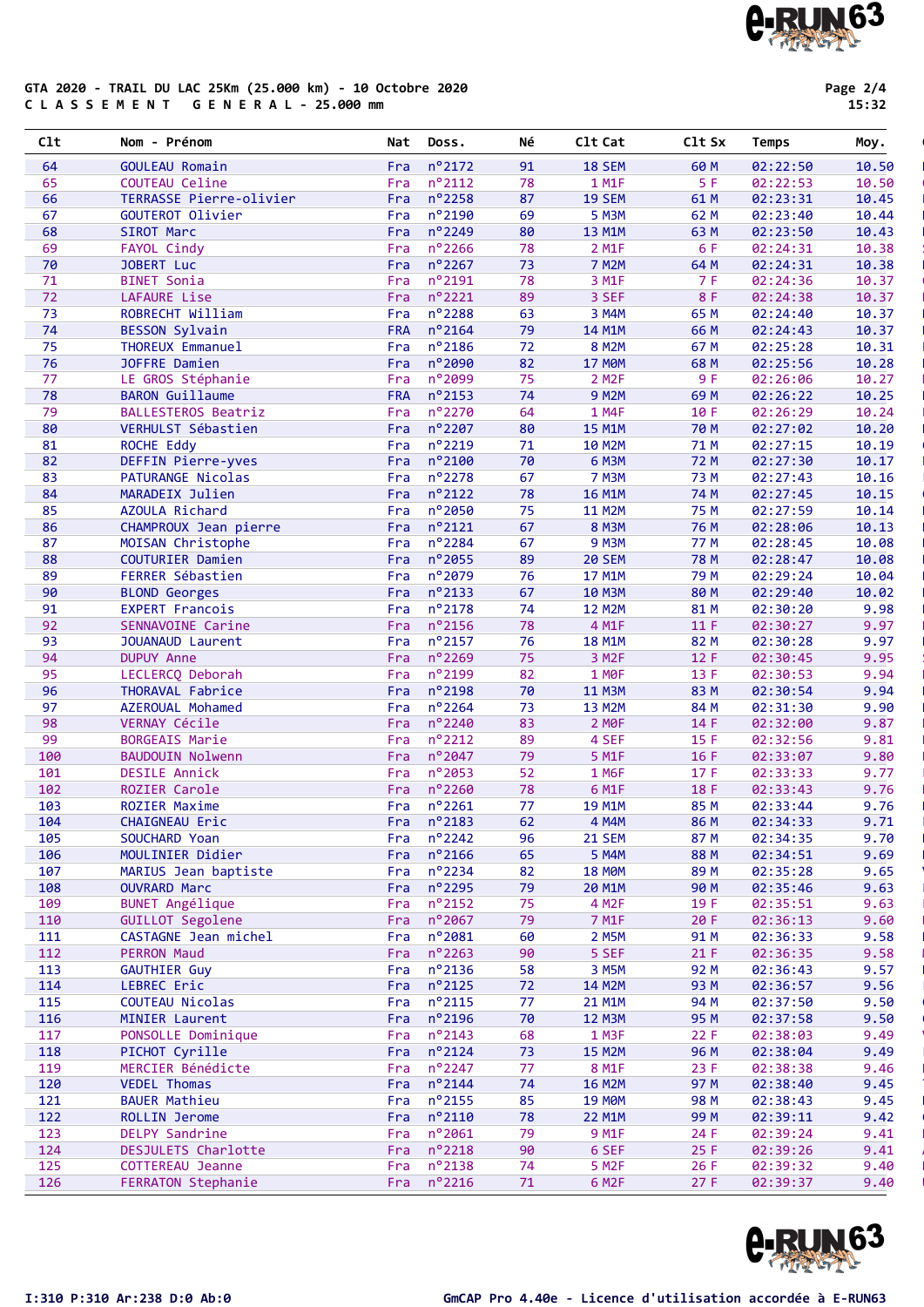### **A-RUN63**

#### GTA 2020 - TRAIL DU LAC 25Km (25.000 km) - 10 Octobre 2020 C L A S S E M E N T G E N E R A L - 25.000 mm

Page 3/4 15:32

| C1t        | Nom - Prénom                                | Nat        | Doss.                | Νé       | C1t Cat            | C1t Sx        | Temps                | Moy.         |
|------------|---------------------------------------------|------------|----------------------|----------|--------------------|---------------|----------------------|--------------|
| 127        | MARTIN Thierry                              | Fra        | n°2217               | 72       | <b>17 M2M</b>      | 100 M         | 02:39:37             | 9.40         |
| 128        | COUDERT Simon                               | Fra        | n°2165               | 94       | 22 SEM             | 101 M         | 02:39:45             | 9.39         |
| 129        | <b>BOULARD Nicolas</b>                      | Fra        | $n^{\circ}$ 2048     | 75       | <b>18 M2M</b>      | 102 M         | 02:40:19             | 9.36         |
| 130        | SIMEON Olivier                              | Fra        | nº2027               | 62       | 6 M4M              | 103 M         | 02:41:07             | 9.31         |
| 131        | <b>RENE Corentin</b>                        | Fra        | n°2241               | 98       | 1 ESM              | 104 M         | 02:41:09             | 9.31         |
| 132        | PIERROT Céline                              | Fra        | n°2226               | 76       | 10 M1F             | 28 F          | 02:41:39             | 9.28         |
| 133        | ORIOL Virginie                              | Fra        | n°2301               | 79       | 11 M1F             | 29 F          | 02:41:41             | 9.28         |
| 134        | HURTADO Muriel                              | Fra        | n°2176               | 72       | 7 M <sub>2</sub> F | 30 F          | 02:42:07             | 9.25         |
| 135        | DI NAPOLI Catherine                         | Fra        | n°2259               | 70       | 2 M3F              | 31 F          | 02:42:21             | 9.24         |
| 136        | PACCOU Gregory                              | Fra        | nº2086               | 79       | 23 M1M             | 105 M         | 02:42:39             | 9.22         |
| 137        | SAHRAOUI Nora                               | Fra        | $n^{\circ}$ 2101     | 74       | 8 M <sub>2F</sub>  | 32 F          | 02:43:49             | 9.16         |
| 138        | PRAT Christophe                             | Fra        | n°2184               | 69       | <b>13 M3M</b>      | 106 M         | 02:43:53             | 9.15         |
| 139        | CLEMENT Frederic                            | Fra        | $n^o$ 2113           | 72       | <b>19 M2M</b>      | 107 M         | 02:44:02             | 9.15         |
| 140        | MOUNAUD Nicolas                             | Fra        | nº2302               | 84       | <b>20 MOM</b>      | 108 M         | 02:44:03             | 9.14         |
| 141        | <b>DANH Keny</b>                            | Fra        | n°2093               | 96       | 23 SEM             | 109 M         | 02:44:54             | 9.10         |
| 142        | PLANCHE Jeremy                              | Fra        | n°2154               | 91       | 24 SEM             | 110 M         | 02:46:28             | 9.01         |
| 143        | <b>BOULE Hervé</b>                          | Fra        | n°2088               | 71       | 20 M2M             | 111 M         | 02:46:47             | 8.99         |
| 144        | RIVEREAU Mathieu                            | Fra        | n°2089               | 84       | <b>21 MOM</b>      | 112 M         | 02:46:48             | 8.99         |
| 145        | REYES Isabelle                              | Fra        | n°2019               | 75       | <b>9 M2F</b>       | 33 F          | 02:46:49             | 8.99         |
| 146        | DARBILLY Sonia                              | Fra        | nº2020               | 73       | 10 M <sub>2F</sub> | 34 F          | 02:46:50             | 8.99         |
| 147        | REDON Willy                                 | Fra        | n°2197               | 75       | 21 M2M             | 113 M         | 02:47:04             | 8.98         |
| 148        | <b>GADET Tom</b>                            | Fra        | nº2072               | 95       | 25 SEM             | 114 M         | 02:47:46             | 8.94         |
| 149        | LEFEBVRE Elodie                             | Fra        | n°2109               | 73       | <b>11 M2F</b>      | 35 F          | 02:48:19             | 8.91         |
| 150        | HAGUET Estelle                              | Fra        | nº2042               | 71       | <b>12 M2F</b>      | 36 F          | 02:48:57             | 8.88         |
| 151        | <b>GOHAUX Claire</b>                        | Fra        | nº2220               | 75       | 13 M2F             | 37 F          | 02:49:07             | 8.87         |
| 152        | CHASSAGNON Olivier                          | Fra        | n°2142               | 73       | <b>22 M2M</b>      | 115 M         | 02:49:13             | 8.86         |
| 153        | URBIN Emilie                                | Fra        | nº2236               | 81       | 3 MOF              | 38 F          | 02:49:21             | 8.86         |
| 154        | NOUREAU Estelle                             | Fra        | n°2213               | 95       | 7 SEF              | 39 F          | 02:49:22             | 8.86         |
| 155        | <b>BLEE Cédric</b>                          | Fra        | n°2238               | 78       | 24 M1M             | 116 M         | 02:49:27             | 8.85         |
| 156        | JARRIX Christophe                           | Fra        | n°2009               | 69       | 14 M3M             | 117 M         | 02:50:30             | 8.80         |
| 157        | <b>GOUFRIER Bertrand</b>                    | Fra        | n°2290               | 71       | 23 M2M             | 118 M         | 02:51:06             | 8.77         |
| 158        | PUPECKI Stephane                            | Fra        | n°2291               | 83       | <b>22 MOM</b>      | 119 M         | 02:51:07             | 8.77         |
| 159        | <b>HUBERT Sophie</b>                        | Fra        | $n^o$ 2118           | 70       | 3 M <sub>3F</sub>  | 40 F          | 02:52:58             | 8.67         |
| 160        | MARADEIX Véranne                            | Fra        | $n^o$ 2114           | 78       | 12 M1F             | 41 F          | 02:52:59             | 8.67         |
| 161        | MAMI Aurore                                 | Fra        | $n^o$ 2111<br>n°2080 | 78       | 13 M1F             | 42 F          | 02:53:00<br>02:54:05 | 8.67         |
| 162        | <b>BASSIN Bruno</b><br>DASSONVILLE Sandrine | Fra        | $n^{\circ}$ 2286     | 71<br>74 | 24 M2M<br>14 M2F   | 120 M<br>43 F | 02:54:20             | 8.62<br>8.60 |
| 163<br>164 | <b>BAYARD Pierre</b>                        | Fra<br>Fra | n°2180               | 67       | <b>15 M3M</b>      | 121 M         | 02:54:47             |              |
| 165        | <b>BAYLE Damien</b>                         | Fra        | n°2179               | 92       | <b>26 SEM</b>      | 122 M         | 02:54:57             | 8.58<br>8.57 |
|            | VIEVILLE Pascal                             | Fra        | $n^{\circ}$ 2281     | 58       | 4 M5M              | 123 M         | 02:55:01             | 8.57         |
| 166<br>167 | LAHAYE Cyrille                              | Fra        | $n^{\circ}$ 2206     | 71       | <b>25 M2M</b>      | 124 M         | 02:55:10             | 8.56         |
| 168        | GODEFROY Nathalie                           | Fra        | $n^o$ 2189           | 67       | 4 M3F              | 44 F          | 02:55:16             | 8.56         |
| 169        | LE NESTOUR Pierre                           | Fra        | $n^{\circ}$ 2272     | 81       | <b>23 MØM</b>      | 125 M         | 02:55:19             | 8.56         |
| 170        | PIRES Sebastien                             | Fra        | $n^{\circ}$ 2044     | 79       | 25 M1M             | 126 M         | 02:55:25             | 8.55         |
| 171        | RACINE Laure                                | Fra        | $n^{\circ}$ 2102     | 72       | <b>15 M2F</b>      | 45 F          | 02:56:39             | 8.49         |
| 172        | LAUNAY Wilfried                             | Fra        | nº2096               | 79       | 26 M1M             | 127 M         | 02:56:42             | 8.49         |
| 173        | MASSA Olivia                                | Fra        | nº2097               | 81       | 4 M <sub>OF</sub>  | 46 F          | 02:56:44             | 8.49         |
| 174        | RACINE Alain                                | Fra        | $n^{\circ}$ 2103     | 72       | 26 M2M             | 128 M         | 02:56:45             | 8.49         |
| 175        | <b>CANEVET Remy</b>                         | Fra        | $n^{\circ}$ 2052     | 70       | <b>16 M3M</b>      | 129 M         | 02:57:43             | 8.44         |
| 176        | ROMEUR Laurent                              | Fra        | nº2016               | 61       | 7 M4M              | 130 M         | 02:58:00             | 8.43         |
| 177        | MEDINI Said                                 | Fra        | $n^{\circ}$ 2296     | 72       | <b>27 M2M</b>      | 131 M         | 02:58:46             | 8.39         |
| 178        | FOUILLET Samantha                           | Fra        | n°2209               | 93       | 8 SEF              | 47 F          | 02:58:51             | 8.39         |
| 179        | DARDILLAC Delphine                          | Fra        | n°2005               | 85       | 5 MOF              | 48 F          | 02:58:58             | 8.38         |
| 180        | <b>VODABLE Vincent</b>                      | Fra        | nº2004               | 79       | 27 M1M             | 132 M         | 02:58:59             | 8.38         |
| 181        | CASANOVA Ludivine                           | Fra        | nº2076               | 93       | 9 SEF              | 49 F          | 02:59:07             | 8.37         |
| 182        | DEBARD Jean paul                            | Fra        | $n^{\circ}$ 2245     | 64       | 8 M4M              | 133 M         | 02:59:09             | 8.37         |
| 183        | ROULAND Veronique                           | Fra        | $n^{\circ}$ 2066     | 58       | 1 M5F              | 50 F          | 02:59:15             | 8.37         |
| 184        | ROULAND Jacques                             | Fra        | n°2065               | 55       | 1 M6M              | 134 M         | 02:59:16             | 8.37         |
|            |                                             |            |                      |          |                    |               |                      |              |



185 LEGORRE Murielle Fra n°2274 72 16 M2F 51 F 03:00:19 8.32

189 BODET Sabrina 189 Fra nº2277 79 15 M1F 55 F 03:01:47 8.25

185 LEGORRE Murielle 1988 Fra n°2274 72 16 M2F 51 F 03:00:19 8.32<br>186 COUSTON Catherine 1988 Fra n°2012 65 2 M4F 52 F 03:00:23 8.32<br>187 YOLANDE Paupierre 1988 Fra n°2275 85 6 M0F 53 F 03:00:33 8.31

188 GAULTIER Dorothée Fra n°2276 79 14 M1F 54 F 03:01:46 8.25 Non Licencié

187 YOLANDE Paupierre 187 Fra n°2275 85 6 M0F 53 F 03:00:33 8.31<br>1971 GAULTIER Dorothée 18.25 Fra n°2276 79 14 M1F 54 F 03:01:46 8.25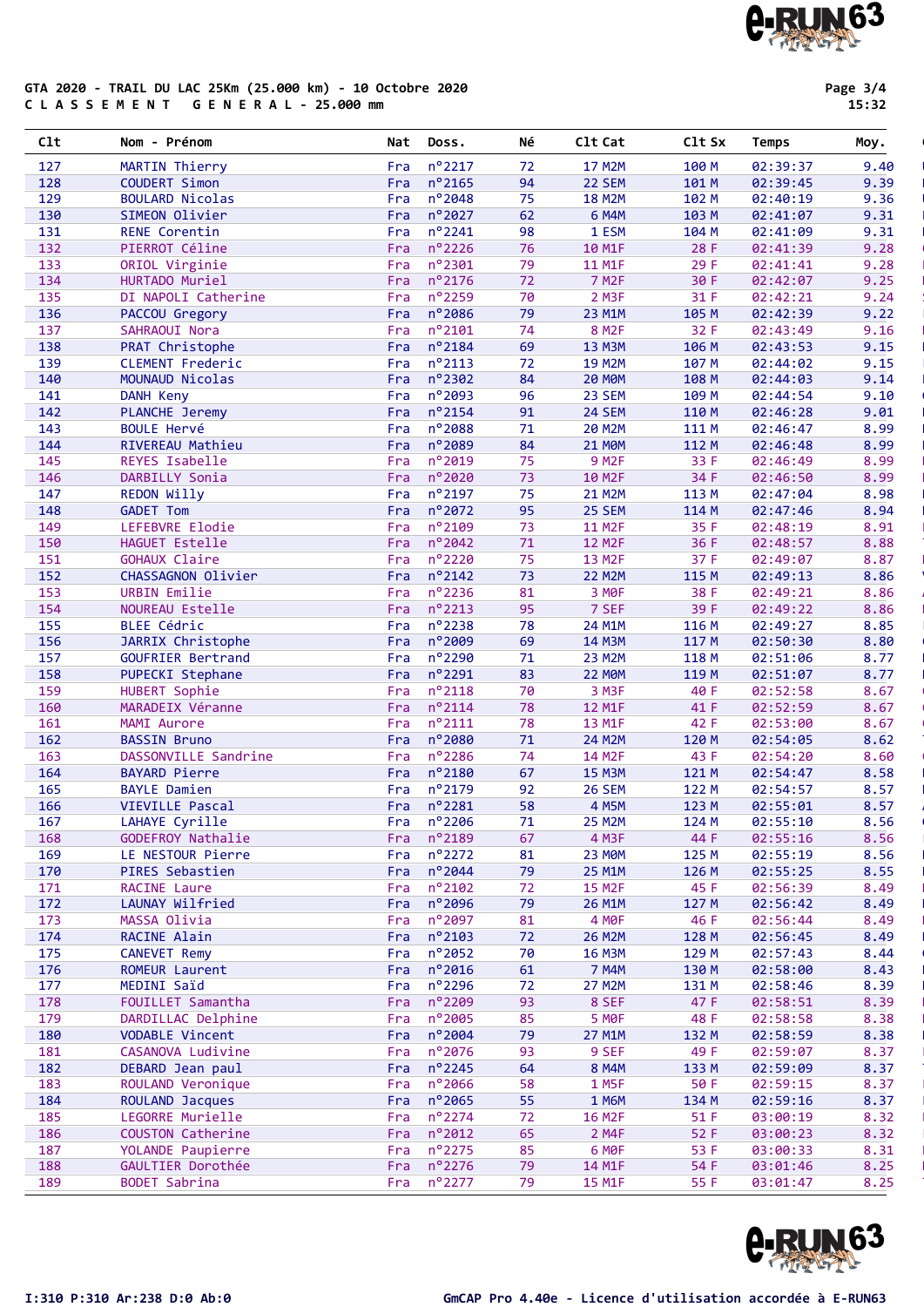#### GTA 2020 - TRAIL DU LAC 25Km (25.000 km) - 10 Octobre 2020 C L A S S E M E N T G E N E R A L - 25.000 mm

Page 4/4 15:32

| n°2235<br>8.22<br>190<br>SIVAULT Elodie<br>75<br>17 M <sub>2F</sub><br>56 F<br>03:02:30<br>Fra<br>$n^{\circ}$ 2014<br>3 M4F<br>57 F<br>8.21<br>191<br>DANH Thi-thanh<br>61<br>03:02:46<br>Fra<br><b>7 MOF</b><br>192<br>$n^{\circ}$ 2147<br>58 F<br>8.20<br><b>BRETAULT Claudia</b><br>81<br>03:03:01<br>Fra<br>n°2054<br>193<br>85<br><b>24 MØM</b><br>135 M<br>8.20<br>MANDONNET Bruno<br>Fra<br>03:03:02<br>n°2149<br>59 F<br>194<br>CHRISTINE Frédérique<br>75<br><b>18 M2F</b><br>03:03:04<br>8.19<br>Fra<br>nº2200<br>80<br>8.17<br>195<br>CRETTELS Leslie<br><b>Bel</b><br>16 M1F<br>60 F<br>03:03:43<br>$n^o$ 2174<br>8.16<br>75<br>19 M2F<br>61 F<br>196<br>POYAUX Carole<br>03:03:50<br>Fra<br>$n^o$ 2173<br>8.16<br>197<br>POYAUX Frédéric<br>74<br><b>28 M2M</b><br>136 M<br>Fra<br>03:03:51<br>nº2227<br>8.15<br>198<br>DOUCHIN Jerome<br>77<br>28 M1M<br>137 M<br>Fra<br>03:03:57<br>nº2201<br>62 F<br>8.09<br>199<br><b>BASTIN Florence</b><br>71<br>20 M <sub>2F</sub><br>Fra<br>03:05:27<br>n°2232<br><b>25 MØM</b><br>8.07<br>200<br>CARRICONDO David<br>81<br>138 M<br>03:05:51<br>Fra<br>$n^o$ 2283<br>63 F<br>8.06<br>201<br>AVRIL Sandrine<br>Fra<br>74<br>21 M2F<br>03:06:03<br>nº2282<br>202<br>AVRIL Johann<br><b>29 M2M</b><br>139 M<br>03:06:04<br>8.06<br>Fra<br>73<br>nº2063<br>69<br>5 M3F<br>64 F<br>8.05<br>203<br>ALAIN Béatrice<br>Fra<br>03:06:27<br>nº2002<br>27 SEM<br>8.04<br>204<br><b>JALLON Arnaud</b><br>86<br>140 M<br>03:06:28<br>Fra<br>n°2231<br>8.03<br>205<br><b>GOBERT Anne</b><br>79<br>17 M1F<br>65 F<br>Fra<br>03:06:51<br>n°2092<br>66 F<br>8.01<br>206<br>NOYER Myriam<br>73<br><b>22 M2F</b><br>03:07:11<br>Fra<br>n°2119<br>9 M4M<br>8.00<br>207<br>COLOMB Damien<br>Fra<br>63<br>141 M<br>03:07:28<br>n°2279<br>80<br>29 M1M<br>8.00<br>208<br>LITWIN Loïc<br>142 M<br>03:07:34<br>Fra<br>$n^{\circ}$ 2021<br><b>10 SEF</b><br>209<br><b>BIHEL Cindy</b><br>Fra<br>92<br>67 F<br>03:08:02<br>7.98<br>n°2015<br>210<br>GARCIA Hervé<br>60<br>5 M5M<br>143 M<br>03:09:01<br>7.94<br>Fra<br>nº2060<br><b>18 M1F</b><br>68 F<br>7.91<br>211<br>CHAUVET Sarah<br><b>FRA</b><br>79<br>03:09:34<br>$n^{\circ}$ 2303<br>2 M6F<br>7.91<br><b>FARGET Claire</b><br>53<br>69 F<br>212<br>03:09:40<br>Fra<br>$n^o$ 2177<br>7.85<br>30 M2M<br>213<br>CROUZIER Nicolas<br>72<br>144 M<br>03:11:08<br>Fra |
|-----------------------------------------------------------------------------------------------------------------------------------------------------------------------------------------------------------------------------------------------------------------------------------------------------------------------------------------------------------------------------------------------------------------------------------------------------------------------------------------------------------------------------------------------------------------------------------------------------------------------------------------------------------------------------------------------------------------------------------------------------------------------------------------------------------------------------------------------------------------------------------------------------------------------------------------------------------------------------------------------------------------------------------------------------------------------------------------------------------------------------------------------------------------------------------------------------------------------------------------------------------------------------------------------------------------------------------------------------------------------------------------------------------------------------------------------------------------------------------------------------------------------------------------------------------------------------------------------------------------------------------------------------------------------------------------------------------------------------------------------------------------------------------------------------------------------------------------------------------------------------------------------------------------------------------------------------------------------------------------------------------------------------------------------------------------------------------------------------------------------------------------------------------------------------------------------------------------------------------------------------------------------------------------------------------------------------------------------------|
|                                                                                                                                                                                                                                                                                                                                                                                                                                                                                                                                                                                                                                                                                                                                                                                                                                                                                                                                                                                                                                                                                                                                                                                                                                                                                                                                                                                                                                                                                                                                                                                                                                                                                                                                                                                                                                                                                                                                                                                                                                                                                                                                                                                                                                                                                                                                                     |
|                                                                                                                                                                                                                                                                                                                                                                                                                                                                                                                                                                                                                                                                                                                                                                                                                                                                                                                                                                                                                                                                                                                                                                                                                                                                                                                                                                                                                                                                                                                                                                                                                                                                                                                                                                                                                                                                                                                                                                                                                                                                                                                                                                                                                                                                                                                                                     |
|                                                                                                                                                                                                                                                                                                                                                                                                                                                                                                                                                                                                                                                                                                                                                                                                                                                                                                                                                                                                                                                                                                                                                                                                                                                                                                                                                                                                                                                                                                                                                                                                                                                                                                                                                                                                                                                                                                                                                                                                                                                                                                                                                                                                                                                                                                                                                     |
|                                                                                                                                                                                                                                                                                                                                                                                                                                                                                                                                                                                                                                                                                                                                                                                                                                                                                                                                                                                                                                                                                                                                                                                                                                                                                                                                                                                                                                                                                                                                                                                                                                                                                                                                                                                                                                                                                                                                                                                                                                                                                                                                                                                                                                                                                                                                                     |
|                                                                                                                                                                                                                                                                                                                                                                                                                                                                                                                                                                                                                                                                                                                                                                                                                                                                                                                                                                                                                                                                                                                                                                                                                                                                                                                                                                                                                                                                                                                                                                                                                                                                                                                                                                                                                                                                                                                                                                                                                                                                                                                                                                                                                                                                                                                                                     |
|                                                                                                                                                                                                                                                                                                                                                                                                                                                                                                                                                                                                                                                                                                                                                                                                                                                                                                                                                                                                                                                                                                                                                                                                                                                                                                                                                                                                                                                                                                                                                                                                                                                                                                                                                                                                                                                                                                                                                                                                                                                                                                                                                                                                                                                                                                                                                     |
|                                                                                                                                                                                                                                                                                                                                                                                                                                                                                                                                                                                                                                                                                                                                                                                                                                                                                                                                                                                                                                                                                                                                                                                                                                                                                                                                                                                                                                                                                                                                                                                                                                                                                                                                                                                                                                                                                                                                                                                                                                                                                                                                                                                                                                                                                                                                                     |
|                                                                                                                                                                                                                                                                                                                                                                                                                                                                                                                                                                                                                                                                                                                                                                                                                                                                                                                                                                                                                                                                                                                                                                                                                                                                                                                                                                                                                                                                                                                                                                                                                                                                                                                                                                                                                                                                                                                                                                                                                                                                                                                                                                                                                                                                                                                                                     |
|                                                                                                                                                                                                                                                                                                                                                                                                                                                                                                                                                                                                                                                                                                                                                                                                                                                                                                                                                                                                                                                                                                                                                                                                                                                                                                                                                                                                                                                                                                                                                                                                                                                                                                                                                                                                                                                                                                                                                                                                                                                                                                                                                                                                                                                                                                                                                     |
|                                                                                                                                                                                                                                                                                                                                                                                                                                                                                                                                                                                                                                                                                                                                                                                                                                                                                                                                                                                                                                                                                                                                                                                                                                                                                                                                                                                                                                                                                                                                                                                                                                                                                                                                                                                                                                                                                                                                                                                                                                                                                                                                                                                                                                                                                                                                                     |
|                                                                                                                                                                                                                                                                                                                                                                                                                                                                                                                                                                                                                                                                                                                                                                                                                                                                                                                                                                                                                                                                                                                                                                                                                                                                                                                                                                                                                                                                                                                                                                                                                                                                                                                                                                                                                                                                                                                                                                                                                                                                                                                                                                                                                                                                                                                                                     |
|                                                                                                                                                                                                                                                                                                                                                                                                                                                                                                                                                                                                                                                                                                                                                                                                                                                                                                                                                                                                                                                                                                                                                                                                                                                                                                                                                                                                                                                                                                                                                                                                                                                                                                                                                                                                                                                                                                                                                                                                                                                                                                                                                                                                                                                                                                                                                     |
|                                                                                                                                                                                                                                                                                                                                                                                                                                                                                                                                                                                                                                                                                                                                                                                                                                                                                                                                                                                                                                                                                                                                                                                                                                                                                                                                                                                                                                                                                                                                                                                                                                                                                                                                                                                                                                                                                                                                                                                                                                                                                                                                                                                                                                                                                                                                                     |
|                                                                                                                                                                                                                                                                                                                                                                                                                                                                                                                                                                                                                                                                                                                                                                                                                                                                                                                                                                                                                                                                                                                                                                                                                                                                                                                                                                                                                                                                                                                                                                                                                                                                                                                                                                                                                                                                                                                                                                                                                                                                                                                                                                                                                                                                                                                                                     |
|                                                                                                                                                                                                                                                                                                                                                                                                                                                                                                                                                                                                                                                                                                                                                                                                                                                                                                                                                                                                                                                                                                                                                                                                                                                                                                                                                                                                                                                                                                                                                                                                                                                                                                                                                                                                                                                                                                                                                                                                                                                                                                                                                                                                                                                                                                                                                     |
|                                                                                                                                                                                                                                                                                                                                                                                                                                                                                                                                                                                                                                                                                                                                                                                                                                                                                                                                                                                                                                                                                                                                                                                                                                                                                                                                                                                                                                                                                                                                                                                                                                                                                                                                                                                                                                                                                                                                                                                                                                                                                                                                                                                                                                                                                                                                                     |
|                                                                                                                                                                                                                                                                                                                                                                                                                                                                                                                                                                                                                                                                                                                                                                                                                                                                                                                                                                                                                                                                                                                                                                                                                                                                                                                                                                                                                                                                                                                                                                                                                                                                                                                                                                                                                                                                                                                                                                                                                                                                                                                                                                                                                                                                                                                                                     |
|                                                                                                                                                                                                                                                                                                                                                                                                                                                                                                                                                                                                                                                                                                                                                                                                                                                                                                                                                                                                                                                                                                                                                                                                                                                                                                                                                                                                                                                                                                                                                                                                                                                                                                                                                                                                                                                                                                                                                                                                                                                                                                                                                                                                                                                                                                                                                     |
|                                                                                                                                                                                                                                                                                                                                                                                                                                                                                                                                                                                                                                                                                                                                                                                                                                                                                                                                                                                                                                                                                                                                                                                                                                                                                                                                                                                                                                                                                                                                                                                                                                                                                                                                                                                                                                                                                                                                                                                                                                                                                                                                                                                                                                                                                                                                                     |
|                                                                                                                                                                                                                                                                                                                                                                                                                                                                                                                                                                                                                                                                                                                                                                                                                                                                                                                                                                                                                                                                                                                                                                                                                                                                                                                                                                                                                                                                                                                                                                                                                                                                                                                                                                                                                                                                                                                                                                                                                                                                                                                                                                                                                                                                                                                                                     |
|                                                                                                                                                                                                                                                                                                                                                                                                                                                                                                                                                                                                                                                                                                                                                                                                                                                                                                                                                                                                                                                                                                                                                                                                                                                                                                                                                                                                                                                                                                                                                                                                                                                                                                                                                                                                                                                                                                                                                                                                                                                                                                                                                                                                                                                                                                                                                     |
|                                                                                                                                                                                                                                                                                                                                                                                                                                                                                                                                                                                                                                                                                                                                                                                                                                                                                                                                                                                                                                                                                                                                                                                                                                                                                                                                                                                                                                                                                                                                                                                                                                                                                                                                                                                                                                                                                                                                                                                                                                                                                                                                                                                                                                                                                                                                                     |
|                                                                                                                                                                                                                                                                                                                                                                                                                                                                                                                                                                                                                                                                                                                                                                                                                                                                                                                                                                                                                                                                                                                                                                                                                                                                                                                                                                                                                                                                                                                                                                                                                                                                                                                                                                                                                                                                                                                                                                                                                                                                                                                                                                                                                                                                                                                                                     |
|                                                                                                                                                                                                                                                                                                                                                                                                                                                                                                                                                                                                                                                                                                                                                                                                                                                                                                                                                                                                                                                                                                                                                                                                                                                                                                                                                                                                                                                                                                                                                                                                                                                                                                                                                                                                                                                                                                                                                                                                                                                                                                                                                                                                                                                                                                                                                     |
| n°2008<br><b>26 MØM</b><br>7.83<br>214<br>BLINEAU Nicolas<br>Fra<br>84<br>145 M<br>03:11:29                                                                                                                                                                                                                                                                                                                                                                                                                                                                                                                                                                                                                                                                                                                                                                                                                                                                                                                                                                                                                                                                                                                                                                                                                                                                                                                                                                                                                                                                                                                                                                                                                                                                                                                                                                                                                                                                                                                                                                                                                                                                                                                                                                                                                                                         |
| nº2308<br>7.82<br>215<br>CHAMORET Pascal<br><b>FRA</b><br>80<br>30 M1M<br>146 M<br>03:11:45                                                                                                                                                                                                                                                                                                                                                                                                                                                                                                                                                                                                                                                                                                                                                                                                                                                                                                                                                                                                                                                                                                                                                                                                                                                                                                                                                                                                                                                                                                                                                                                                                                                                                                                                                                                                                                                                                                                                                                                                                                                                                                                                                                                                                                                         |
| nº2022<br>7.74<br>216<br><b>BIHEL Pascal</b><br>64<br>10 M4M<br>147 M<br>03:13:51<br>Fra                                                                                                                                                                                                                                                                                                                                                                                                                                                                                                                                                                                                                                                                                                                                                                                                                                                                                                                                                                                                                                                                                                                                                                                                                                                                                                                                                                                                                                                                                                                                                                                                                                                                                                                                                                                                                                                                                                                                                                                                                                                                                                                                                                                                                                                            |
| $n^o$ 2131<br>70 F<br>7.71<br>217<br>MARC Melanie<br>86<br><b>11 SEF</b><br>Fra<br>03:14:41                                                                                                                                                                                                                                                                                                                                                                                                                                                                                                                                                                                                                                                                                                                                                                                                                                                                                                                                                                                                                                                                                                                                                                                                                                                                                                                                                                                                                                                                                                                                                                                                                                                                                                                                                                                                                                                                                                                                                                                                                                                                                                                                                                                                                                                         |
| nº2304<br>7.62<br>218<br><b>FARGET Guy</b><br>Fra<br>46<br>1 M7M<br>148 M<br>03:16:52                                                                                                                                                                                                                                                                                                                                                                                                                                                                                                                                                                                                                                                                                                                                                                                                                                                                                                                                                                                                                                                                                                                                                                                                                                                                                                                                                                                                                                                                                                                                                                                                                                                                                                                                                                                                                                                                                                                                                                                                                                                                                                                                                                                                                                                               |
| n°2031<br>2 M5F<br>71 F<br>219<br>BENIGAUD Sylviane<br>56<br>03:18:05<br>7.57<br>Fra                                                                                                                                                                                                                                                                                                                                                                                                                                                                                                                                                                                                                                                                                                                                                                                                                                                                                                                                                                                                                                                                                                                                                                                                                                                                                                                                                                                                                                                                                                                                                                                                                                                                                                                                                                                                                                                                                                                                                                                                                                                                                                                                                                                                                                                                |
| nº2003<br>85<br><b>8 MOF</b><br>72 F<br>7.55<br>220<br>MARTIN Ophélie<br>Fra<br>03:18:41                                                                                                                                                                                                                                                                                                                                                                                                                                                                                                                                                                                                                                                                                                                                                                                                                                                                                                                                                                                                                                                                                                                                                                                                                                                                                                                                                                                                                                                                                                                                                                                                                                                                                                                                                                                                                                                                                                                                                                                                                                                                                                                                                                                                                                                            |
| n°2069<br>6 M3F<br>7.46<br>221<br><b>DEMARD Nadine</b><br>66<br>73 F<br>03:21:02<br>Fra                                                                                                                                                                                                                                                                                                                                                                                                                                                                                                                                                                                                                                                                                                                                                                                                                                                                                                                                                                                                                                                                                                                                                                                                                                                                                                                                                                                                                                                                                                                                                                                                                                                                                                                                                                                                                                                                                                                                                                                                                                                                                                                                                                                                                                                             |
| 222<br>nº2036<br>4 M4F<br>7.46<br>BERTIN Isabelle<br>64<br>74 F<br>Fra<br>03:21:03                                                                                                                                                                                                                                                                                                                                                                                                                                                                                                                                                                                                                                                                                                                                                                                                                                                                                                                                                                                                                                                                                                                                                                                                                                                                                                                                                                                                                                                                                                                                                                                                                                                                                                                                                                                                                                                                                                                                                                                                                                                                                                                                                                                                                                                                  |
| nº2214<br>75 F<br>7.37<br>223<br><b>GALLI Aurore</b><br>69<br>7 M3F<br>03:23:27<br>Fra                                                                                                                                                                                                                                                                                                                                                                                                                                                                                                                                                                                                                                                                                                                                                                                                                                                                                                                                                                                                                                                                                                                                                                                                                                                                                                                                                                                                                                                                                                                                                                                                                                                                                                                                                                                                                                                                                                                                                                                                                                                                                                                                                                                                                                                              |
| $n^o$ 2132<br>88<br><b>12 SEF</b><br>76 F<br>7.26<br>224<br>ZWIERZYNSKI Anne<br>Fra<br>03:26:40                                                                                                                                                                                                                                                                                                                                                                                                                                                                                                                                                                                                                                                                                                                                                                                                                                                                                                                                                                                                                                                                                                                                                                                                                                                                                                                                                                                                                                                                                                                                                                                                                                                                                                                                                                                                                                                                                                                                                                                                                                                                                                                                                                                                                                                     |
| n°2084<br>225<br>HUBERT Pascal<br>71<br>31 M2M<br>149 M<br>03:28:44<br>7.19<br>Fra                                                                                                                                                                                                                                                                                                                                                                                                                                                                                                                                                                                                                                                                                                                                                                                                                                                                                                                                                                                                                                                                                                                                                                                                                                                                                                                                                                                                                                                                                                                                                                                                                                                                                                                                                                                                                                                                                                                                                                                                                                                                                                                                                                                                                                                                  |
| n°2083<br>7.19<br>226<br>LETTRAZ Nicolas<br>74<br>32 M2M<br>150 M<br>03:28:45<br>Fra                                                                                                                                                                                                                                                                                                                                                                                                                                                                                                                                                                                                                                                                                                                                                                                                                                                                                                                                                                                                                                                                                                                                                                                                                                                                                                                                                                                                                                                                                                                                                                                                                                                                                                                                                                                                                                                                                                                                                                                                                                                                                                                                                                                                                                                                |
| n°2029<br>77 F<br>227<br>WUILLAUME Patricia<br>5 M4F<br>03:29:03<br>7.18<br>Fra<br>63                                                                                                                                                                                                                                                                                                                                                                                                                                                                                                                                                                                                                                                                                                                                                                                                                                                                                                                                                                                                                                                                                                                                                                                                                                                                                                                                                                                                                                                                                                                                                                                                                                                                                                                                                                                                                                                                                                                                                                                                                                                                                                                                                                                                                                                               |
| nº2030<br>7.18<br>228<br>WUILLAUME Jean-louis<br>59<br>6 M5M<br>151 M<br>03:29:04<br>Fra                                                                                                                                                                                                                                                                                                                                                                                                                                                                                                                                                                                                                                                                                                                                                                                                                                                                                                                                                                                                                                                                                                                                                                                                                                                                                                                                                                                                                                                                                                                                                                                                                                                                                                                                                                                                                                                                                                                                                                                                                                                                                                                                                                                                                                                            |
| 229<br>$n^o$ 2116<br>9 M <sub>OF</sub><br>78 F<br>7.17<br>RABANET Adeline<br>81<br>03:29:07<br>Fra                                                                                                                                                                                                                                                                                                                                                                                                                                                                                                                                                                                                                                                                                                                                                                                                                                                                                                                                                                                                                                                                                                                                                                                                                                                                                                                                                                                                                                                                                                                                                                                                                                                                                                                                                                                                                                                                                                                                                                                                                                                                                                                                                                                                                                                  |
| 230<br>Fra nº2039<br>152 M<br>6.84<br>CHERIER Stephane<br>72<br>33 M2M<br>03:39:22                                                                                                                                                                                                                                                                                                                                                                                                                                                                                                                                                                                                                                                                                                                                                                                                                                                                                                                                                                                                                                                                                                                                                                                                                                                                                                                                                                                                                                                                                                                                                                                                                                                                                                                                                                                                                                                                                                                                                                                                                                                                                                                                                                                                                                                                  |
| DRAHONNET Valentine<br>Fra $n^{\circ}2040$<br>6.84<br>231<br><b>10 MOF</b><br>79 F<br>03:39:22<br>84                                                                                                                                                                                                                                                                                                                                                                                                                                                                                                                                                                                                                                                                                                                                                                                                                                                                                                                                                                                                                                                                                                                                                                                                                                                                                                                                                                                                                                                                                                                                                                                                                                                                                                                                                                                                                                                                                                                                                                                                                                                                                                                                                                                                                                                |
| 232<br>Fra nº2139<br>MIEL Cynthia<br>19 M1F<br>80 F<br>03:40:00<br>6.82<br>77                                                                                                                                                                                                                                                                                                                                                                                                                                                                                                                                                                                                                                                                                                                                                                                                                                                                                                                                                                                                                                                                                                                                                                                                                                                                                                                                                                                                                                                                                                                                                                                                                                                                                                                                                                                                                                                                                                                                                                                                                                                                                                                                                                                                                                                                       |
| $n^o$ 2169<br>233<br>ROBLOT Anne-laure<br>82<br><b>11 MOF</b><br>81 F<br>03:41:19<br>6.78<br>Fra                                                                                                                                                                                                                                                                                                                                                                                                                                                                                                                                                                                                                                                                                                                                                                                                                                                                                                                                                                                                                                                                                                                                                                                                                                                                                                                                                                                                                                                                                                                                                                                                                                                                                                                                                                                                                                                                                                                                                                                                                                                                                                                                                                                                                                                    |
| $n^o$ 2168<br>234<br>MEIGNE Sophie<br>77<br>20 M1F<br>82 F<br>6.78<br>Fra<br>03:41:20                                                                                                                                                                                                                                                                                                                                                                                                                                                                                                                                                                                                                                                                                                                                                                                                                                                                                                                                                                                                                                                                                                                                                                                                                                                                                                                                                                                                                                                                                                                                                                                                                                                                                                                                                                                                                                                                                                                                                                                                                                                                                                                                                                                                                                                               |
| $n^{\circ}$ 2254<br>235<br>ROBLOT Bruno<br>6.78<br>Fra<br>82<br><b>27 MOM</b><br>153 M<br>03:41:23                                                                                                                                                                                                                                                                                                                                                                                                                                                                                                                                                                                                                                                                                                                                                                                                                                                                                                                                                                                                                                                                                                                                                                                                                                                                                                                                                                                                                                                                                                                                                                                                                                                                                                                                                                                                                                                                                                                                                                                                                                                                                                                                                                                                                                                  |
| 236<br>$n^{\circ}$ 2001<br><b>BRUGERE Laetitia</b><br>72<br>23 M2F<br>83 F<br>6.58<br>Fra<br>03:48:05                                                                                                                                                                                                                                                                                                                                                                                                                                                                                                                                                                                                                                                                                                                                                                                                                                                                                                                                                                                                                                                                                                                                                                                                                                                                                                                                                                                                                                                                                                                                                                                                                                                                                                                                                                                                                                                                                                                                                                                                                                                                                                                                                                                                                                               |
| $n^o$ 2182<br>237<br>PRAT Odile<br>24 M2F<br>6.27<br>Fra<br>72<br>84 F<br>03:59:20                                                                                                                                                                                                                                                                                                                                                                                                                                                                                                                                                                                                                                                                                                                                                                                                                                                                                                                                                                                                                                                                                                                                                                                                                                                                                                                                                                                                                                                                                                                                                                                                                                                                                                                                                                                                                                                                                                                                                                                                                                                                                                                                                                                                                                                                  |
| Fra $n^{\circ}$ 2181<br>238<br>SURBLED Cecile<br>71<br><b>25 M2F</b><br>85 F<br>6.26<br>03:59:45                                                                                                                                                                                                                                                                                                                                                                                                                                                                                                                                                                                                                                                                                                                                                                                                                                                                                                                                                                                                                                                                                                                                                                                                                                                                                                                                                                                                                                                                                                                                                                                                                                                                                                                                                                                                                                                                                                                                                                                                                                                                                                                                                                                                                                                    |

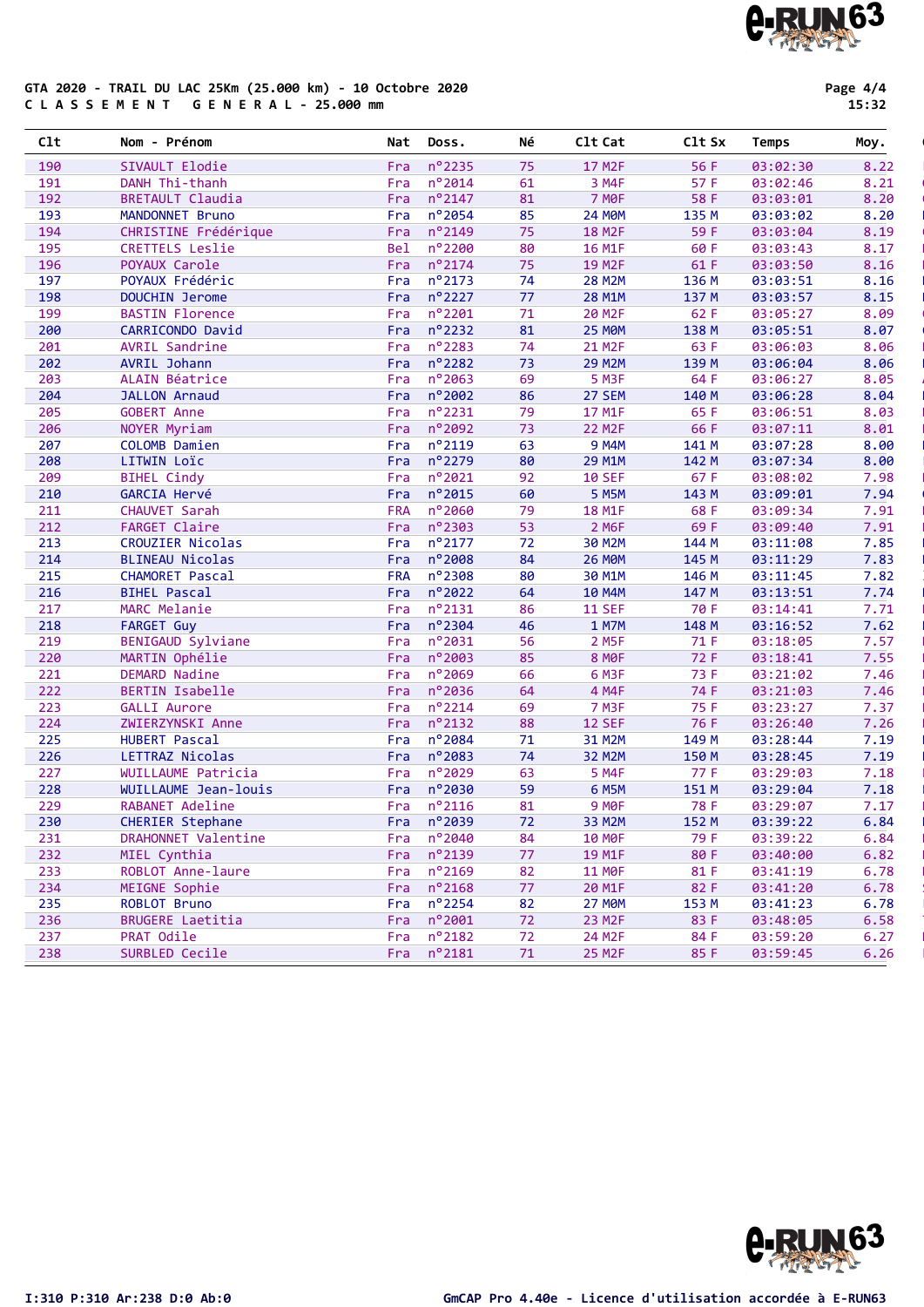#### GTA 2020 - TRAIL DES DRUIDES 42Km (42.000 km) - 10 Octobre 2020 C L A S S E M E N T G E N E R A L - 42.000 mm

Page 1/7 18:36

| 1               | LEFRANC Julien           | Fra        | n°1383               | 83 | 1 MOM         | 1 M  | 03:17:42 | 12.75 |
|-----------------|--------------------------|------------|----------------------|----|---------------|------|----------|-------|
| $\overline{2}$  | COLOMBET Jonathan        | Fra        | $n^{\circ}$ 1443     | 81 | 2 MOM         | 2 M  | 03:23:08 | 12.41 |
| 3               | <b>TOULY Guillaume</b>   | Fra        | nº1255               | 84 | 3 MOM         | 3 M  | 03:24:54 | 12.30 |
| 4               | <b>VAURS Pierre</b>      | Fra        | $n^o$ 1452           | 87 | 1 SEM         | 4 M  | 03:45:27 | 11.18 |
|                 |                          |            |                      |    |               |      |          |       |
| 5               | COSTA Alban              | Fra        | $n^o$ 1453           | 84 | 4 MOM         | 5 M  | 03:47:20 | 11.09 |
| 6               | RAZET Guillaume          | Fra        | n°1038               | 87 | 2 SEM         | 6 M  | 03:48:02 | 11.05 |
| $\overline{7}$  | THEPAUT Loic             | Fra        | nº1406               | 89 | 3 SEM         | 7 M  | 03:49:45 | 10.97 |
| 8               | MOREAU Laurent           | Fra        | $n^o$ 1391           | 76 | 1 M1M         | 8 M  | 03:51:43 | 10.88 |
| 9               | <b>LASINA Tom</b>        | Fra        | nº1259               | 92 | 4 SEM         | 9 M  | 03:51:47 | 10.87 |
| 10              | COLY Benoît              | Fra        | nº1392               | 86 | 5 SEM         | 10 M | 03:53:13 | 10.81 |
| 11              | <b>HEBRARD David</b>     | Fra        | nº1276               | 72 | 1 M2M         | 11 M | 03:53:28 | 10.79 |
| 12              | <b>BESNARD Antoine</b>   | Fra        | n°1480               | 84 | 5 MOM         | 12 M | 03:55:00 | 10.72 |
| 13              | MAZOYON Cedric           | Fra        | $n^o$ 1184           | 73 | 2 M2M         | 13 M | 03:57:09 | 10.63 |
| 14              | GOUTTEFARDE Philippe     | Fra        | n°1355               | 65 | 1 M4M         | 14 M | 03:58:09 | 10.58 |
| 15              | SAUDET Yann              | Fra        | nº1092               | 74 | 3 M2M         | 15 M | 03:58:09 | 10.58 |
| 16              | CHARBONNEL Freddy        | Fra        | n°1399               | 83 | 6 MOM         | 16 M | 04:01:11 | 10.45 |
| 17              | <b>BALOUT Clément</b>    | <b>FRA</b> | $n^o$ 1174           | 87 | 6 SEM         | 17 M | 04:01:15 | 10.45 |
| 18              | <b>DESAGES Guillaume</b> | <b>FRA</b> | $n^o$ 1451           | 87 | 7 SEM         | 18 M | 04:03:05 | 10.37 |
| 19              | HOUOT Guillaume          | Fra        | nº1394               | 89 | 8 SEM         | 19 M | 04:03:35 | 10.35 |
| 20              | <b>JULES Murat</b>       | Fra        | $n^{\circ}$ 1445     | 96 | 9 SEM         | 20 M | 04:04:03 | 10.33 |
| 21              | <b>DUPIN Nicolas</b>     | Fra        | nº1448               | 91 | <b>10 SEM</b> | 21 M | 04:05:44 | 10.26 |
| 22              |                          |            | nº1469               |    |               |      |          |       |
|                 | <b>LAMMERS Rudy</b>      | Fra        |                      | 83 | <b>7 MOM</b>  | 22 M | 04:06:53 | 10.21 |
| 23              | <b>VOUHE David</b>       | Fra        | $n^o$ 1422           | 85 | 8 MOM         | 23 M | 04:09:20 | 10.11 |
| 24              | COULOUMY Fabien          | Fra        | $n^o$ 1342           | 88 | <b>11 SEM</b> | 24 M | 04:09:41 | 10.09 |
| 25              | <b>LHOMER Romain</b>     | Fra        | $n^{\circ}$ 1414     | 89 | 12 SEM        | 25 M | 04:09:48 | 10.09 |
| 26              | LE MOUROUX Flavien       | Fra        | $n^o$ 1413           | 89 | 13 SEM        | 26 M | 04:09:49 | 10.09 |
| 27              | <b>WALTER Thomas</b>     | Fra        | $n^{\circ}$ 1213     | 93 | <b>14 SEM</b> | 27 M | 04:09:53 | 10.09 |
| 28              | COUTARD François         | Fra        | $n^{\circ}$ 1349     | 80 | 2 M1M         | 28 M | 04:09:54 | 10.08 |
| 29              | <b>GRANGEON Cyril</b>    | Fra        | $n^{\circ}$ 1007     | 89 | <b>15 SEM</b> | 29 M | 04:10:07 | 10.08 |
| 30              | <b>TURPIN Antoine</b>    | Fra        | $n^{\circ}$ 1023     | 75 | 4 M2M         | 30 M | 04:10:21 | 10.07 |
| 31              | BACCOUCHE Karim          | Fra        | n°1021               | 73 | 5 M2M         | 31 M | 04:11:06 | 10.04 |
| 32 <sub>2</sub> | COMMEYRAS Romain         | Fra        | nº1430               | 99 | 1 ESM         | 32 M | 04:12:21 | 9.99  |
| 33              | PERROT Helene            | Fra        | $n^o$ 1136           | 94 | 1 SEF         | 1 F  | 04:13:09 | 9.95  |
| 34              | <b>BASSARD Vincent</b>   | Fra        | nº1019               | 68 | 1 M3M         | 33 M | 04:14:21 | 9.91  |
| 35              | <b>TURON Alain</b>       | Fra        | nº1170               | 71 | 6 M2M         | 34 M | 04:14:44 | 9.89  |
| 36              | GUILLOT Jean michel      | Fra        | n°1449               | 77 | 3 M1M         | 35 M | 04:17:09 | 9.80  |
| 37              | DELHUMEAU Martin         | Fra        | nº1429               | 97 | <b>16 SEM</b> | 36 M | 04:18:13 | 9.76  |
| 38              | CAMAGNI Mario            | Fra        | nº1350               | 84 | 9 MOM         | 37 M | 04:18:47 | 9.74  |
| 39              | VALENCON Pierre          | Fra        | $n^{\circ}$ 1246     | 88 | 17 SEM        | 38 M | 04:19:58 | 9.69  |
| 40              |                          |            | nº1470               | 79 |               |      |          |       |
|                 | SELLES Denis             | Fra        |                      |    | 4 M1M         | 39 M | 04:20:07 | 9.69  |
| 41              | <b>GUEDON Tiphanny</b>   | Fra        | nº1365               | 82 | 1 MOF         | 2F   | 04:20:28 | 9.68  |
| 42              | COTTAIS Fabrice          |            | Fra $n^{\circ}$ 1258 | 69 | 2 M3M         | 40 M | 04:20:56 | 9.66  |
| 43              | <b>BINET Antoine</b>     |            | Fra $n^{\circ}1410$  | 90 | <b>18 SEM</b> | 41 M | 04:22:33 | 9.60  |
| 44              | BOTHOREL Patrick         |            | Fra nº1036           | 62 | 2 M4M         | 42 M | 04:23:01 | 9.58  |
| 45              | PRUDHOMME Romain         | Fra        | $n^o$ 1376           | 89 | <b>19 SEM</b> | 43 M | 04:23:40 | 9.56  |
| 46              | COTTEREAU Christophe     | Fra        | $n^o$ 1242           | 71 | 7 M2M         | 44 M | 04:24:24 | 9.53  |
| 47              | CAMBOULIVES Raphaël      | Fra        | $n^o$ 1104           | 85 | <b>10 MOM</b> | 45 M | 04:24:40 | 9.52  |
| 48              | <b>CAMBIER Etienne</b>   | Bel        | $n^{\circ}$ 1424     | 78 | 5 M1M         | 46 M | 04:25:34 | 9.49  |
| 49              | LELUC David              | Fra        | nº1330               | 74 | 8 M2M         | 47 M | 04:26:16 | 9.46  |
| 50              | MARTOT Olivier           | Fra        | $n^o$ 1131           | 80 | 6 M1M         | 48 M | 04:26:56 | 9.44  |
| 51              | <b>BOUSSARD Laurent</b>  | Fra        | nº1085               | 88 | <b>20 SEM</b> | 49 M | 04:27:30 | 9.42  |
| 52              | PETRE Remi               | Fra        | $n^o$ 1178           | 81 | <b>11 MØM</b> | 50 M | 04:27:32 | 9.42  |
| 53              | <b>TEYSSIER Joshua</b>   | Fra        | n°1095               | 95 | <b>21 SEM</b> | 51 M | 04:27:44 | 9.41  |
| 54              | CHATEAU Abel             | Fra        | $n^o$ 1143           | 89 | 22 SEM        | 52 M | 04:27:45 | 9.41  |
| 55              | FOSSION Jonas            | Bel        | $n^o$ 1346           | 86 | 23 SEM        | 53 M | 04:28:04 | 9.40  |
|                 |                          |            |                      |    |               |      |          |       |
| 56              | VERNAISON Guillaume      | Fra        | nº1459               | 84 | <b>12 MOM</b> | 54 M | 04:28:08 | 9.40  |
| 57              | LUISETTI Raphael         | Fra        | $n^{\circ}$ 1010     | 85 | <b>13 MOM</b> | 55 M | 04:29:15 | 9.36  |
| 58              | BLANC Jérôme             | Fra        | nº1240               | 83 | <b>14 MOM</b> | 56 M | 04:30:52 | 9.30  |
| 59              | PERU Eric                | Fra        | $n^o$ 1128           | 66 | 3 M3M         | 57 M | 04:30:53 | 9.30  |
| 60              | <b>ACHARD Etienne</b>    | Fra        | nº1439               | 89 | <b>24 SEM</b> | 58 M | 04:31:37 | 9.28  |
| 61              | <b>GOULEAU Anthony</b>   | Fra        | nº1302               | 80 | 7 M1M         | 59 M | 04:32:04 | 9.26  |
| 62              | CLOAREC Stephane         | Fra        | nº1486               | 71 | 9 M2M         | 60 M | 04:32:14 | 9.26  |
| 63              | MOYSE Jerome             | Fra        | $n^{\circ}$ 1149     | 71 | 10 M2M        | 61 M | 04:32:23 | 9.25  |
|                 |                          |            |                      |    |               |      |          |       |

Clt Nom - Prénom Nat Doss. Né Clt Cat Clt Sx Temps Moy. '



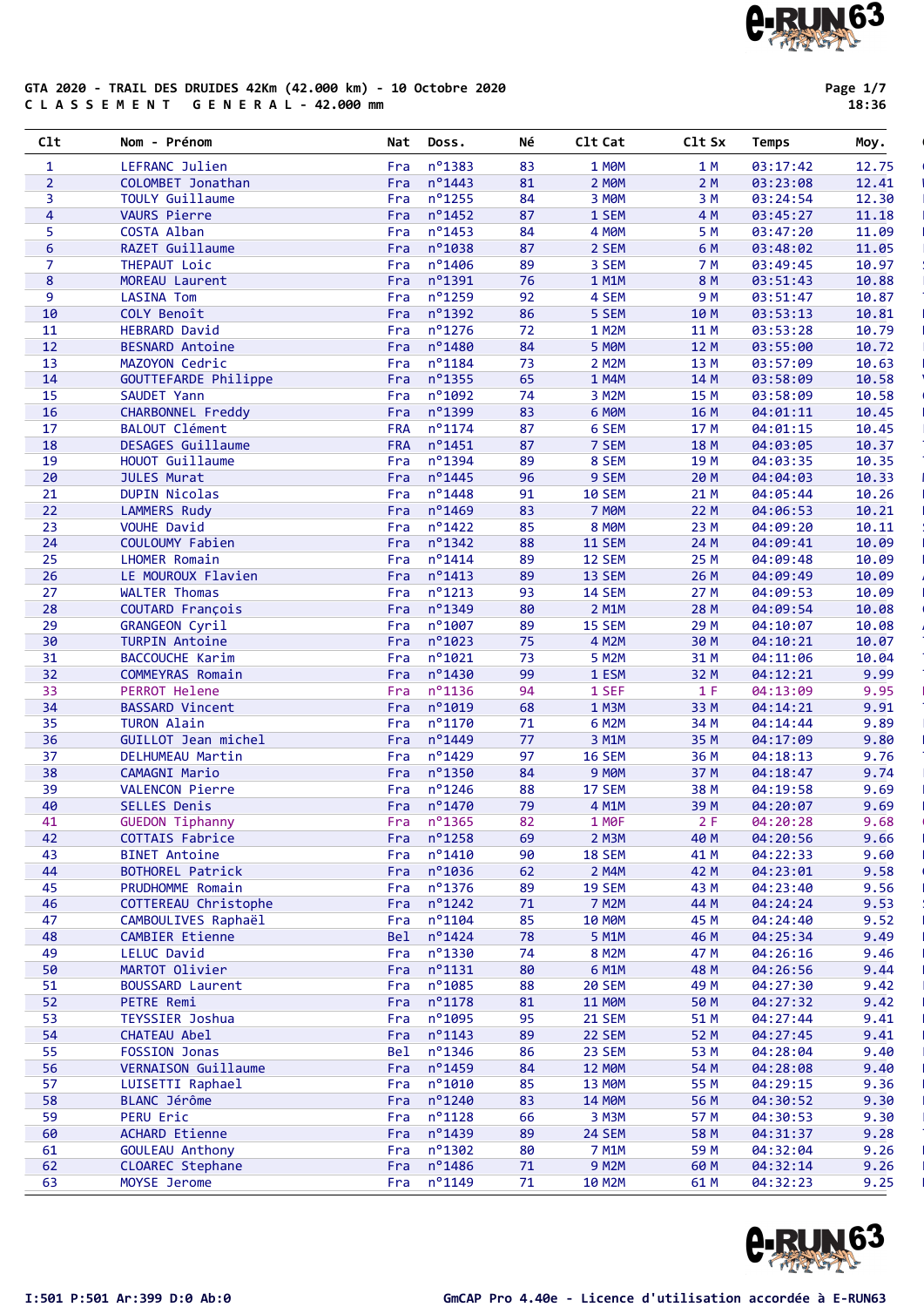### Page 2/7

e-RUN63

#### GTA 2020 - TRAIL DES DRUIDES 42Km (42.000 km) - 10 Octobre 2020 C L A S S E M E N T G E N E R A L - 42.000 mm

| C1t      | Nom - Prénom                          | Nat        | Doss.                          | Νé       | C1t Cat            | C <sub>1</sub> t S <sub>x</sub> | Temps                | Moy.         |
|----------|---------------------------------------|------------|--------------------------------|----------|--------------------|---------------------------------|----------------------|--------------|
| 64       | LACOMBE Jessica                       | Fra        | $n^{\circ}$ 1106               | 87       | 2 SEF              | 3F                              | 04:32:47             | 9.24         |
| 65       | CANTOURNET Nicolas                    | Fra        | n°1500                         | 91       | 25 SEM             | 62 M                            | 04:33:22             | 9.22         |
| 66       | CHAMBOUVET Mathieu                    | Fra        | $n^o$ 1461                     | 95       | <b>26 SEM</b>      | 63 M                            | 04:33:30             | 9.21         |
| 67       | LAGARDE Mathilde                      | Fra        | nº1329                         | 94       | 3 SEF              | 4 F                             | 04:33:31             | 9.21         |
| 68       | MAUBERT William                       | Fra        | $n^o$ 1155                     | 73       | <b>11 M2M</b>      | 64 M                            | 04:34:00             | 9.20         |
| 69       | DHONDT Frédéric                       | Bel        | nº1357                         | 73       | <b>12 M2M</b>      | 65 M                            | 04:34:11             | 9.19         |
| 70       | MAYERES Patrick                       | Bel        | nº1356                         | 79       | 8 M1M              | 66 M                            | 04:35:01             | 9.16         |
| 71       | <b>GRIVOT Pierre</b>                  | Fra        | $n^o$ 1252                     | 87       | 27 SEM             | 67 M                            | 04:35:55             | 9.13         |
| 72       | PEROCHEAU Mehdi                       | Fra        | nº1481                         | 89       | 28 SEM             | 68 M                            | 04:36:19             | 9.12         |
| 73       | RAYMOND Nicolas                       | Fra        | nº1468                         | 76       | <b>9 M1M</b>       | 69 M                            | 04:36:42             | 9.11         |
| 74       | <b>GUEDON Mickael</b>                 | Fra        | $n^o$ 1347                     | 77       | 10 M1M             | 70 M                            | 04:37:09             | 9.09         |
| 75       | DUMOULIN Jean-michel                  | Fra        | n°1275                         | 60       | 1 M5M              | 71 M                            | 04:37:17             | 9.09         |
| 76       | JEANNETEAU Benoit                     | Fra        | $n^o$ 1324                     | 86       | <b>29 SEM</b>      | 72 M                            | 04:37:20             | 9.09         |
| 77       | MERZOUG Said                          | Fra        | nº1286                         | 80       | <b>11 M1M</b>      | 73 M                            | 04:37:36             | 9.08         |
| 78       | VALLET Frederic                       | Fra        | nº1359                         | 80       | 12 M1M             | 74 M                            | 04:37:58             | 9.07         |
| 79       | PRESSOUYRE Romain                     | Fra        | $n^o$ 1244                     | 72       | 13 M2M             | 75 M                            | 04:38:20             | 9.05         |
| 80       | CHARRIER Sylvain                      | Fra        | $n^{\circ}1115$                | 83       | <b>15 MOM</b>      | 76 M                            | 04:38:50             | 9.04         |
| 81       | DASSONVILLE Christophe                | Fra        | nº1466                         | 74       | 14 M2M             | 77 M                            | 04:39:06             | 9.03         |
| 82       | TOMYSLAK Edouard                      | Fra        | nº1374                         | 97       | <b>30 SEM</b>      | 78 M                            | 04:39:19             | 9.02         |
| 83       | GUYOT Olivier                         | Fra        | n°1455                         | 77       | 13 M1M             | 79 M                            | 04:39:23             | 9.02         |
| 84       | LEFEBVRE Julien                       | Fra        | $n^{\circ}$ 1146               | 76       | 14 M1M             | 80 M                            | 04:40:09             | 9.00         |
| 85       | LE BARON Michaël                      | Fra        | $n^o$ 1158                     | 70       | 4 M3M              | 81 M                            | 04:41:05             | 8.97         |
| 86       | PICHARD Julien                        | Fra        | nº1343                         | 76       | <b>15 M1M</b>      | 82 M                            | 04:41:58             | 8.94         |
| 87       | BASMADJIAN Mickael                    | Fra        | n°1199                         | 77       | 16 M1M             | 83 M                            | 04:42:00             | 8.94         |
| 88       | <b>BIDAULT Nicolas</b>                | Fra        | $n^{\circ}$ 1418               | 92       | <b>31 SEM</b>      | 84 M                            | 04:42:07             | 8.93         |
| 89<br>90 | RICHET Gerald<br>CHAILLOU Sébastien   | Fra        | $n^o$ 1162<br>$n^{\circ}$ 1160 | 76<br>73 | 17 M1M             | 85 M                            | 04:42:13             | 8.93         |
| 91       | <b>FERRATON Franck</b>                | Fra        | nº1400                         |          | <b>15 M2M</b>      | 86 M<br>87 M                    | 04:42:15             | 8.93<br>8.93 |
| 92       |                                       | Fra        | n°1058                         | 68<br>95 | 5 M3M<br>32 SEM    | 88 M                            | 04:42:19             | 8.89         |
| 93       | GLOANEC Julien<br><b>BARBIER Eric</b> | Fra<br>Fra | $n^o$ 1313                     | 77       | <b>18 M1M</b>      | 89 M                            | 04:43:23<br>04:43:50 | 8.88         |
| 94       |                                       | Fra        | nº1482                         | 82       | 2 MOF              | 5F                              | 04:43:56             | 8.88         |
| 95       | SNUGGS Stephanie<br>LANDRON Thierry   | Fra        | $n^{\circ}1012$                | 80       | 19 M1M             | 90 M                            | 04:45:30             | 8.83         |
| 96       | AUBERT Cyril                          | Fra        | nº1390                         | 76       | 20 M1M             | 91 M                            | 04:45:32             | 8.83         |
| 97       | <b>REGIS Pouzin</b>                   | Fra        | n°1335                         | 69       | 6 M3M              | 92 M                            | 04:45:50             | 8.82         |
| 98       | CASTAGNE David                        | Fra        | n°1079                         | 92       | 33 SEM             | 93 M                            | 04:46:05             | 8.81         |
| 99       | <b>DUPERRON Patrick</b>               | Fra        | $n^o$ 1465                     | 63       | 3 M4M              | 94 M                            | 04:46:15             | 8.80         |
| 100      | LOEFFEL Alain                         | <b>FRA</b> | nº1089                         | 63       | 4 M4M              | 95 M                            | 04:46:43             | 8.79         |
| 101      | MUNSCH Thibaut                        | Fra        | $n^{\circ}$ 1212               | 93       | <b>34 SEM</b>      | 96 M                            | 04:47:29             | 8.77         |
| 102      | SPENLE Thierry                        | Fra        | $n^{\circ}1042$                | 84       | <b>16 MØM</b>      | 97 M                            | 04:47:31             | 8.76         |
| 103      | FISTAHL Julien                        | Fra        | $n^{\circ}$ 1061               | 75       | <b>16 M2M</b>      | 98 M                            | 04:47:46             | 8.76         |
| 104      | MONGAET Franck                        |            | Fra $n^{\circ}$ 1247           | 75       | 17 M2M             | 99 M                            | 04:48:52             | 8.72         |
| 105      | BERTRAND Didier                       | Fra        | $n^{\circ}$ 1105               | 60       | 2 M5M              | 100 M                           | 04:49:39             | 8.70         |
| 106      | DELABARRE Hervé                       | Fra        | $n^{\circ}$ 1472               | 71       | <b>18 M2M</b>      | 101 M                           | 04:49:45             | 8.70         |
| 107      | CROSSOUARD Antoine                    | Fra        | $n^{\circ}$ 1125               | 85       | <b>17 MOM</b>      | 102 M                           | 04:49:48             | 8.70         |
| 108      | PINEL Matthieu                        | Fra        | $n^{\circ}$ 1450               | 89       | 35 SEM             | 103 M                           | 04:50:39             | 8.67         |
| 109      | VIVIEN Elodie                         | Fra        | n°1150                         | 78       | 1 M1F              | 6 F                             | 04:50:41             | 8.67         |
| 110      | <b>BELLICAUD Antoine</b>              | Fra        | $n^{\circ}$ 1185               | 71       | <b>19 M2M</b>      | 104 M                           | 04:51:02             | 8.66         |
| 111      | OLIVIER Michael                       | Fra        | $n^{\circ}1211$                | 72       | <b>20 M2M</b>      | 105 M                           | 04:51:08             | 8.66         |
| 112      | PICCARDI Laurent                      | Fra        | $n^{\circ}$ 1218               | 85       | <b>18 MØM</b>      | 106 M                           | 04:51:38             | 8.64         |
| 113      | <b>GUYONVARCH Marc</b>                | Fra        | $n^o$ 1292                     | 73       | <b>21 M2M</b>      | 107 M                           | 04:52:36             | 8.61         |
| 114      | RIFFEY Franck                         | Fra        | $n^{\circ}$ 1340               | 71       | <b>22 M2M</b>      | 108 M                           | 04:52:52             | 8.60         |
| 115      | CHALAND Jerome                        | Fra        | $n^o$ 1183                     | 74       | 23 M2M             | 109 M                           | 04:53:05             | 8.60         |
| 116      | LE GARNEC Dimitri                     | Fra        | n°1006                         | 77       | 21 M1M             | 110 M                           | 04:53:17             | 8.59         |
| 117      | COURRIER Alain                        | Fra        | $n^o$ 1336                     | 63       | 5 M4M              | 111 M                           | 04:53:18             | 8.59         |
| 118      | LASINA Michel                         | Fra        | $n^{\circ}$ 1260               | 58       | 3 M5M              | 112 M                           | 04:54:02             | 8.57         |
| 119      | TOME Damien                           | Fra        | $n^o$ 1305                     | 83       | <b>19 MØM</b>      | 113 M                           | 04:54:34             | 8.56         |
| 120      | QUERAT Jean-daniel                    | Fra        | nº1249                         | 76       | 22 M1M             | 114 M                           | 04:54:50             | 8.55         |
| 121      | GILLET Quentin                        | Bel        | $n^o$ 1361                     | 75       | 24 M2M             | 115 M                           | 04:55:31             | 8.53         |
| 122      | PERONNET Stephane                     | Fra        | $n^{\circ}$ 1251               | 85       | <b>20 MOM</b>      | 116 M                           | 04:55:35             | 8.53         |
| 123      | PLUMMER Eleanor                       | Bri        | nº1379                         | 77       | 2 M <sub>1</sub> F | 7 F                             | 04:55:52             | 8.52         |
| 124      | LLOYD Kenneth                         | Bri        | $n^o$ 1388                     | 70       | <b>7 M3M</b>       | 117 M                           | 04:55:53             | 8.52         |
| 125      | DERVOUT Mickael                       | Fra        | $n^o$ 1316                     | 85       | <b>21 MOM</b>      | 118 M                           | 04:56:07             | 8.51         |
| 126      | SEIGNE Fabien                         | Fra        | nº1409                         | 79       | 23 M1M             | 119 M                           | 04:56:33             | 8.50         |

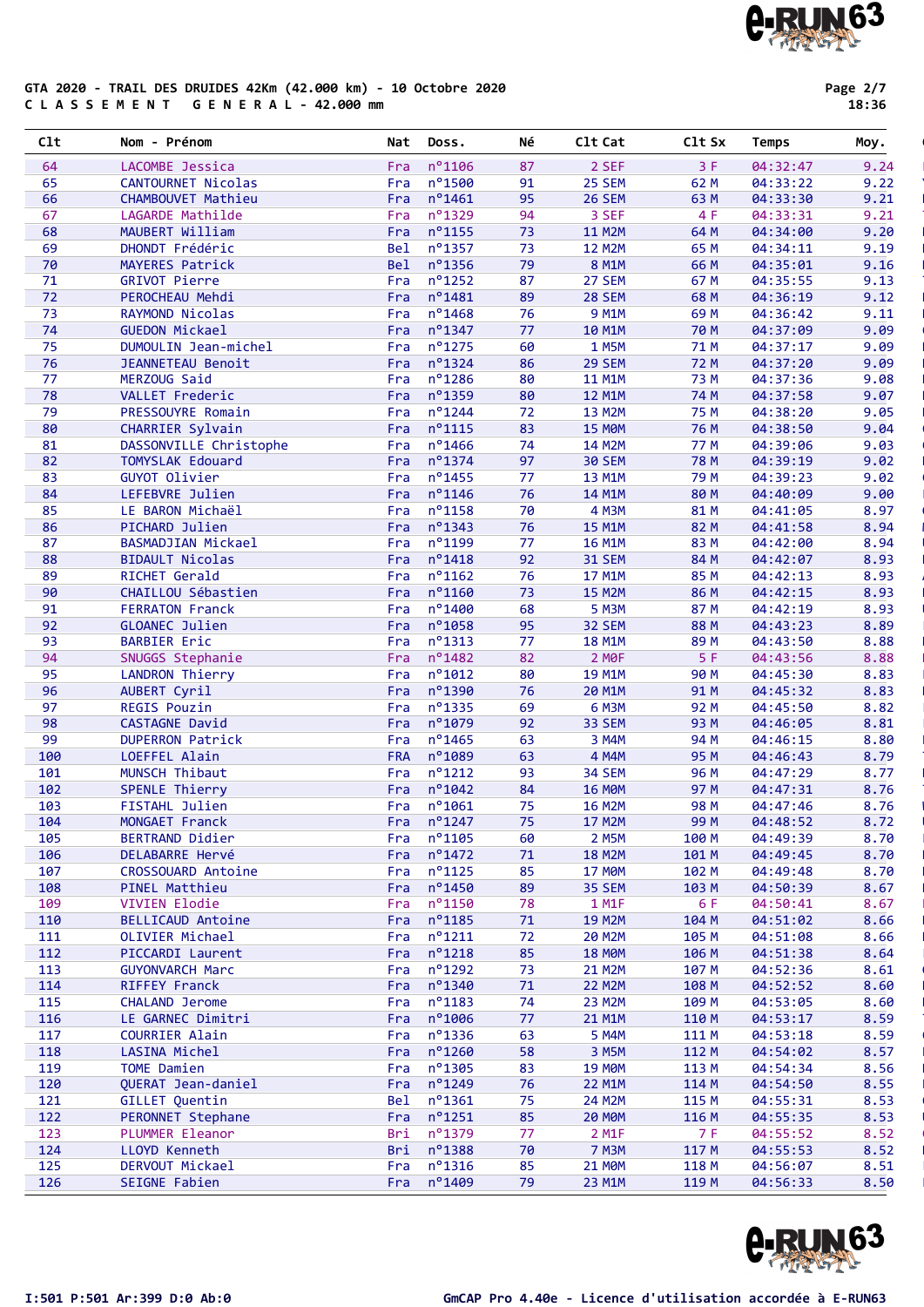### GTA 2020 - TRAIL DES DRUIDES 42Km (42.000 km) - 10 Octobre 2020 C L A S S E M E N T G E N E R A L - 42.000 mm

Page 3/7 18:36

| 127 | <b>VANSPAUWEN Frank</b>  | nº1363<br>Bel           | 67 | <b>8 M3M</b>  | 120 M | 04:56:56 | 8.49 |
|-----|--------------------------|-------------------------|----|---------------|-------|----------|------|
| 128 | LEGORRE Stephane         | $n^{\circ}$ 1444<br>Fra | 69 | <b>9 M3M</b>  | 121 M | 04:57:00 | 8.49 |
| 129 | <b>GABARD David</b>      | $n^o$ 1314<br>Fra       | 70 | <b>10 M3M</b> | 122 M | 04:57:03 | 8.48 |
| 130 | PICOU Julien             | $n^o$ 1294<br>Fra       | 75 | <b>25 M2M</b> | 123 M | 04:57:32 | 8.47 |
| 131 | <b>CABAILLE Clément</b>  | $n^o$ 1395<br>Fra       | 93 | <b>36 SEM</b> | 124 M | 04:57:36 | 8.47 |
| 132 | <b>BERCIER Mickaël</b>   | $n^o$ 1114<br>Fra       | 76 | 24 M1M        | 125 M | 04:57:54 | 8.46 |
| 133 | RIEU Baptiste            | $n^{\circ}$ 1040<br>Fra | 89 | 37 SEM        | 126 M | 04:58:02 | 8.46 |
| 134 | ATCHAMA Gregory          | $n^o$ 1318<br>Fra       | 84 | 22 MOM        | 127 M | 04:58:04 | 8.45 |
| 135 | BONNARD Jean-paul        | $n^o$ 1225<br>Fra       | 64 | 6 M4M         | 128 M | 04:58:36 | 8.44 |
| 136 | <b>PERICHON Marc</b>     | $n^{\circ}$ 1293<br>Fra | 79 | 25 M1M        | 129 M | 04:58:44 | 8.44 |
|     |                          |                         |    |               |       |          |      |
| 137 | COMAND Yoann             | $n^{\circ}$ 1003<br>Fra | 83 | <b>23 MØM</b> | 130 M | 04:59:45 | 8.41 |
| 138 | CAUDAL Morgan            | $n^o$ 1341<br>Fra       | 79 | 26 M1M        | 131 M | 05:00:16 | 8.39 |
| 139 | HUMBERT Fabrice          | $n^o$ 1229<br>Fra       | 54 | 1 M6M         | 132 M | 05:00:52 | 8.38 |
| 140 | <b>BASTO Jonathan</b>    | $n^o$ 1216<br>Fra       | 82 | <b>24 MØM</b> | 133 M | 05:01:02 | 8.37 |
| 141 | MICHALEWICZ Jean         | nº1300<br>Fra           | 89 | 38 SEM        | 134 M | 05:01:35 | 8.36 |
| 142 | DEFOIS Julien            | $n^o$ 1270<br>Fra       | 83 | <b>25 MØM</b> | 135 M | 05:01:37 | 8.36 |
| 143 | <b>TIXIER Jean Marc</b>  | $n^o$ 1191<br>Fra       | 67 | <b>11 M3M</b> | 136 M | 05:01:46 | 8.35 |
| 144 | <b>DUFFAL Patrick</b>    | Fra $n^{\circ}$ 1348    | 67 | <b>12 M3M</b> | 137 M | 05:01:47 | 8.35 |
| 145 | LAMIRAND Olivier         | $n^o$ 1353<br>Fra       | 76 | 27 M1M        | 138 M | 05:01:47 | 8.35 |
| 146 | LEFRANC Clovis           | $n^{\circ}$ 1025<br>Fra | 82 | <b>26 MØM</b> | 139 M | 05:01:49 | 8.35 |
| 147 | <b>LEBRETON David</b>    | $n^o$ 1193<br>Fra       | 73 | 26 M2M        | 140 M | 05:02:45 | 8.32 |
| 148 | DANIEL Nicolas           | $n^o$ 1108<br>Fra       | 76 | 28 M1M        | 141 M | 05:02:52 | 8.32 |
| 149 | <b>GUILLERMIN Amelie</b> | nº1008<br>Fra           | 83 | 3 MOF         | 8 F   | 05:03:08 | 8.31 |
| 150 | MENDER Miloud            | $n^{\circ}$ 1441<br>Fra | 75 | <b>27 M2M</b> | 142 M | 05:03:54 | 8.29 |
| 151 | <b>BRAUD Julien</b>      | $n^o$ 1189<br>Fra       | 85 | <b>27 MØM</b> | 143 M | 05:04:06 | 8.29 |
| 152 | <b>JOANNIN Nicolas</b>   | Fra $n^{\circ}$ 1415    | 77 | 29 M1M        | 144 M | 05:04:37 | 8.27 |
| 153 | LE GALLIARD Frédéric     | $n^o$ 1317<br>Fra       | 78 | 30 M1M        | 145 M | 05:05:35 | 8.25 |
| 154 | DELATTRE Rémi            | $n^{\circ}$ 1471<br>Fra | 81 | <b>28 MØM</b> | 146 M | 05:05:47 | 8.24 |
| 155 | MATHIEU Clement          | $n^o$ 1393<br>Fra       | 76 | 31 M1M        | 147 M | 05:05:58 | 8.24 |
| 156 | MURA Thierry             | $n^o$ 1307<br>Fra       | 66 | 13 M3M        | 148 M | 05:06:45 | 8.22 |
| 157 | QUENOT Rodolphe          | n°1129<br>Fra           | 83 | <b>29 MØM</b> | 149 M | 05:06:47 | 8.21 |
| 158 | <b>BLANC Julie</b>       | $n^o$ 1132<br>Fra       | 87 | 4 SEF         | 9F    | 05:06:57 | 8.21 |
| 159 | <b>BLANC David</b>       | $n^o$ 1204<br>Fra       | 84 | <b>30 MØM</b> | 150 M | 05:07:16 | 8.20 |
|     |                          | $n^{\circ}$ 1045<br>Fra | 67 |               |       |          | 8.16 |
| 160 | LAPIERRE Bruno           |                         |    | 14 M3M        | 151 M | 05:08:41 |      |
| 161 | ROBERT Paul              | $n^o$ 1176<br>Fra       | 78 | 32 M1M        | 152 M | 05:09:16 | 8.15 |
| 162 | <b>BRONNEC Francis</b>   | $n^{\circ}$ 1487<br>Fra | 69 | <b>15 M3M</b> | 153 M | 05:09:44 | 8.14 |
| 163 | LYON Florence            | $n^{\circ}$ 1107<br>Fra | 67 | 1 M3F         | 10 F  | 05:10:01 | 8.13 |
| 164 | <b>SEREN David</b>       | $n^o$ 1325<br>Fra       | 75 | <b>28 M2M</b> | 154 M | 05:10:11 | 8.12 |
| 165 | LETORT Anatole           | $n^o$ 1326<br>Fra       | 70 | <b>16 M3M</b> | 155 M | 05:10:12 | 8.12 |
| 166 | GOURET Clément           | $n^o$ 1086<br>Fra       | 82 | 31 MOM        | 156 M | 05:10:14 | 8.12 |
| 167 | <b>GONDOUIN Thomas</b>   | n°1098<br>Fra           | 90 | <b>39 SEM</b> | 157 M | 05:10:15 | 8.12 |
| 168 | LESPAGNOL Julien         | Fra nº1375              | 82 | <b>32 MOM</b> | 158 M | 05:10:46 | 8.11 |
| 169 | LESPAGNOL David          | Fra nº1370              | 77 | 33 M1M        | 159 M | 05:10:55 | 8.11 |
| 170 | THOMAS Jean yves         | $n^o$ 1153<br>Fra       | 74 | <b>29 M2M</b> | 160 M | 05:11:02 | 8.10 |
| 171 | KIFFEL Christophe        | $n^o$ 1187<br>Fra       | 74 | 30 M2M        | 161 M | 05:11:20 | 8.09 |
| 172 | HALLERY Ludovic          | $n^o$ 1243<br>Fra       | 83 | 33 MOM        | 162 M | 05:12:09 | 8.07 |
| 173 | TANGATCHY Stéphane       | $n^o$ 1182<br>Fra       | 78 | 34 M1M        | 163 M | 05:12:12 | 8.07 |
| 174 | <b>GUILLEMOTEAU Dany</b> | $n^o$ 1145<br>Fra       | 78 | 35 M1M        | 164 M | 05:12:14 | 8.07 |
| 175 | LAURENT Julian           | $n^o$ 1373<br>Fra       | 82 | 34 MOM        | 165 M | 05:12:31 | 8.06 |
| 176 | LAILLER Cédric           | $n^{\circ}$ 1028<br>Fra | 74 | 31 M2M        | 166 M | 05:12:37 | 8.06 |
| 177 | BOISSEL Remi             | $n^o$ 1420<br>Fra       | 85 | 35 MOM        | 167 M | 05:12:51 | 8.06 |
| 178 | BEAUMONT Philippe        | $n^o$ 1419<br>Fra       | 71 | 32 M2M        | 168 M | 05:12:57 | 8.05 |
| 179 | CRUVEILLER Arnaud        | $n^{\circ}$ 1408<br>Fra | 92 | <b>40 SEM</b> | 169 M | 05:13:20 | 8.04 |
| 180 | COULEBEAU Christophe     | n°1090<br>Fra           | 79 | 36 M1M        | 170 M | 05:13:41 | 8.03 |
| 181 | SAINT-MARTIN Quentin     | $n^o$ 1456<br>Fra       | 84 | 36 MOM        | 171 M | 05:14:12 | 8.02 |
| 182 | <b>BODSON Vincent</b>    | $n^{\circ}$ 1368<br>Bel | 69 | <b>17 M3M</b> | 172 M | 05:14:30 | 8.01 |
| 183 | LESCURE Yoann            | $n^{\circ}$ 1433<br>Fra | 80 | 37 M1M        | 173 M | 05:14:36 | 8.01 |
| 184 | HECKEL Nicolas           | $n^o$ 1425<br>Fra       | 86 | <b>41 SEM</b> | 174 M | 05:14:55 | 8.00 |
|     |                          |                         |    |               |       |          |      |
| 185 | PERLIN Arnaud            | $n^{\circ}$ 1278<br>Fra | 81 | 37 MOM        | 175 M | 05:15:08 | 8.00 |
| 186 | DEFRANCE Gael            | $n^{\circ}$ 1227<br>Fra | 85 | <b>38 MØM</b> | 176 M | 05:15:23 | 7.99 |
| 187 | GIRON Olivier            | $n^o$ 1181<br>Fra       | 79 | 38 M1M        | 177 M | 05:15:38 | 7.98 |
| 188 | <b>ETAIX Stephane</b>    | $n^{\circ}$ 1458<br>Fra | 74 | 33 M2M        | 178 M | 05:15:58 | 7.98 |
| 189 | MAZZER Frederique        | $n^o$ 1062<br>Fra       | 65 | 1 M4F         | 11 F  | 05:16:08 | 7.97 |

Clt Nom - Prénom Nat Doss. Né Clt Cat Clt Sx Temps Moy. '



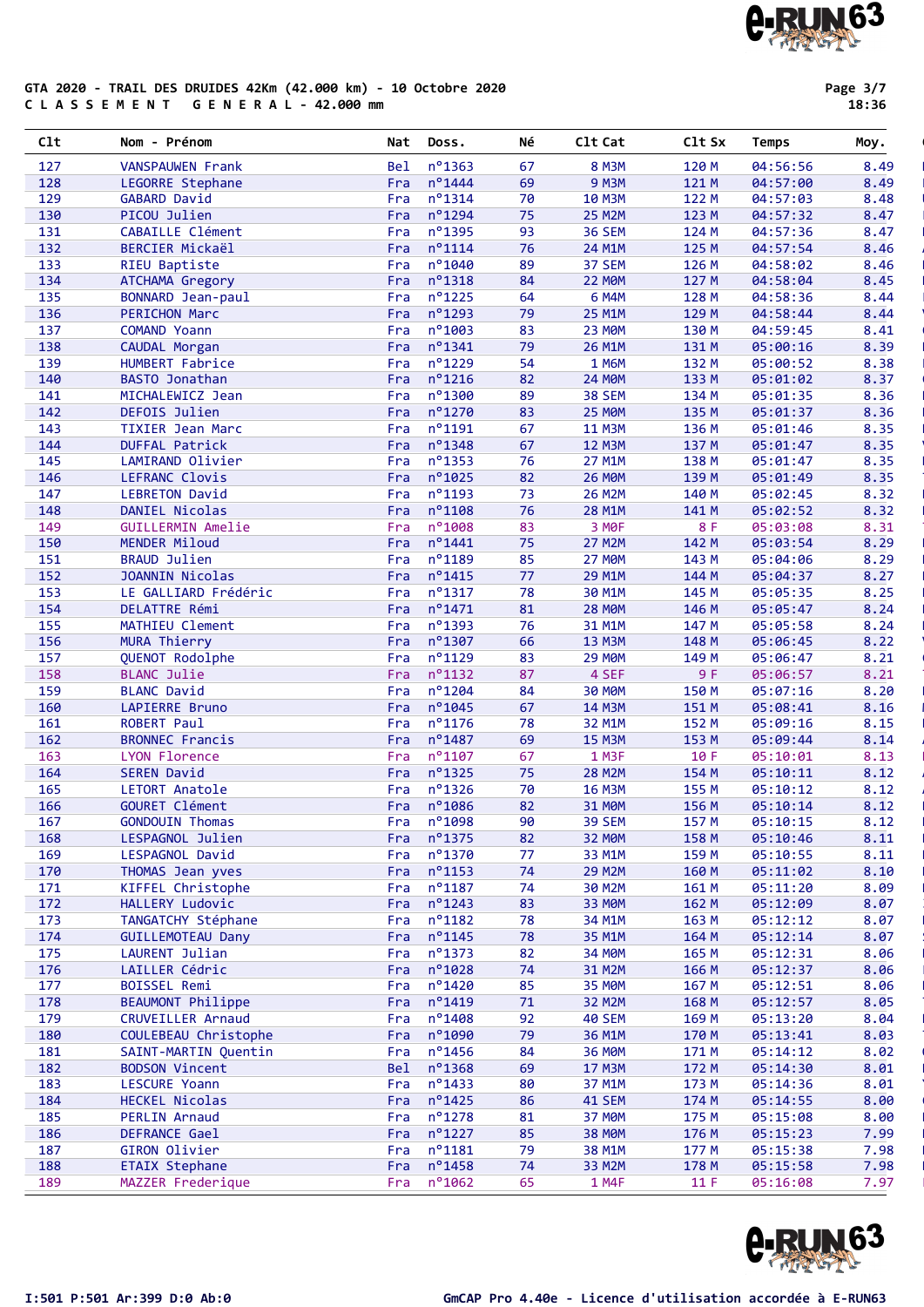#### GTA 2020 - TRAIL DES DRUIDES 42Km (42.000 km) - 10 Octobre 2020 C L A S S E M E N T G E N E R A L - 42.000 mm

Page 4/7

| Clt        | Nom - Prénom                                  | Nat               | Doss.                                | Νé       | C1t Cat                                 | C1t Sx         | Temps                | Moy.         |
|------------|-----------------------------------------------|-------------------|--------------------------------------|----------|-----------------------------------------|----------------|----------------------|--------------|
| 190        | POUVESLE Laetitia                             | Fra               | n°1151                               | 85       | 4 MOF                                   | 12 F           | 05:16:10             | 7.97         |
| 191        | <b>ASSIE Baptiste</b>                         | Fra               | $n^o$ 1152                           | 85       | 39 M <sub>OM</sub>                      | 179 M          | 05:16:11             | 7.97         |
| 192        | DESPOUYS Kevin                                | Fra               | $n^{\circ}$ 1434                     | 91       | 42 SEM                                  | 180 M          | 05:16:32             | 7.96         |
| 193        | PINTO Cidonio                                 | Fra               | $n^{\circ}$ 1172                     | 74       | 34 M2M                                  | 181 M          | 05:16:35             | 7.96         |
| 194        | LEPOT Bénédicte                               | Fra               | $n^o$ 1231                           | 70       | 2 M3F                                   | 13 F           | 05:16:47             | 7.96         |
| 195        | LEPOT Jean-yves                               | Fra               | $n^{\circ}$ 1232                     | 69       | <b>18 M3M</b>                           | 182 M          | 05:16:48             | 7.95         |
| 196        | KIEBBE Didier                                 | Fra               | $n^{\circ}1171$                      | 63       | 7 M4M                                   | 183 M          | 05:17:00             | 7.95         |
| 197        | VERGNE Patricia                               | Fra               | $n^{\circ}$ 1248                     | 82       | 5 MOF                                   | 14 F           | 05:17:09             | 7.95         |
| 198        | FRITSCH Delphine                              | Fra               | $n^o$ 1148                           | 71       | 1 M <sub>2</sub> F                      | 15 F           | 05:17:44             | 7.93         |
| 199        | MARTIN Nadège                                 | Fra               | $n^{\circ}$ 1401                     | 72       | 2 M <sub>2</sub> F                      | 16 F           | 05:18:05             | 7.92         |
| 200        | <b>CONTIS Nadege</b>                          | Fra               | $n^o$ 1233                           | 68       | 3 M3F                                   | 17 F           | 05:19:13             | 7.89         |
| 201        | ECHASSOUX Ph                                  | Fra               | $n^{\circ}$ 1060                     | 59       | 4 M5M                                   | 184 M          | 05:19:24             | 7.89         |
| 202        | CHARUAU Romain                                | Fra               | nº1254                               | 96       | 43 SEM                                  | 185 M          | 05:19:25             | 7.89         |
| 203        | <b>GARCIA Nicolas</b>                         | <b>FRA</b>        | $n^{\circ}$ 1495                     | 85       | <b>40 MOM</b>                           | 186 M          | 05:19:45             | 7.88         |
| 204        | HERISSE Thibault                              | Fra               | $n^{\circ}$ 1277<br>$n^o$ 1322       | 87       | <b>44 SEM</b>                           | 187 M          | 05:21:29             | 7.84<br>7.83 |
| 205<br>206 | LEJEUNE Bertrand                              | Fra               | n°1295                               | 91<br>59 | 45 SEM<br>5 M5M                         | 188 M          | 05:21:46             |              |
| 207        | CRISTEL Didier<br>BELLO Jean-marcel           | Fra<br>Fra        | nº1478                               | 71       | 35 M2M                                  | 189 M<br>190 M | 05:22:11<br>05:22:46 | 7.82<br>7.81 |
| 208        | DESSIMOND Stéphane                            | Fra               | $n^{\circ}$ 1323                     | 80       | 39 M1M                                  | 191 M          | 05:23:25             | 7.79         |
| 209        | DOS SANTOS Lino                               | Por               | $n^o$ 1271                           | 76       | 40 M1M                                  | 192 M          | 05:23:55             | 7.78         |
| 210        | GOUACHE Pierre-damien                         | Fra               | $n^o$ 1077                           | 65       | 8 M4M                                   | 193 M          | 05:24:02             | 7.78         |
| 211        | <b>PETTON Xavier</b>                          | Fra               | $n^{\circ}$ 1037                     | 69       | <b>19 M3M</b>                           | 194 M          | 05:24:07             | 7.78         |
| 212        | <b>BANDRY Thierry</b>                         | Fra               | nº1309                               | 79       | 41 M1M                                  | 195 M          | 05:25:09             | 7.75         |
| 213        | MARCHALAND Benoit                             | Fra               | nº1039                               | 76       | 42 M1M                                  | 196 M          | 05:25:11             | 7.75         |
| 214        | <b>GASPARD Aslin</b>                          | Fra               | nº1403                               | 77       | 43 M1M                                  | 197 M          | 05:25:13             | 7.75         |
| 215        | ROUAULT Gaelle                                | Fra               | nº1498                               | 82       | 6 MOF                                   | 18 F           | 05:25:31             | 7.74         |
| 216        | PRIVAT Arnaud                                 | Fra               | $n^{\circ}$ 1102                     | 70       | 20 M3M                                  | 198 M          | 05:25:32             | 7.74         |
| 217        | MATHIS Vincent                                | Fra               | $n^{\circ}$ 1274                     | 76       | 44 M1M                                  | 199 M          | 05:25:58             | 7.73         |
| 218        | <b>DURET Charlotte</b>                        | Fra               | $n^o$ 1223                           | 88       | 5 SEF                                   | 19 F           | 05:26:10             | 7.73         |
| 219        | TRIAY Eric                                    | Fra               | $n^{\circ}$ 1202                     | 63       | 9 M4M                                   | 200 M          | 05:26:10             | 7.73         |
| 220        | <b>JOLIVET Valentin</b>                       | Fra               | $n^{\circ}$ 1279                     | 89       | <b>46 SEM</b>                           | 201 M          | 05:26:34             | 7.72         |
| 221        | CHALOINE Bastien                              | Fra               | $n^{\circ}$ 1101                     | 90       | <b>47 SEM</b>                           | 202 M          | 05:26:37             | 7.72         |
| 222        | LOCTEAU Anthony                               | Fra               | $n^{\circ}$ 1000                     | 74       | 36 M2M                                  | 203 M          | 05:26:39             | 7.71         |
| 223        | <b>GARNIER Dominique</b>                      | Fra               | $n^{\circ}$ 1454                     | 73       | 37 M2M                                  | 204 M          | 05:27:42             | 7.69         |
| 224        | MENDES Francisco                              | <b>FRA</b>        | nº1052                               | 73       | 38 M2M                                  | 205 M          | 05:27:43             | 7.69         |
| 225        | FOUCHE Marjery                                | Fra               | $n^{\circ}1117$                      | 80       | 3 M1F                                   | 20 F           | 05:28:03             | 7.68         |
| 226        | DE LA FOREST Jérôme                           | Fra               | $n^{\circ}$ 1402                     | 82       | 41 MOM                                  | 206 M          | 05:28:06             | 7.68         |
| 227<br>228 | <b>DRIOT Francois</b><br><b>GAUMON Eloïse</b> | Fra<br>Fra        | $n^{\circ}$ 1116<br>$n^{\circ}$ 1327 | 84<br>84 | 42 M <sub>OM</sub><br>7 M <sub>OF</sub> | 207 M<br>21 F  | 05:28:06             | 7.68         |
| 229        | CAROFF Cathy                                  |                   | Fra $n^{\circ}1032$                  | 72       | 3 M <sub>2</sub> F                      | 22 F           | 05:28:21<br>05:29:20 | 7.67<br>7.65 |
| 230        | CLOAREC Florence                              |                   | Fra nº1485                           | 72       | 4 M <sub>2</sub> F                      | 23 F           | 05:29:20             | 7.65         |
| 231        | ROUX Henri                                    | Fra               | $n^{\circ}$ 1046                     | 58       | 6 M5M                                   | 208 M          | 05:29:24             | 7.65         |
| 232        | BOUCHERON Cédric                              | Fra               | nº1339                               | 74       | 39 M2M                                  | 209 M          | 05:29:25             | 7.65         |
| 233        | STEPHAN Denis                                 | Fra               | nº1093                               | 64       | 10 M4M                                  | 210 M          | 05:29:31             | 7.65         |
| 234        | <b>BAURENS Etienne</b>                        | Fra               | $n^{\circ}$ 1362                     | 81       | <b>43 MOM</b>                           | 211 M          | 05:30:10             | 7.63         |
| 235        | FONDELOT Cédric                               | Fra               | $n^o$ 1289                           | 74       | 40 M2M                                  | 212 M          | 05:30:35             | 7.62         |
| 236        | GRAVELEAU Christophe                          | Fra               | nº1050                               | 70       | 21 M3M                                  | 213 M          | 05:30:45             | 7.62         |
| 237        | <b>TOURET Serge</b>                           | Fra               | $n^o$ 1315                           | 58       | <b>7 M5M</b>                            | 214 M          | 05:31:16             | 7.61         |
| 238        | TARRADE Stephane                              | Fra               | $n^{\circ}$ 1311                     | 65       | <b>11 M4M</b>                           | 215 M          | 05:32:45             | 7.57         |
| 239        | <b>BIECHE Ivan</b>                            | Fra               | $n^o$ 1334                           | 61       | <b>12 M4M</b>                           | 216 M          | 05:33:04             | 7.57         |
| 240        | GABORIEAU Samuel                              | Fra               | $n^{\circ}$ 1082                     | 80       | 45 M1M                                  | 217 M          | 05:33:21             | 7.56         |
| 241        | TESSIER Richard                               | Fra               | $n^{\circ}$ 1081                     | 78       | 46 M1M                                  | 218 M          | 05:33:22             | 7.56         |
| 242        | JEANMOUGIN Loic                               | Fra               | $n^{\circ}$ 1310                     | 80       | 47 M1M                                  | 219 M          | 05:34:02             | 7.54         |
| 243        | MARCHADIER Sylvain                            | Fra               | $n^{\circ}$ 1027                     | 68       | <b>22 M3M</b>                           | 220 M          | 05:34:09             | 7.54         |
| 244        | CHAILLOU Delphine                             | Fra               | $n^{\circ}$ 1161                     | 75       | 5 M <sub>2</sub> F                      | 24 F           | 05:34:16             | 7.54         |
| 245        | ZAPOTOCZNY Yohann                             | Fra               | $n^{\circ}$ 1179                     | 85       | 44 MOM                                  | 221 M          | 05:34:18             | 7.54         |
| 246        | DURET Sylvain                                 | Fra               | $n^{\circ}$ 1245                     | 78       | 48 M1M                                  | 222 M          | 05:34:29             | 7.53         |
| 247        | <b>AVICE Bruno</b>                            | Fra               | nº1405                               | 64       | 13 M4M                                  | 223 M          | 05:34:39             | 7.53         |
| 248        | MARTIN Frederic                               | Fra               | $n^{\circ}$ 1190                     | 79       | 49 M1M                                  | 224 M          | 05:34:52             | 7.53         |
| 249        | <b>BICHON Stephen</b>                         | Fra               | $n^{\circ}$ 1431                     | 80       | 50 M1M                                  | 225 M          | 05:34:53             | 7.53         |
| 250<br>251 | FRERE Isabelle<br><b>BEAUFAYS Alexandre</b>   | <b>Bel</b><br>Fra | $n^o$ 1358<br>nº1490                 | 77<br>77 | 4 M1F<br>51 M1M                         | 25 F<br>226 M  | 05:35:06<br>05:35:22 | 7.52<br>7.51 |
| 252        | <b>BOURDIER Didier</b>                        | Fra               | $n^o$ 1127                           | 67       | 23 M3M                                  | 227 M          | 05:36:13             | 7.50         |
|            |                                               |                   |                                      |          |                                         |                |                      |              |

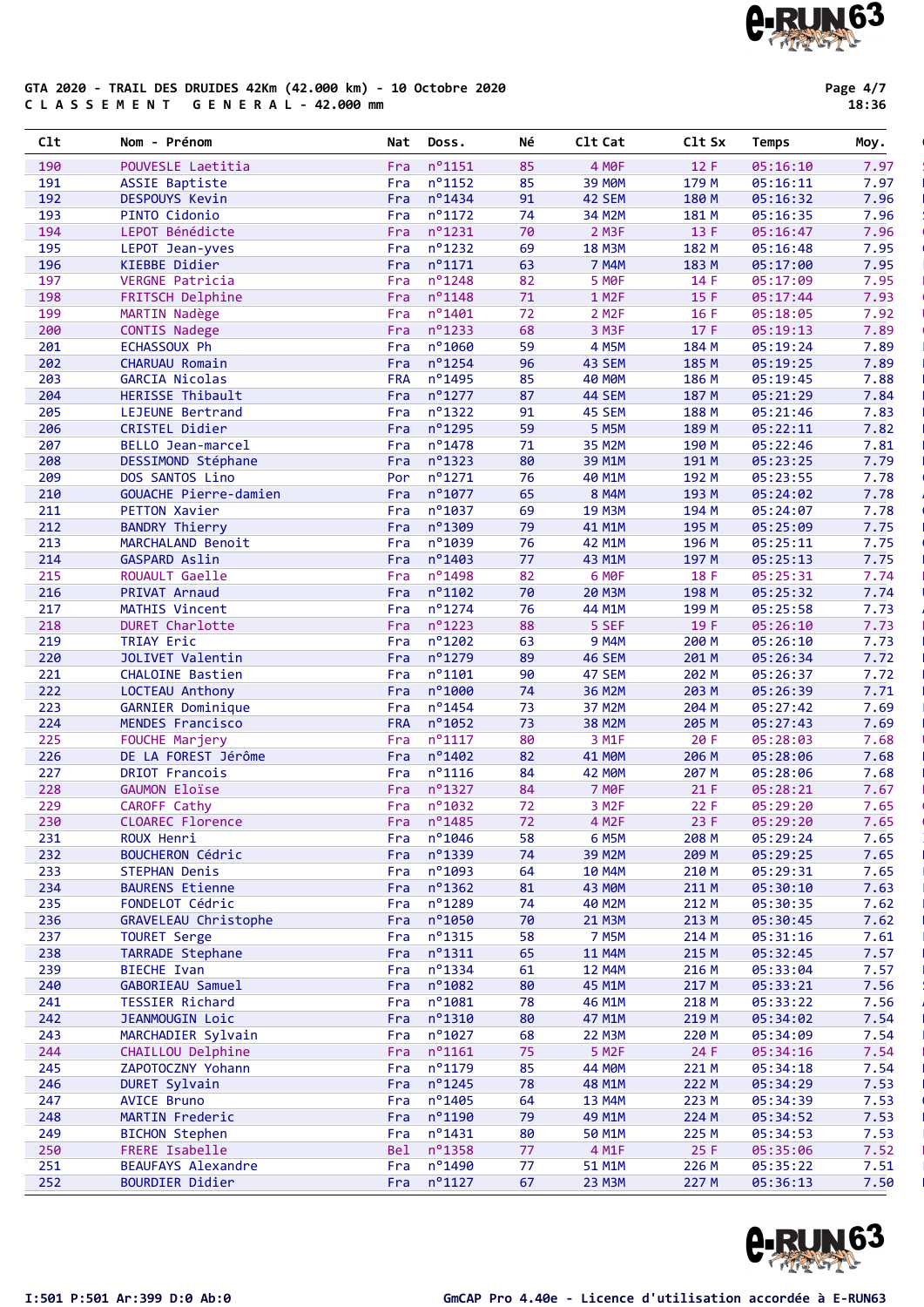#### GTA 2020 - TRAIL DES DRUIDES 42Km (42.000 km) - 10 Octobre 2020 C L A S S E M E N T G E N E R A L - 42.000 mm

Page 5/7

|  | J |  |  |
|--|---|--|--|

| C1t        | - Prénom<br>Nom                          | Nat        | Doss.                          | Νé       | C1t Cat                 | Clt Sx         | Temps                | Moy.         |
|------------|------------------------------------------|------------|--------------------------------|----------|-------------------------|----------------|----------------------|--------------|
| 253        | VINCK Dirk                               | <b>Bel</b> | nº1285                         | 60       | <b>8 M5M</b>            | 228 M          | 05:36:18             | 7.49         |
| 254        | FELIX Martial                            | Fra        | $n^{\circ}$ 1367               | 62       | 14 M4M                  | 229 M          | 05:36:27             | 7.49         |
| 255        | MIRY Serge                               | Fra        | $n^{\circ}1031$                | 65       | <b>15 M4M</b>           | 230 M          | 05:37:18             | 7.47         |
| 256        | HERVOUET Sandrine                        | Fra        | n°1071                         | 75       | 6 M <sub>2</sub> F      | 26F            | 05:37:37             | 7.46         |
| 257        | POTIER Magali                            | Fra        | n°1070                         | 77       | 5 M <sub>1</sub> F      | 27 F           | 05:37:37             | 7.46         |
| 258        | PREMEL CABIC Jean luc                    | Fra        | n°1033                         | 62       | <b>16 M4M</b>           | 231 M          | 05:37:42             | 7.46         |
| 259        | MARCUCETTI Mikael                        | Fra        | n°1493                         | 78       | 52 M1M                  | 232 M          | 05:38:41             | 7.44         |
| 260        | LAMY Olivier                             | Fra        | n°1168                         | 72       | 41 M2M                  | 233 M          | 05:38:47             | 7.44         |
| 261        | MORIN Frederic                           | Fra        | n°1435                         | 80       | 53 M1M                  | 234 M          | 05:39:05             | 7.43         |
| 262        | <b>GENIN Cyrille</b>                     | Fra        | nº1428                         | 71       | 42 M2M                  | 235 M          | 05:40:00             | 7.41         |
| 263        | AUDARD Bertille                          | Fra        | nº1464                         | 84       | <b>8 MOF</b>            | 28 F           | 05:40:13             | 7.41         |
| 264        | VIDAL Isabelle                           | Fra        | n°1087                         | 77       | 6 M1F                   | 29 F           | 05:41:07             | 7.39         |
| 265        | LACHAUX Sylvain                          | Fra        | n°1499                         | 75       | 43 M2M                  | 236 M          | 05:41:14             | 7.39         |
| 266<br>267 | DEJOB Vincent<br><b>BERODY François</b>  | Fra        | n°1440<br>$n^o$ 1321           | 72<br>75 | 44 M2M<br>45 M2M        | 237 M<br>238 M | 05:41:17<br>05:41:33 | 7.38<br>7.38 |
| 268        | GAILLARD Philippe                        | Fra<br>Fra | n°1338                         | 69       | 24 M3M                  | 239 M          | 05:41:43             | 7.37         |
| 269        | LAMY Vivien                              | Fra        | n°1205                         | 83       | 45 M <sub>OM</sub>      | 240 M          | 05:42:09             | 7.37         |
| 270        | CANTOS Valerie                           | Fra        | nº1169                         | 72       | <b>7 M2F</b>            | 30 F           | 05:43:14             | 7.34         |
| 271        | ROUILLON Sylvain                         | Fra        | n°1139                         | 71       | 46 M2M                  | 241 M          | 05:43:16             | 7.34         |
| 272        | FROGER Jean-jacques                      | Fra        | n°1119                         | 64       | 17 M4M                  | 242 M          | 05:43:44             | 7.33         |
| 273        | LANGE Christophe                         | Fra        | n°1491                         | 70       | <b>25 M3M</b>           | 243 M          | 05:44:18             | 7.32         |
| 274        | CLEMENTE David                           | Fra        | n°1447                         | 82       | <b>46 MØM</b>           | 244 M          | 05:44:45             | 7.31         |
| 275        | POMMIER Yannick                          | Fra        | nº1432                         | 77       | 54 M1M                  | 245 M          | 05:44:48             | 7.31         |
| 276        | <b>GODEMENT Eric</b>                     | Fra        | nº1016                         | 66       | <b>26 M3M</b>           | 246 M          | 05:44:52             | 7.31         |
| 277        | DERKI Benhamed                           | Fra        | n°1109                         | 74       | 47 M2M                  | 247 M          | 05:46:17             | 7.28         |
| 278        | SABATIER Jerome stephane                 | Fra        | $n^{\circ}1011$                | 78       | 55 M1M                  | 248 M          | 05:47:20             | 7.26         |
| 279        | COTTET Cedric                            | Fra        | nº1496                         | 76       | 56 M1M                  | 249 M          | 05:47:46             | 7.25         |
| 280        | LE ROCH Hugo                             | Fra        | $n^o$ 1120                     | 79       | 57 M1M                  | 250 M          | 05:48:16             | 7.24         |
| 281        | CAVAROT Patrice                          | Fra        | n°1287                         | 66       | 27 M3M                  | 251 M          | 05:48:36             | 7.23         |
| 282        | PIERRONNET Thierry                       | Fra        | n°1047                         | 61       | <b>18 M4M</b>           | 252 M          | 05:48:55             | 7.22         |
| 283        | CHATAIGNIER Aurélien                     | Fra        | nº1157                         | 88       | 48 SEM                  | 253 M          | 05:49:06             | 7.22         |
| 284        | RABASSA Christophe                       | Fra        | $n^{\circ}$ 1263               | 60       | <b>9 M5M</b>            | 254 M          | 05:49:19             | 7.21         |
| 285        | COULOUMY Didier                          | Fra        | n°1265                         | 56       | <b>10 M5M</b>           | 255 M          | 05:49:21             | 7.21         |
| 286        | <b>TORNES Patrick</b>                    | Fra        | n°1264                         | 70       | <b>28 M3M</b>           | 256 M          | 05:49:42             | 7.21         |
| 287        | GAIDOT Guillaume<br><b>MURENA Claude</b> | Fra        | nº1099                         | 89       | <b>49 SEM</b>           | 257 M          | 05:50:11             | 7.20         |
| 288        |                                          | Fra        | $n^{\circ}$ 1126<br>$n^o$ 1137 | 58       | <b>11 M5M</b>           | 258 M          | 05:50:24             | 7.19         |
| 289<br>290 | RICARD Pierre<br>LAGACHE Stéphane        | Fra<br>Fra | $n^o$ 1333                     | 58<br>67 | <b>12 M5M</b><br>29 M3M | 259 M<br>260 M | 05:50:26<br>05:52:23 | 7.19<br>7.15 |
| 291        | MASSON Michael                           | Fra        | nº1084                         | 78       | 58 M1M                  | 261 M          | 05:52:24             | 7.15         |
| 292        | <b>BERGER Olivier</b>                    | Fra        | n°1467                         | 75       | 48 M2M                  | 262 M          | 05:52:30             | 7.15         |
| 293        | DEGEORGE Stephane                        | Fra        | $n^{\circ}1013$                | 74       | 49 M <sub>2</sub> M     | 263 M          | 05:52:32             | 7.15         |
| 294        | LETOURNEUR Julien                        |            | Fra $n^{\circ}$ 1473           | 80       | 59 M1M                  | 264 M          | 05:53:52             | 7.12         |
| 295        | FORTINEAU Mathieu                        | Fra        | $n^{\circ}$ 1282               | 82       | 47 MOM                  | 265 M          | 05:54:59             | 7.10         |
| 296        | <b>GRANGY Florent</b>                    | Fra        | $n^{\circ}1110$                | 77       | 60 M1M                  | 266 M          | 05:55:01             | 7.10         |
| 297        | HUSTACHE Sébastien                       | Fra        | $n^o$ 1014                     | 76       | 61 M1M                  | 267 M          | 05:56:01             | 7.08         |
| 298        | HUSTACHE Yves                            | Fra        | n°1015                         | 72       | <b>50 M2M</b>           | 268 M          | 05:56:01             | 7.08         |
| 299        | COUERON Didier                           | Fra        | $n^{\circ}$ 1280               | 62       | <b>19 M4M</b>           | 269 M          | 05:56:07             | 7.08         |
| 300        | <b>BASCK Francois</b>                    | Fra        | $n^o$ 1380                     | 71       | 51 M2M                  | 270 M          | 05:56:21             | 7.07         |
| 301        | <b>GUIRONNET Etienne</b>                 | Fra        | $n^o$ 1352                     | 86       | <b>50 SEM</b>           | 271 M          | 05:57:10             | 7.06         |
| 302        | <b>GOUIN Mickael</b>                     | Fra        | $n^{\circ}$ 1078               | 75       | <b>52 M2M</b>           | 272 M          | 05:57:31             | 7.05         |
| 303        | MICHEL Sarah                             | Fra        | $n^{\circ}$ 1067               | 89       | 6 SEF                   | 31 F           | 05:57:57             | 7.04         |
| 304        | DE SEPTENVILLE Antoine                   | Fra        | n°1319                         | 58       | <b>13 M5M</b>           | 273 M          | 05:58:11             | 7.04         |
| 305        | <b>BAZILE Pierre-yves</b>                | Fra        | $n^o$ 1163                     | 72       | 53 M2M                  | 274 M          | 05:58:25             | 7.03         |
| 306        | LE QUELLEC Gwendal                       | Fra        | n°1396                         | 73       | <b>54 M2M</b>           | 275 M          | 05:59:19             | 7.01         |
| 307        | KERUZORE Alan                            | Fra        | nº1083                         | 79       | 62 M1M                  | 276 M          | 05:59:23             | 7.01         |
| 308        | MOREAU Mickaël                           | Fra        | $n^{\circ}$ 1075               | 75       | <b>55 M2M</b>           | 277 M          | 06:00:19             | 6.99         |
| 309        | <b>CHARRON Pauline</b>                   | Fra        | $n^o$ 1384                     | 99       | 1 ESF                   | 32 F           | 06:00:38             | 6.99         |
| 310        | LEROY Clémence                           | Fra        | nº1382                         | 94       | 7 SEF                   | 33 F           | 06:00:38             | 6.99         |
| 311        | LACAZE Virginie                          | Fra        | $n^o$ 1186                     | 81       | 9 M <sub>OF</sub>       | 34 F           | 06:01:25             | 6.97         |
| 312        | MALECKI Christine                        | Fra        | $n^o$ 1438                     | 74       | 8 M <sub>2</sub> F      | 35 F           | 06:01:29             | 6.97         |
| 313        | GITENAY Ludovic                          | Fra        | $n^o$ 1397                     | 70       | <b>30 M3M</b>           | 278 M          | 06:03:50             | 6.93         |
| 314        | DAUCHY Maryse                            | Fra        | $n^o$ 1134                     | 72       | 9 M <sub>2</sub> F      | 36 F           | 06:06:18             | 6.88         |
| 315        | GUIBERT Stéphane                         |            | Fra nº1369                     | 74       | 56 M2M                  | 279 M          | 06:06:19             | 6.88         |



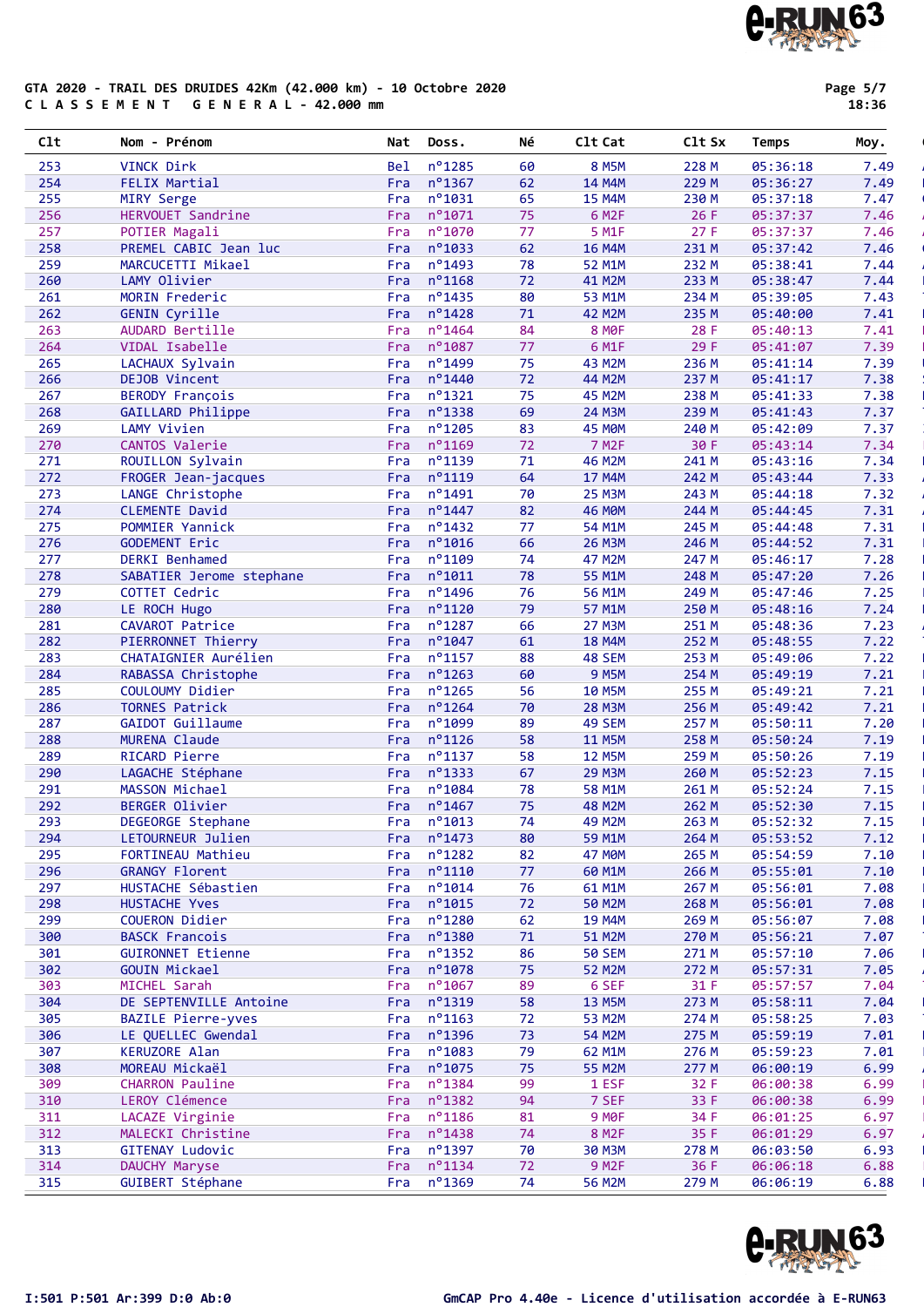#### GTA 2020 - TRAIL DES DRUIDES 42Km (42.000 km) - 10 Octobre 2020 C L A S S E M E N T G E N E R A L - 42.000 mm

Page 6/7

18:36

| C1t        | Nom - Prénom                                 | Nat        | Doss.               | Νé       | C1t Cat                 | C1t Sx         | Temps                | Moy.         |
|------------|----------------------------------------------|------------|---------------------|----------|-------------------------|----------------|----------------------|--------------|
| 316        | BERGERAT Jérôme                              | Fra        | $n^{\circ}$ 1141    | 77       | 63 M1M                  | 280 M          | 06:06:21             | 6.88         |
| 317        | DOUCET Beatrice                              | Fra        | nº1291              | 64       | 2 M4F                   | 37 F           | 06:06:59             | 6.87         |
| 318        | RIDEAU Christian                             | Fra        | nº1299              | 61       | <b>20 M4M</b>           | 281 M          | 06:06:59             | 6.87         |
| 319        | MICHEL Djamila                               | Fra        | $n^{\circ}$ 1200    | 67       | 4 M3F                   | 38 F           | 06:07:05             | 6.87         |
| 320        | SERON Valerie                                | Fra        | n°1005              | 73       | 10 M <sub>2F</sub>      | 39 F           | 06:07:17             | 6.86         |
| 321        | <b>BOULET Olivier</b>                        | Fra        | n°1377              | 81       | <b>48 MOM</b>           | 282 M          | 06:07:29             | 6.86         |
| 322        | POIREE Romuald                               | Fra        | n°1378              | 85       | <b>49 MØM</b>           | 283 M          | 06:07:29             | 6.86         |
| 323        | ROUX Michel                                  | Fra        | nº1427              | 56       | <b>14 M5M</b>           | 284 M          | 06:08:31             | 6.84         |
| 324        | <b>BLEAS Michel</b>                          | Fra        | n°1442              | 81       | <b>50 MOM</b>           | 285 M          | 06:08:41             | 6.84         |
| 325        | SOUILLAT Audrey                              | Fra        | n°1417              | 80       | 7 M1F                   | 40 F           | 06:09:34             | 6.82         |
| 326        | CHAVAROCHE Olivier                           | Fra        | $n^{\circ}$ 1416    | 73       | <b>57 M2M</b>           | 286 M          | 06:09:35             | 6.82         |
| 327        | <b>PATARIN Clement</b>                       | Fra        | $n^{\circ}$ 1421    | 80       | 64 M1M                  | 287 M          | 06:10:41             | 6.80         |
| 328        | LESASSIER Emilie                             | Fra        | n°1210              | 20       | 1 EAF                   | 41 F           | 06:11:10             | 6.79         |
| 329        | DURANT Graziella                             | Fra        | n°1497              | 84       | <b>10 MOF</b>           | 42 F           | 06:11:11             | 6.79         |
| 330        | DECOGNET Pascal                              | Fra        | nº1494              | 69       | 31 M3M                  | 288 M          | 06:11:13             | 6.79         |
| 331        | <b>DUPRE Nicolas</b>                         | Fra        | nº1360              | 88       | <b>51 SEM</b>           | 289 M          | 06:12:48             | 6.76         |
| 332        | REUMAUX Damien                               | Fra        | n°1492              | 78       | 65 M1M                  | 290 M          | 06:13:28             | 6.75         |
| 333        | LOUREIRO Paulo                               | Fra        | nº1479              | 81       | <b>51 MOM</b>           | 291 M          | 06:13:52             | 6.74         |
| 334        | VADON Helene                                 | Fra        | n°1457              | 62       | 3 M4F                   | 43 F           | 06:14:18             | 6.73         |
| 335        | <b>JOURDREN Adeline</b>                      | Fra        | nº1034              | 81       | <b>11 MOF</b>           | 44 F           | 06:14:22             | 6.73         |
| 336        | TRIAY Maryline                               | Fra        | nº1203              | 69       | <b>5 M3F</b>            | 45 F           | 06:15:15             | 6.72         |
| 337        | DEBLAERE Mathieu                             | Fra        | nº1303              | 82       | <b>52 MØM</b>           | 292 M          | 06:16:01             | 6.70         |
| 338        | HOUE Julie                                   | Fra        | n°1489              | 77       | 8 M1F                   | 46 F           | 06:17:20             | 6.68         |
| 339        | <b>CHATAIGNIER Maxime</b>                    | Fra        | n°1156<br>n°1201    | 85       | <b>53 MOM</b>           | 293 M<br>294 M | 06:18:58<br>06:19:57 | 6.65<br>6.63 |
| 340<br>341 | MICHEL Jean jacques<br><b>HERLEDAN Yoann</b> | Fra<br>Fra | $n^o$ 1138          | 66<br>76 | <b>32 M3M</b><br>66 M1M | 295 M          | 06:20:24             | 6.62         |
| 342        | LEBORGNE Sebastien                           | Fra        | n°1296              | 83       | <b>54 MØM</b>           | 296 M          | 06:21:34             | 6.60         |
| 343        | <b>BEAUGRAND Paul</b>                        | Fra        | nº1266              | 90       | <b>52 SEM</b>           | 297 M          | 06:21:35             | 6.60         |
| 344        | LAFUIE-WSZOLEK Thomas                        | Fra        | n°1056              | 88       | <b>53 SEM</b>           | 298 M          | 06:22:29             | 6.59         |
| 345        | SOARES Frederic                              | Fra        | nº1345              | 78       | 67 M1M                  | 299 M          | 06:23:05             | 6.58         |
| 346        | <b>PATRON Aline</b>                          | Fra        | nº1072              | 58       | 1 M5F                   | 47 F           | 06:23:36             | 6.57         |
| 347        | RIEGERT Frederic                             | Fra        | n°1483              | 77       | 68 M1M                  | 300 M          | 06:24:32             | 6.55         |
| 348        | <b>CETTOUR Alain</b>                         | Fra        | n°1091              | 64       | 21 M4M                  | 301 M          | 06:25:04             | 6.54         |
| 349        | HARDY Romaric                                | Fra        | nº1226              | 83       | <b>55 MOM</b>           | 302 M          | 06:25:17             | 6.54         |
| 350        | <b>GRANT Heidi</b>                           | Fra        | $n^{\circ}$ 1122    | 58       | 2 M5F                   | 48 F           | 06:27:53             | 6.50         |
| 351        | CAILLETIAU Maud                              | Fra        | n°1288              | 79       | 9 M <sub>1F</sub>       | 49 F           | 06:27:56             | 6.50         |
| 352        | <b>AVERTY Stephane</b>                       | Fra        | n°1290              | 78       | 69 M1M                  | 303 M          | 06:27:57             | 6.50         |
| 353        | <b>PEAUGER Francis</b>                       | Fra        | nº1267              | 53       | 2 M6M                   | 304 M          | 06:28:15             | 6.49         |
| 354        | GUELQUE Karine                               | Fra        | nº1001              | 71       | 11 M2F                  | 50 F           | 06:28:44             | 6.48         |
| 355        | PETIT Matthias                               | Fra        | $n^o$ 1301          | 68       | 33 M3M                  | 305 M          | 06:29:08             | 6.48         |
| 356        | ZWIERZYNSKI Yoann                            |            | Fra $n^{\circ}1196$ | 90       | <b>54 SEM</b>           | 306 M          | 06:30:10             | 6.46         |
| 357        | ARNAUD Christian                             |            | Fra $n^{\circ}1054$ | 74       | <b>58 M2M</b>           | 307 M          | 06:30:18             | 6.46         |
| 358        | CORNELOUP Didier                             |            | Fra $n^{\circ}1049$ | 67       | 34 M3M                  | 308 M          | 06:30:19             | 6.46         |
| 359        | LEONARD David                                | Fra        | nº1002              | 71       | <b>59 M2M</b>           | 309 M          | 06:31:42             | 6.43         |
| 360        | LACROIX Veronique                            | Fra        | $n^{\circ}$ 1436    | 71       | <b>12 M2F</b>           | 51 F           | 06:31:59             | 6.43         |
| 361        | HUMMEL Bénédicte                             | Fra        | $n^{\circ}$ 1437    | 69       | 6 M <sub>3</sub> F      | 52 F           | 06:32:00             | 6.43         |
| 362        | SCRIZZI Aliénor                              |            | Fra nº1371          | 91       | 8 SEF                   | 53 F           | 06:35:17             | 6.38         |
| 363        | <b>FULCONIS Renaud</b>                       | Fra        | $n^o$ 1372          | 67       | 35 M3M                  | 310 M          | 06:35:19             | 6.37         |
| 364        | TRENTO Karine                                | Fra        | $n^o$ 1304          | 72       | 13 M2F                  | 54 F           | 06:35:31             | 6.37         |
| 365        | THOMAS Louis-charles                         | Fra        | $n^{\circ}$ 1066    | 58       | <b>15 M5M</b>           | 311 M          | 06:35:40             | 6.37         |
| 366        | <b>PELTIER Gerard</b>                        | Fra        | nº1051              | 62       | 22 M4M                  | 312 M          | 06:35:41             | 6.37         |
| 367        | <b>BASTIEN Philippe</b>                      | Fra        | $n^o$ 1463          | 63       | 23 M4M                  | 313 M          | 06:36:22             | 6.36         |
| 368        | ALEX Pierre                                  | Fra        | $n^{\circ}$ 1475    | 56       | <b>16 M5M</b>           | 314 M          | 06:37:13             | 6.34         |
| 369        | LUSSAC Christine                             | Fra        | $n^{\circ}$ 1064    | 70       | <b>7 M3F</b>            | 55 F           | 06:37:47             | 6.34         |
| 370        | DUEZ Sylvain                                 | Fra        | $n^{\circ}$ 1488    | 80       | 70 M1M                  | 315 M          | 06:38:50             | 6.32         |
| 371        | VIDAL Patrick                                | Fra        | n°1159              | 68       | 36 M3M                  | 316 M          | 06:42:30             | 6.26         |
| 372        | PEUZIAT Mikaëlle                             | Fra        | $n^{\circ}$ 1043    | 73       | 14 M2F                  | 56 F           | 06:44:20             | 6.23         |
| 373        | LE GUEN Joseph                               | Fra        | $n^{\circ}$ 1041    | 61       | 24 M4M                  | 317 M          | 06:44:45             | 6.23         |
| 374        | ULVOAS Bebert                                | Fra        | $n^{\circ}1044$     | 61       | <b>25 M4M</b>           | 318 M          | 06:44:46             | 6.23         |
| 375        | LEFEBVRE Aline                               | Fra        | $n^o$ 1364          | 75       | <b>15 M2F</b>           | 57 F           | 06:45:17             | 6.22         |
| 376        | FLORET Eric                                  | Fra        | $n^o$ 1320          | 69       | <b>37 M3M</b>           | 319 M          | 06:49:08             | 6.16         |
| 377        | WEIGEL Roland                                | Fra        | $n^{\circ}$ 1124    | 54       | 3 M6M                   | 320 M          | 06:50:17             | 6.14         |
| 378        | RICHARD Pascal                               | Fra        | $n^o$ 1239          | 70       | 38 M3M                  | 321 M          | 06:50:28             | 6.14         |

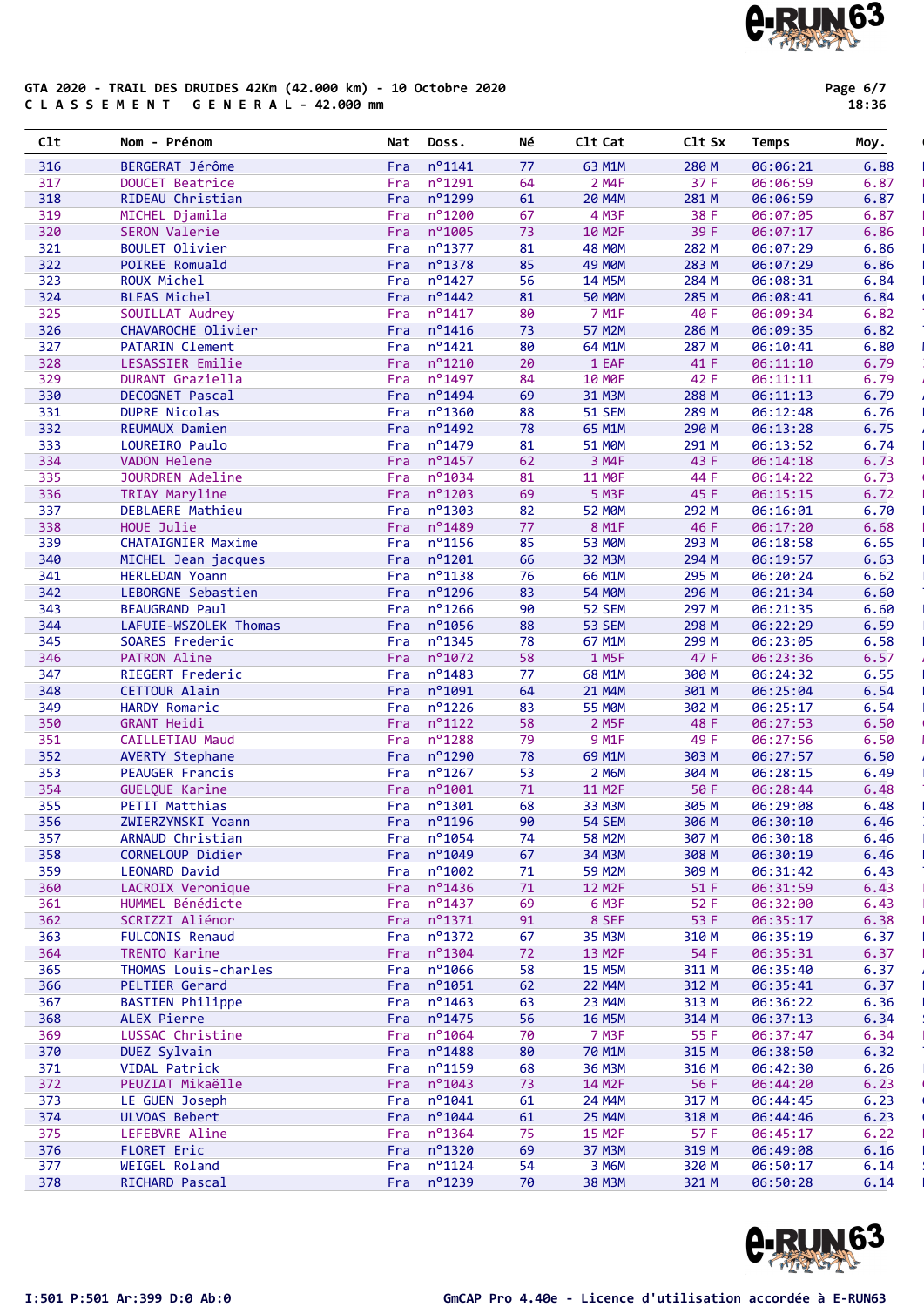#### GTA 2020 - TRAIL DES DRUIDES 42Km (42.000 km) - 10 Octobre 2020 C L A S S E M E N T G E N E R A L - 42.000 mm

Page 7/7

|  | . .<br>×<br>۰, | r. |  |
|--|----------------|----|--|

| C1t | Nom - Prénom            | Nat        | Doss.            | Νé | C1t Cat       | C1t Sx | Temps    | Moy. |
|-----|-------------------------|------------|------------------|----|---------------|--------|----------|------|
| 379 | AMENGUAL Remi           | Fra        | n°1238           | 75 | 60 M2M        | 322 M  | 06:50:29 | 6.14 |
| 380 | HAIRAULT Lionel         | Fra        | n°1236           | 75 | 61 M2M        | 323 M  | 06:50:29 | 6.14 |
| 381 | NIORE Pierre-antoine    | Fra        | $n^{\circ}$ 1237 | 75 | 62 M2M        | 324 M  | 06:50:30 | 6.14 |
| 382 | VADON Damien            | Fra        | n°1130           | 81 | <b>56 MOM</b> | 325 M  | 06:52:45 | 6.11 |
| 383 | MOREL Florian           | Fra        | n°1344           | 82 | <b>57 MOM</b> | 326 M  | 06:54:21 | 6.08 |
| 384 | FRANIATTE Pierre        | Fra        | $n^o$ 1144       | 89 | <b>55 SEM</b> | 327 M  | 06:55:33 | 6.06 |
| 385 | <b>BARTEAU Patricia</b> | Fra        | $n^{\circ}$ 1080 | 76 | 10 M1F        | 58 F   | 06:55:51 | 6.06 |
| 386 | <b>ROBIN Nicolas</b>    | <b>FRA</b> | $n^{\circ}$ 1220 | 75 | 63 M2M        | 328 M  | 06:56:05 | 6.06 |
| 387 | <b>GENIER Vanessa</b>   | Fra        | n°1219           | 80 | 11 M1F        | 59 F   | 06:59:09 | 6.01 |
| 388 | LE FLOCH Bertrand       | <b>Fra</b> | $n^{\circ}$ 1073 | 78 | 71 M1M        | 329 M  | 06:59:10 | 6.01 |
| 389 | <b>BRAUD Jennifer</b>   | Fra        | $n^{\circ}$ 1188 | 87 | 9 SEF         | 60 F   | 06:59:40 | 6.00 |
| 390 | HAUDEBOURG Baptiste     | Fra        | n°1283           | 87 | <b>56 SEM</b> | 330 M  | 06:59:41 | 6.00 |
| 391 | <b>GODET Daniel</b>     | Fra        | $n^{\circ}$ 1217 | 58 | <b>17 M5M</b> | 331 M  | 07:14:14 | 5.80 |
| 392 | RAINGO Nicolas          | Fra        | n°1197           | 81 | <b>58 MOM</b> | 332 M  | 07:16:09 | 5.78 |
| 393 | MURA Sandrine           | Fra        | n°1354           | 70 | <b>8 M3F</b>  | 61 F   | 07:16:20 | 5.78 |
| 394 | PAQUIE Karine           | Fra        | n°1035           | 73 | <b>16 M2F</b> | 62 F   | 07:26:22 | 5.65 |
| 395 | <b>GOUBEAU Patrick</b>  | Fra        | n°1297           | 56 | <b>18 M5M</b> | 333 M  | 07:35:31 | 5.53 |
| 396 | <b>BATHELIER Arnaud</b> | Fra        | n°1298           | 80 | 72 M1M        | 334 M  | 07:36:23 | 5.52 |
| 397 | LARCHER Aurelie         | Fra        | $n^{\circ}$ 1206 | 82 | <b>12 MOF</b> | 63 F   | 07:38:12 | 5.50 |
| 398 | LARCHER Stephane        | <b>Fra</b> | n°1207           | 79 | 73 M1M        | 335 M  | 07:38:17 | 5.50 |
| 399 | LE FLOCH Magalie        | Fra        | n°1074           | 77 | 12 M1F        | 64 F   | 08:28:20 | 4.96 |

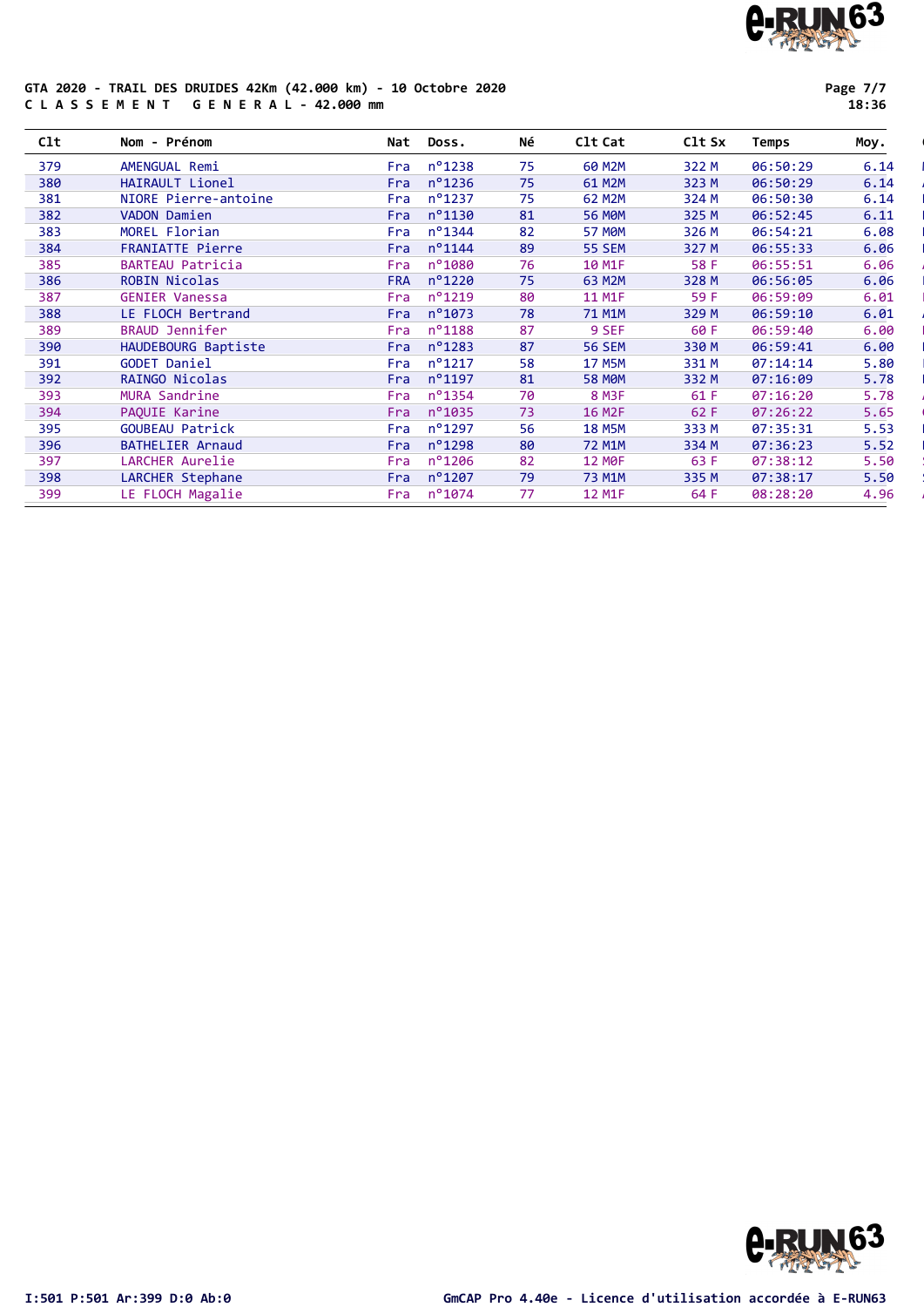

#### - 360° ULTRA-TRAIL 116Km DUO (116.000 km) C L A S S E M E N T G E N E R A L - 116.000 mm

Page 1/1

| ٠ | ۰, |  |
|---|----|--|
|---|----|--|

| C1t            | Nom - Prénom                      | Nat        | Doss.          | Νé | C1t Cat | C <sub>1</sub> t S <sub>x</sub> | Temps    | Moy. |
|----------------|-----------------------------------|------------|----------------|----|---------|---------------------------------|----------|------|
|                | LE GUENNEC-DUINE Gaëlle-Jean-mich | <b>FRA</b> | $n^{\circ}811$ |    | 1 SEX   | 1 X                             | 16:03:17 | 7.23 |
|                | DELAIRE-CHARLOT Frederic-Frederic | <b>FRA</b> | $n^{\circ}814$ |    | 1 SEM   | 1 M                             | 16:45:45 | 6.92 |
|                | MAS-RADUCKI Loic-Kevin            | <b>FRA</b> | n°807          |    | 2 SEM   | 2 M                             | 17:00:42 | 6.82 |
| $\overline{4}$ | CHARRIER-BONNAMY Julien-Franck    | <b>FRA</b> | $n^{\circ}816$ |    | 3 SEM   | 3 M                             | 17:28:47 | 6.64 |
|                | BOUCHET-DAVID Céline-Nicolas      | <b>FRA</b> | $n^{\circ}808$ |    | 2 SEX   | 2 X                             | 17:39:56 | 6.57 |
| 6              | CLAVELLOUX-PAROIS Cyril-Maud      | <b>FRA</b> | $n^{\circ}800$ |    | 3 SEX   | 3 X                             | 18:03:12 | 6.43 |
|                | CHAMPEVAL-LUSSAC Francois-David   | <b>FRA</b> | $n^{\circ}802$ |    | 4 SEM   | 4 M                             | 19:13:19 | 6.03 |
| 8              | JAURREY-MARTINEZ Sandra-Olivia    | <b>FRA</b> | $n^{\circ}812$ |    | 1 SEF   | 1 F                             | 20:01:18 | 5.79 |
| 9              | CARDIN-ETIENNE Stephane-Arnaud    | <b>FRA</b> | $n^{\circ}806$ |    | 5 SEM   | 5 M                             | 21:14:13 | 5.46 |
| 10             | CHABIN-CICCODICOLA Sebastien-Brun | <b>FRA</b> | $n^{\circ}813$ |    | 6 SEM   | 6 M                             | 21:37:42 | 5.36 |
| 11             | CORMIER-AILLARD Charles-Pierre an | <b>FRA</b> | $n^{\circ}817$ |    | 7 SEM   | 7 M                             | 21:47:40 | 5.32 |
| 12             | FEVRIER-CHORON Pascal-Sebastien   | <b>FRA</b> | $n^{\circ}818$ |    | 8 SEM   | 8 M                             | 21:55:39 | 5.29 |

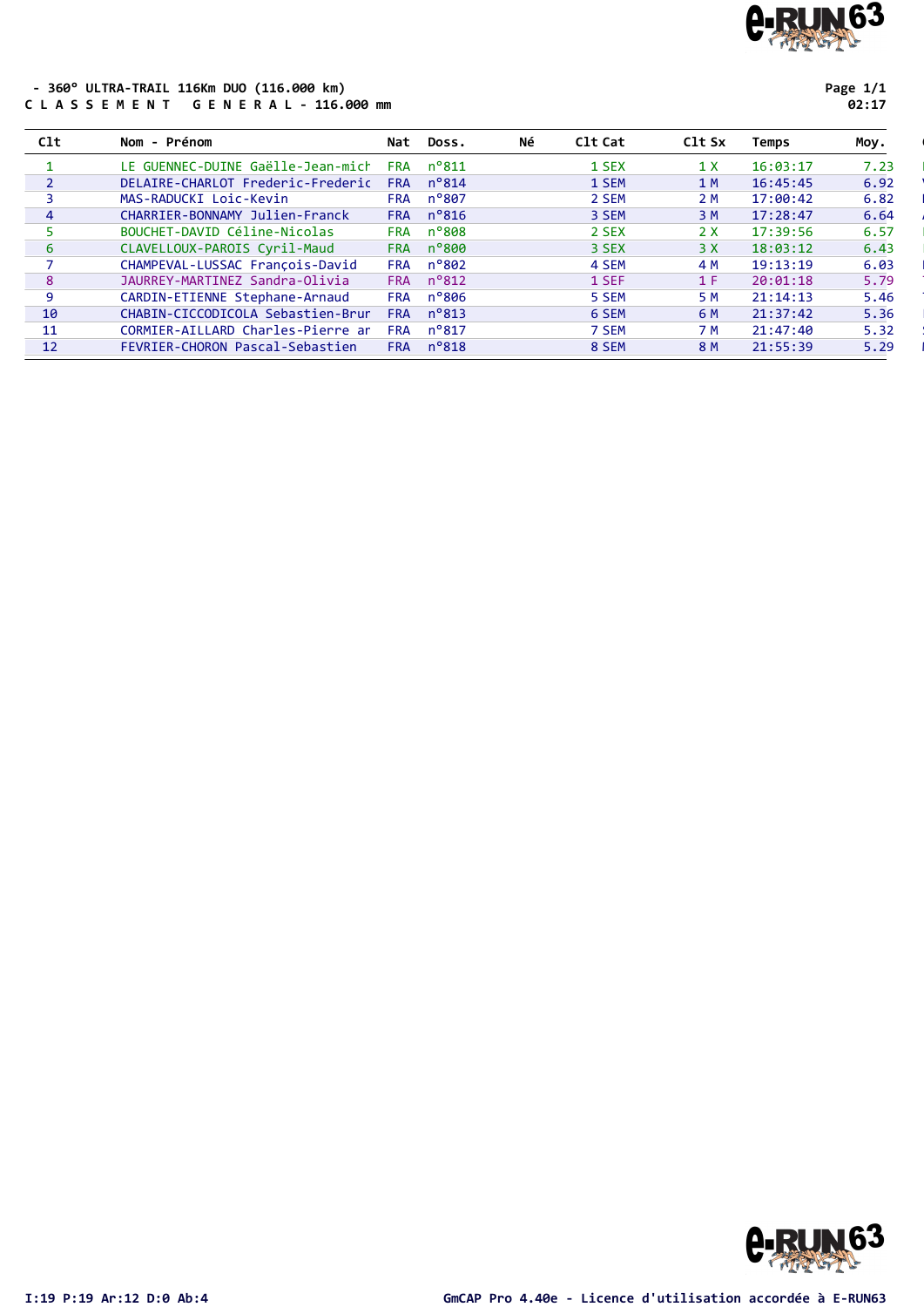### - 360° ULTRA-TRAIL 116Km SOLO (116.000 km)<br>C L A S S E M E N T G E N E R A L - 116.000 mm

|  | Page 1/5 |
|--|----------|
|  | 02:14    |

| C1t                     | Nom - Prénom                       | Nat        | Doss.                      | Νé       | C1t Cat                 | C1t Sx       | Temps                | Moy.         |
|-------------------------|------------------------------------|------------|----------------------------|----------|-------------------------|--------------|----------------------|--------------|
| $\mathbf{1}$            | PORCHE Guillaume                   | Fra        | n°369                      | 83       | <b>1 MOM</b>            | 1 M          | 11:04:08             | 10.48        |
| $\overline{2}$          | ALMOGUERA Frederic                 | Fra        | n°001                      | 83       | 2 MOM                   | 2 M          | 12:23:20             | 9.36         |
| 3                       | ROMESTIN Paul henri                | Fra        | n°083                      | 82       | 3 MOM                   | 3 M          | 12:46:10             | 9.08         |
| $\overline{\mathbf{4}}$ | <b>BARTHELEMY Marc</b>             | Fra        | n°092                      | 84       | <b>4 MOM</b>            | 4 M          | 12:46:49             | 9.08         |
| 5                       | MILLET Mickael                     | Fra        | n°095                      | 89       | 1 SEM                   | 5 M          | 12:47:17             | 9.07         |
| $6\phantom{a}$          | <b>PINCON Walid</b>                | Fra        | n°061                      | 93       | 2 SEM                   | 6 M          | 13:10:55             | 8.80         |
| $\overline{7}$          | CLERC Guilhem                      | Fra        | n°300                      | 87       | 3 SEM                   | 7 M          | 13:52:46             | 8.36         |
| 8                       | <b>BELIN Mathieu</b>               | Fra        | n°066                      | 88       | 4 SEM                   | 8 M          | 14:01:41             | 8.27         |
| $\overline{9}$          | ROSSIGNOL Yvan                     | Fra        | $n^o$ 022                  | 79       | 1 M1M                   | 9 M          | 14:01:50             | 8.27         |
| 10                      | VIDALINC Dominique                 | Fra        | $n^o$ 031                  | 71       | 1 M2M                   | 10 M         | 14:03:06             | 8.26         |
| ${\bf 11}$              | <b>GRUET Stephane</b>              | Fra        | $n^o$ 353                  | 73       | 2 M2M                   | 11 M         | 14:06:27             | 8.22         |
| 12                      | RAGE Julien                        | Fra        | $n^{\circ}$ 160            | 81       | <b>5 MOM</b>            | 12 M         | 14:07:29             | 8.21         |
| 13                      | CALVEZ Benoit                      | Fra        | $n^{\circ}$ 220            | 78       | 2 M1M                   | 13 M         | 14:11:08             | 8.18         |
| 14                      | <b>BIHEL Tony</b>                  | Fra        | n°020                      | 98       | 1 ESM                   | 14 M         | 14:32:46             | 7.97         |
| 15                      | CHABANAT Michael                   | Fra        | $n^o$ 206                  | 80       | 3 M1M                   | 15 M         | 14:40:57             | 7.90         |
| 16                      | SIMONETTI Adrien                   | Fra        | $n^o$ 348                  | 92       | 5 SEM                   | 16 M         | 14:43:35             | 7.88         |
| 17                      | <b>GREHAL Boris</b>                | Fra        | $n^{\circ}364$             | 92       | 6 SEM                   | 17 M         | 14:46:26             | 7.85         |
| 18                      | NEGRON Paul                        | Fra        | $n^o$ 097                  | 88       | 7 SEM                   | 18 M         | 14:46:35             | 7.85         |
| 19                      | POURRAT David                      | Fra        | $n^o$ 137<br>$n^o$ 012     | 71       | 3 M2M                   | 19 M         | 14:53:55             | 7.79         |
| 20<br>21                | FIERS Aurélien                     | Fra<br>Fra | $n^o$ 074                  | 91<br>70 | 8 SEM<br>1 M3M          | 20 M         | 14:56:25<br>14:56:43 | 7.76<br>7.76 |
| 22                      | <b>DUCREUX Yannick</b>             | Fra        | $n^o$ 370                  | 78       | 4 M1M                   | 21 M<br>22 M |                      | 7.71         |
| 23                      | FRANCOIS Benjamin<br>HOREAU Pierre | Fra        | $n^{\circ}$ 366            | 74       | 4 M2M                   | 23 M         | 15:02:45<br>15:04:21 | 7.70         |
| 24                      | <b>GUEGUEN Arnaud</b>              | Fra        | $n^o$ 151                  | 75       | 5 M2M                   | 24 M         | 15:05:18             | 7.69         |
| 25                      | TROTTEIN Jeanfrançois              | Fra        | n°032                      | 81       | 6 MOM                   | 25 M         | 15:08:16             | 7.66         |
| 26                      | LEFFONDRE Pascal                   | Fra        | $n^o$ 332                  | 73       | 6 M2M                   | 26 M         | 15:08:36             | 7.66         |
| 27                      | <b>DUJARDIN Vincent</b>            | Fra        | $n^o$ 313                  | 83       | 7 MOM                   | 27 M         | 15:12:28             | 7.63         |
| 28                      | <b>LEBRUN Vincent</b>              | Fra        | $n^o$ 071                  | 70       | 2 M3M                   | 28 M         | 15:14:40             | 7.61         |
| 29                      | ALLEAUD Virginie                   | Fra        | $n^o$ 281                  | 86       | 1 SEF                   | 1 F          | 15:19:54             | 7.57         |
| 30                      | <b>FARRE Julien</b>                | Fra        | $n^{\circ}107$             | 89       | 9 SEM                   | 29 M         | 15:20:33             | 7.56         |
| 31                      | ROUDEL Vincent                     | Fra        | $n^o$ 142                  | 82       | 8 MOM                   | 30 M         | 15:21:46             | 7.55         |
| 32                      | JUSSIAUME Michael                  | Fra        | $n^o$ 260                  | 72       | <b>7 M2M</b>            | 31 M         | 15:22:12             | 7.55         |
| 33                      | CHAUVEL Gireg                      | Fra        | $n^o$ 262                  | 80       | 5 M1M                   | 32 M         | 15:27:19             | 7.51         |
| 34                      | COMBY Nicolas                      | Fra        | $n^{\circ}351$             | 74       | <b>8 M2M</b>            | 33 M         | 15:28:15             | 7.50         |
| 35                      | BERNARD Jérôme                     | Fra        | $n^{\circ}$ 140            | 82       | 9 MOM                   | 34 M         | 15:31:37             | 7.47         |
| 36                      | MERLE Patrice                      | <b>FRA</b> | $n^o$ 134                  | 71       | <b>9 M2M</b>            | 35 M         | 15:31:37             | 7.47         |
| 37                      | FREYSSENET Ulrich                  | Fra        | $n^{\circ}024$             | 87       | <b>10 SEM</b>           | 36 M         | 15:32:28             | 7.46         |
| 38                      | <b>BESOLI Mathieu</b>              | Fra        | $n^{\circ}$ 187            | 85       | <b>10 MOM</b>           | 37 M         | 15:37:39             | 7.42         |
| 39                      | <b>RUBION Jacky</b>                | Fra        | $n^{\circ}$ 203            | 67       | 3 M3M                   | 38 M         | 15:39:24             | 7.41         |
| 40                      | QUINCY Philippe                    | Fra        | $n^{\circ}$ 259            | 73       | 10 M2M                  | 39 M         | 15:39:39             | 7.41         |
| 41                      | <b>BAZAILLE Steve</b>              | Fra        | $n^{\circ}$ 244            | 77       | 6 M1M                   | 40 M         | 15:42:32             | 7.38         |
| 42                      | FROCQ Julien                       | Fra        | $n^{\circ}$ 290            | 85       | <b>11 MØM</b>           | 41 M         | 15:43:33             | 7.38         |
| 43                      | ROLLET Nicolas                     | Fra        | $n^o$ 138                  | 87       | <b>11 SEM</b>           | 42 M         | 15:43:48             | 7.37         |
| 44                      | BOUTEILLE Rémi                     | Fra        | $n^o$ 183                  | 96       | 12 SEM                  | 43 M         | 15:45:32             | 7.36         |
| 45                      | <b>DELAURE Alexandre</b>           | Fra        | $n^o$ 184                  | 95       | 13 SEM                  | 44 M         | 15:45:32             | 7.36         |
| 46                      | FERRY Benjamin                     | Fra        | $n^{\circ}$ 200            | 81       | <b>12 MOM</b>           | 45 M         | 15:53:21             | 7.30         |
| 47                      | <b>FAVIER Mathieu</b>              | Fra        | $n^o$ 198                  | 77       | 7 M1M                   | 46 M         | 15:53:23             | 7.30         |
| 48                      | RESTOUX Gwendal                    | Fra        | $n^o$ 241                  | 81       | <b>13 MØM</b>           | 47 M         | 15:54:25             | 7.29         |
| 49                      | POULAIN Jérôme                     | Fra        | $n^o$ 115                  | 76       | 8 M1M                   | 48 M         | 15:56:19             | 7.28         |
| 50                      | <b>GADET Christophe</b>            | Fra        | $n^o$ 135                  | 72       | <b>11 M2M</b>           | 49 M         | 15:56:26             | 7.28         |
| 51                      | MELLOUET Martial                   | Fra        | $n^o$ 163                  | 68       | 4 M3M                   | 50 M         | 16:00:41             | 7.24         |
| 52                      | BRESSON Valérie                    | Fra        | $n^{\circ}161$             | 69       | 1 M3F                   | 2 F          | 16:00:43             | 7.24         |
| 53                      | TRANVOUEZ Kévin                    | <b>FRA</b> | n°056                      | 86       | <b>14 SEM</b>           | 51 M         | 16:01:20             | 7.24         |
| 54                      | <b>BALAUD Maxime</b>               | Fra        | $n^o$ 240                  | 87       | 15 SEM                  | 52 M         | 16:02:46             | 7.23         |
| 55                      | <b>BARD Samuel</b>                 | Fra        | $n^{\circ}$ 057            | 89       | <b>16 SEM</b>           | 53 M         | 16:02:56             | 7.23         |
| 56                      | LANGLAIS Stanislas                 | Fra        | $n^o$ 219                  | 85       | <b>14 MOM</b>           | 54 M         | 16:09:28             | 7.18         |
| 57                      | <b>BAUDON Eddy</b>                 | Fra        | $n^o$ 087                  | 81       | <b>15 MOM</b>           | 55 M         | 16:12:41             | 7.16         |
| 58                      | MURATET Vanessa                    | Fra        | nº324                      | 86       | 2 SEF                   | 3F           | 16:13:59             | 7.15         |
| 59<br>60                | <b>HIDEUX Maxime</b>               | Fra        | $n^{\circ}100$<br>$n^o019$ | 88<br>74 | 17 SEM                  | 56 M         | 16:14:44             | 7.14         |
| 61                      | MAILLET Fabrice<br>DRONY Rodolphe  | Fra<br>Fra | $n^o$ 025                  | 75       | <b>12 M2M</b><br>13 M2M | 57 M<br>58 M | 16:16:02             | 7.13<br>7.13 |
| 62                      | <b>BADIE Stéphane</b>              | Fra        | $n^o$ 270                  | 71       | 14 M2M                  | 59 M         | 16:16:18<br>16:16:56 | 7.12         |
| 63                      | SOUCHON Cedric                     | Fra        | $n^{\circ}093$             | 83       | <b>16 MOM</b>           | 60 M         | 16:18:38             | 7.11         |
|                         |                                    |            |                            |          |                         |              |                      |              |

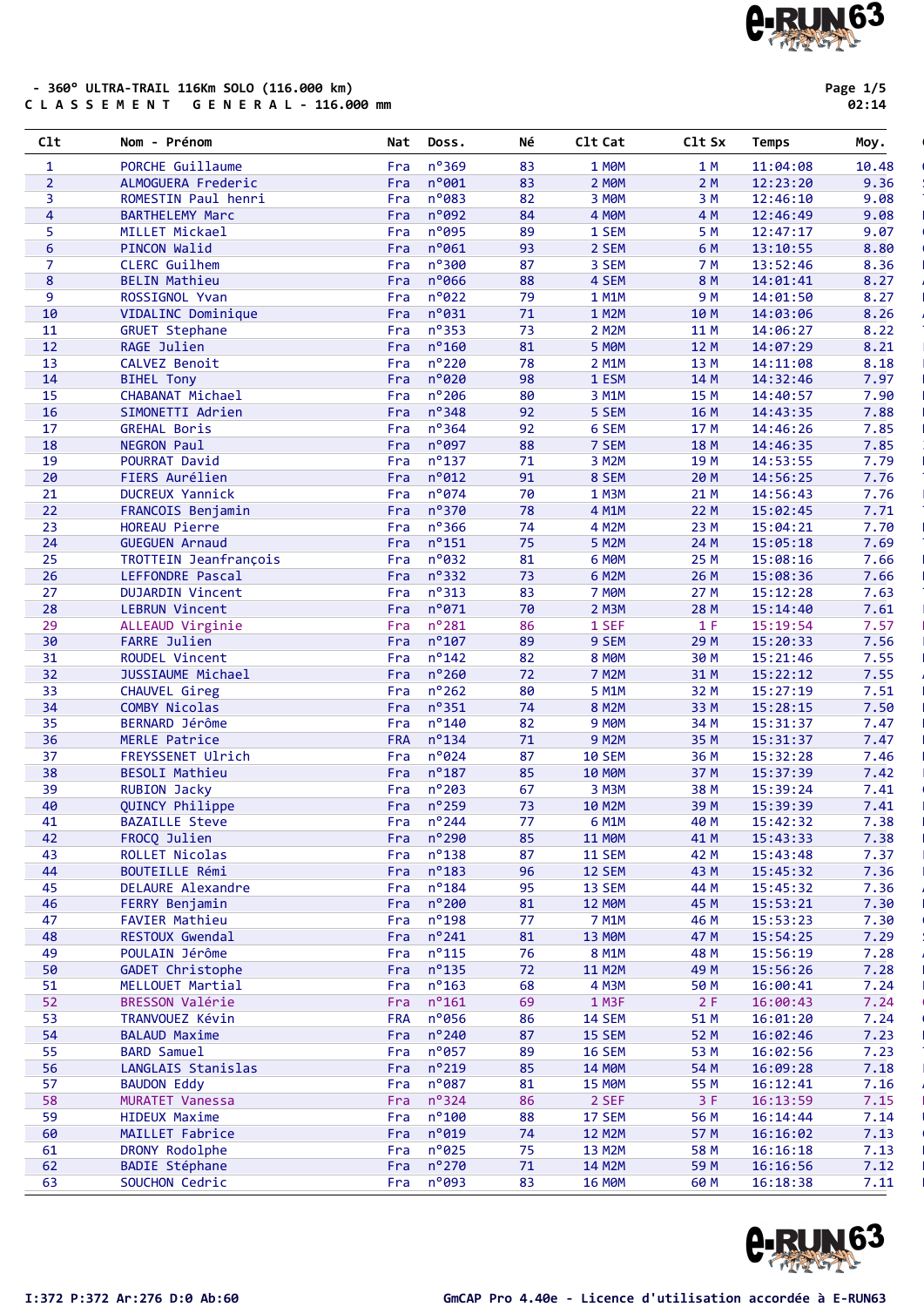|  |  |  |  |  | - 360° ULTRA-TRAIL 116Km SOLO (116.000 km) |  |  |  |  |                               |  |
|--|--|--|--|--|--------------------------------------------|--|--|--|--|-------------------------------|--|
|  |  |  |  |  |                                            |  |  |  |  | CLASSEMENT GENERAL-116.000 mm |  |

| ด2 : : |  | 4 |
|--------|--|---|

| $ct$     | Nom - Prénom                                  | Nat               | Doss.                   | Νé       | C1t Cat                | Clt Sx       | Temps                | Moy.         |
|----------|-----------------------------------------------|-------------------|-------------------------|----------|------------------------|--------------|----------------------|--------------|
| 64       | GEROULT François-cyrille                      | Fra               | $n^{\circ}$ 254         | 73       | <b>15 M2M</b>          | 61 M         | 16:20:02             | 7.10         |
| 65       | DEBEAUVAIS Thomas                             | Fra               | $n^{\circ}$ 016         | 78       | 9 M1M                  | 62 M         | 16:23:29             | 7.08         |
| 66       | <b>GROULT Camille</b>                         | Fra               | n°008                   | 89       | <b>18 SEM</b>          | 63 M         | 16:23:30             | 7.08         |
| 67       | <b>BOLLOT Sebastien</b>                       | <b>FRA</b>        | $n^{\circ}367$          | 89       | <b>19 SEM</b>          | 64 M         | 16:23:31             | 7.08         |
| 68       | DEFFRADAS Pierre                              | Fra               | $n^{\circ}$ 276         | 92       | <b>20 SEM</b>          | 65 M         | 16:27:45             | 7.05         |
| 69       | <b>BRILLARD Pascal</b>                        | <b>FRA</b>        | $n^{\circ}340$          | 84       | <b>17 MØM</b>          | 66 M         | 16:29:18             | 7.04         |
| 70       | COMBE Jean-baptiste                           | Fra               | n°018                   | 85       | <b>18 MØM</b>          | 67 M         | 16:45:50             | 6.92         |
| 71       | BLONDEL Frédéric                              | Fra               | $n^o$ 037               | 74       | <b>16 M2M</b>          | 68 M         | 16:47:26             | 6.91         |
| 72       | ARDAILLON Romain                              | Fra               | n°098                   | 85       | <b>19 MØM</b>          | 69 M         | 16:48:34             | 6.90         |
| 73       | <b>GAUTHIER Charles</b>                       | Fra               | $n^{\circ}$ 233         | 86       | <b>21 SEM</b>          | 70 M         | 16:50:28             | 6.89         |
| 74       | <b>FOURNAISE Thomas</b>                       | Fra               | $n^{\circ}$ 286         | 80       | 10 M1M                 | 71 M         | 16:52:03             | 6.88         |
| 75       | <b>INDJIC Matias</b>                          | Fra               | $n^{\circ}$ 344         | 83       | <b>20 MOM</b>          | 72 M         | 16:52:09             | 6.88         |
| 76       | MORETTON Cédric                               | Fra               | $n^{\circ}328$          | 83       | <b>21 MOM</b>          | 73 M         | 16:53:45             | 6.87         |
| 77       | LOPEZ Stephan                                 | Fra               | $n^{\circ}$ 191         | 69       | 5 M3M                  | 74 M         | 16:55:25             | 6.85         |
| 78       | VOILQUIN Richard                              | Fra               | $n^{\circ}062$          | 68       | 6 M3M                  | 75 M         | 16:57:52             | 6.84         |
| 79       | CHAUVEL Nicolas                               | Fra               | $n^{\circ}$ 255         | 85       | <b>22 MOM</b>          | 76 M         | 16:58:09             | 6.84         |
| 80       | ARTICO Jérôme                                 | Fra               | $n^{\circ}$ 152         | 85       | <b>23 MOM</b>          | 77 M         | 17:07:26             | 6.77         |
| 81       | SALAVERT Magali                               | Fra               | n°289                   | 78       | 1 M1F                  | 4 F          | 17:08:38             | 6.77         |
| 82       | <b>BOUILLON Frederic</b>                      | Fra               | $n^{\circ}$ 237         | 76       | <b>11 M1M</b>          | <b>78 M</b>  | 17:11:54             | 6.74         |
| 83       | MARINIER Valentin                             | Fra               | $n^o$ 212               | 90       | 22 SEM                 | 79 M         | 17:12:16             | 6.74         |
| 84       | CHABLE Frédéric                               | Fra               | $n^{\circ}$ 295         | 76       | 12 M1M                 | 80 M         | 17:13:12             | 6.74         |
| 85       | MIXTE Benjamin                                | Fra               | $n^{\circ}314$          | 77       | 13 M1M                 | 81 M         | 17:14:26             | 6.73         |
| 86       | LEROY Benjamin                                | Fra               | $n^{\circ}323$          | 81       | 24 MOM                 | 82 M         | 17:14:28             | 6.73         |
| 87       | COUBARD Julien                                | Fra               | $n^{\circ}$ 175         | 84       | <b>25 MOM</b>          | 83 M         | 17:14:58             | 6.72         |
| 88       | <b>BATISSE Bruno</b>                          | Fra               | $n^{\circ}341$<br>n°040 | 73       | 17 M2M                 | 84 M         | 17:16:27             | 6.72         |
| 89       | LE GOUEVEC Anthony                            | Fra<br><b>FRA</b> | $n^{\circ}$ 223         | 87<br>74 | 23 SEM                 | 85 M         | 17:21:03             | 6.69         |
| 90<br>91 | <b>BEAUGRAND Johnny</b><br>DUNAUD Jean michel |                   | $n^{\circ}355$          | 65       | <b>18 M2M</b><br>1 M4M | 86 M<br>87 M | 17:21:04<br>17:21:04 | 6.69<br>6.69 |
| 92       | <b>BERGER Laurent</b>                         | Fra               | $n^{\circ}$ 125         | 69       | <b>7 M3M</b>           |              |                      |              |
| 93       | GOURMELON Xavier                              | Fra<br>Fra        | $n^{\circ}$ 242         | 67       | <b>8 M3M</b>           | 88 M<br>89 M | 17:22:42<br>17:23:06 | 6.68<br>6.67 |
| 94       | GUIZIOU Frédéric                              | Fra               | $n^{\circ}042$          | 67       | <b>9 M3M</b>           | 90 M         | 17:23:10             | 6.67         |
| 95       | AUBERT Jean-philippe                          | Fra               | $n^o$ 196               | 75       | <b>19 M2M</b>          | 91 M         | 17:31:51             | 6.62         |
| 96       | RIPOUT Emmanuel                               | <b>FRA</b>        | $n^{\circ}$ 126         | 70       | 10 M3M                 | 92 M         | 17:32:13             | 6.61         |
| 97       | PESENTI Bruno                                 | Fra               | $n^{\circ}063$          | 68       | <b>11 M3M</b>          | 93 M         | 17:34:36             | 6.60         |
| 98       | <b>GARANDEL Anthony</b>                       | Fra               | $n^{\circ}$ 224         | 79       | 14 M1M                 | 94 M         | 17:36:50             | 6.59         |
| 99       | MAGNERON Frederic                             | Fra               | $n^{\circ}211$          | 67       | <b>12 M3M</b>          | 95 M         | 17:37:09             | 6.58         |
| 100      | LUCAS Stephane                                | Fra               | $n^{\circ}112$          | 73       | 20 M2M                 | 96 M         | 17:37:15             | 6.58         |
| 101      | BRIDOT Gérald                                 | Fra               | $n^{\circ}$ 128         | 77       | <b>15 M1M</b>          | 97 M         | 17:38:46             | 6.57         |
| 102      | SOULIER Jerome                                | Fra               | $n^{\circ}357$          | 75       | 21 M2M                 | 98 M         | 17:39:22             | 6.57         |
| 103      | LUCAS Jérémy                                  | Fra               | n°005                   | 73       | <b>22 M2M</b>          | 99 M         | 17:40:36             | 6.56         |
| 104      | COUTY Eric                                    | Fra               | $n^{\circ}283$          | 70       | 13 M3M                 | 100 M        | 17:43:02             | 6.55         |
| 105      | SERRANO Stephane                              | Fra               | $n^{\circ}$ 204         | 75       | 23 M2M                 | 101 M        | 17:47:33             | 6.52         |
| 106      | HUBERT Elie                                   | Fra               | $n^{\circ}$ 248         | 84       | <b>26 MOM</b>          | 102 M        | 17:47:40             | 6.52         |
| 107      | <b>LAURET Denis</b>                           | Fra               | $n^o$ 359               | 73       | 24 M2M                 | 103 M        | 17:48:16             | 6.52         |
| 108      | RIGAUD Sylvain                                | Fra               | $n^{\circ}333$          | 77       | <b>16 M1M</b>          | 104 M        | 17:48:18             | 6.52         |
| 109      | DE QUILLACQ Benjamin                          | Fra               | $n^{\circ}$ 077         | 76       | 17 M1M                 | 105 M        | 17:48:19             | 6.51         |
| 110      | JAY Julien                                    | Fra               | $n^{\circ}$ 054         | 76       | <b>18 M1M</b>          | 106 M        | 17:53:47             | 6.48         |
| 111      | BOISBOURDIN Guillaume                         | Fra               | n°007                   | 87       | <b>24 SEM</b>          | 107 M        | 17:54:44             | 6.48         |
| 112      | DELABY Arnaud                                 | Fra               | $n^{\circ}$ 010         | 86       | 25 SEM                 | 108 M        | 17:55:28             | 6.47         |
| 113      | ROUX François                                 | Fra               | $n^{\circ}$ 146         | 56       | 1 M5M                  | 109 M        | 17:59:00             | 6.45         |
| 114      | HUMBLOT Gilles                                | Fra               | $n^{\circ}318$          | 69       | 14 M3M                 | 110 M        | 18:05:53             | 6.41         |
| 115      | DELECLUSE Grégory                             | Fra               | $n^{\circ}$ 274         | 83       | <b>27 MOM</b>          | 111 M        | 18:07:34             | 6.40         |
| 116      | <b>BONNET Florian</b>                         | Fra               | $n^{\circ}326$          | 72       | <b>25 M2M</b>          | 112 M        | 18:09:06             | 6.39         |
| 117      | ABENZA Arthur                                 | Fra               | $n^o$ 368               | 93       | <b>26 SEM</b>          | 113 M        | 18:13:47             | 6.36         |
| 118      | PHILIPPE Samuel                               | Fra               | $n^{\circ}$ 215         | 73       | 26 M2M                 | 114 M        | 18:16:34             | 6.35         |
| 119      | RESSOT Alexandre                              | Fra               | $n^{\circ}311$          | 91       | 27 SEM                 | 115 M        | 18:17:05             | 6.34         |
| 120      | ARISTIDOU Jonathan                            | Fra               | $n^o$ 119               | 82       | <b>28 MOM</b>          | 116 M        | 18:17:31             | 6.34         |
| 121      | STOCKLE Thomas                                | Fra               | $n^{\circ}356$          | 70       | <b>15 M3M</b>          | 117 M        | 18:17:32             | 6.34         |
| 122      | HOEBLER Yann                                  | Fra               | $n^{\circ}$ 193         | 75       | <b>27 M2M</b>          | 118 M        | 18:17:59             | 6.34         |
| 123      | LIMA DOS SANTOS MANUEL Manuel                 | Por               | $n^{\circ}$ 109         | 62       | 2 M4M                  | 119 M        | 18:18:00             | 6.34         |
| 124      | JACQUETTE Stephane                            | Fra               | $n^{\circ}029$          | 79       | <b>19 M1M</b>          | 120 M        | 18:18:03             | 6.34         |
| 125      | SCHMITT Fabien                                | Fra               | $n^{\circ}$ 272         | 85       | <b>29 MØM</b>          | 121 M        | 18:21:19             | 6.32         |
| 126      | VIGNAIS Nicolas                               |                   | Fra nº060               | 79       | 20 M1M                 | 122 M        | 18:21:24             | 6.32         |



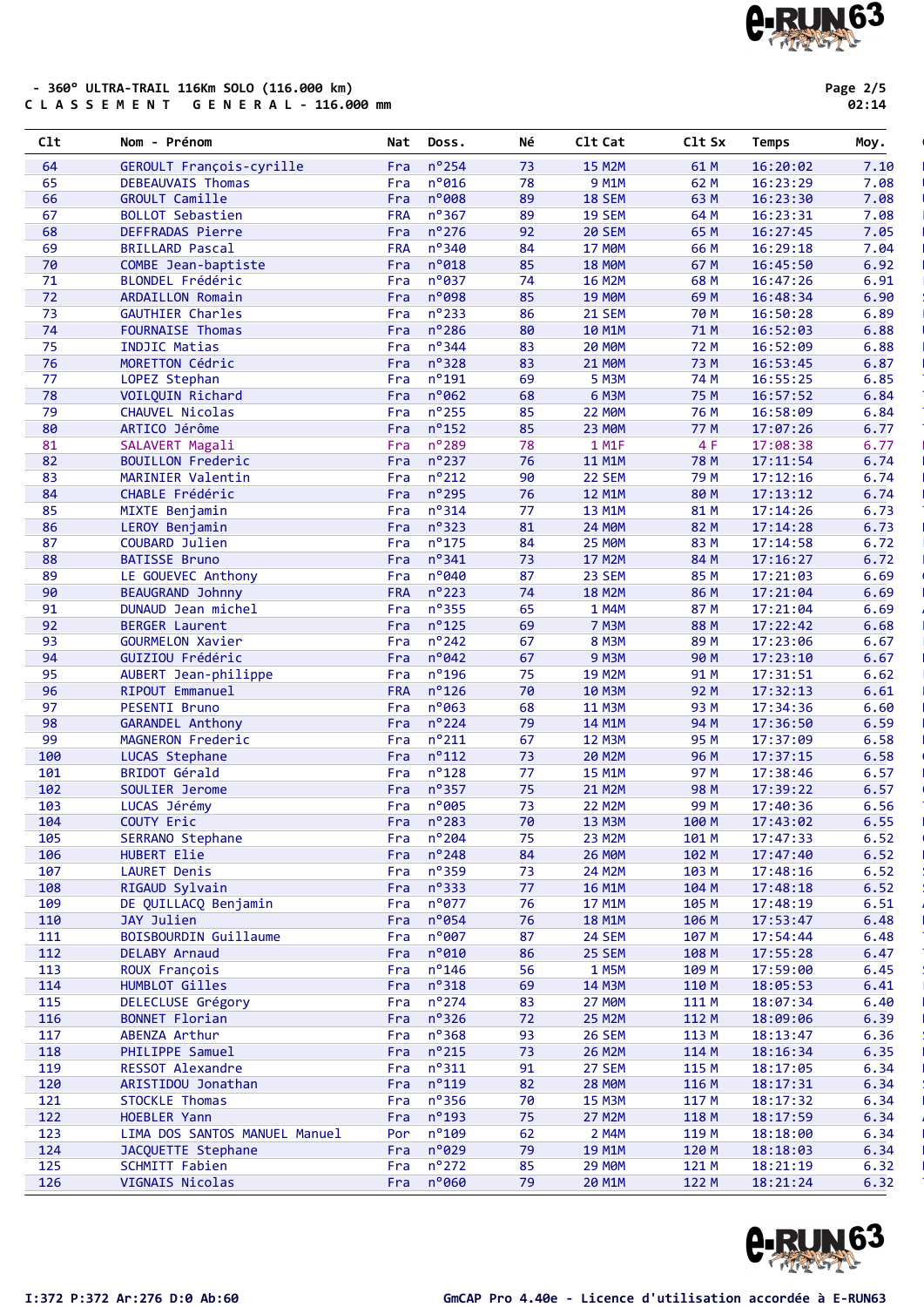### - 360° ULTRA-TRAIL 116Km SOLO (116.000 km) C L A S S E M E N T G E N E R A L - 116.000 mm

**A-RUN63** 

| คว<br>z |  | 4 |
|---------|--|---|

| 129 | LIONNET Arthur           | Fra        | $n^{\circ}027$      | 90 | 29 SEM             | 125 M | 18:22:07 | 6.32 |
|-----|--------------------------|------------|---------------------|----|--------------------|-------|----------|------|
| 130 | PEPIN Stéphane           | Fra        | $n^{\circ}117$      | 69 | <b>16 M3M</b>      | 126 M | 18:22:09 | 6.31 |
| 131 | DELAIRE Céline           | Fra        | $n^{\circ}303$      | 82 | 1 MOF              | 5 F   | 18:26:53 | 6.29 |
| 132 | <b>CHAMBRIAL Marc</b>    | Fra        | $n^o$ 159           | 81 | <b>30 MOM</b>      | 127 M | 18:29:04 | 6.28 |
| 133 | MILON Philippe           | Fra        | $n^{\circ}$ 209     | 68 | <b>17 M3M</b>      | 128 M | 18:32:22 | 6.26 |
|     | FOUQUET Arnaud           |            | $n^{\circ}305$      |    |                    | 129 M |          |      |
| 134 |                          | Fra        |                     | 67 | <b>18 M3M</b>      |       | 18:35:18 | 6.24 |
| 135 | COFFORNIC Jérôme         | Fra        | $n^{\circ}349$      | 79 | 22 M1M             | 130 M | 18:35:19 | 6.24 |
| 136 | MARCHAND Thibaut         | Fra        | $n^{\circ}310$      | 78 | 23 M1M             | 131 M | 18:37:53 | 6.23 |
| 137 | <b>KARR Lionel</b>       | Fra        | $n^{\circ}317$      | 72 | <b>28 M2M</b>      | 132 M | 18:37:58 | 6.23 |
| 138 | <b>GUILLOT Nicolas</b>   | Fra        | $n^{\circ}072$      | 79 | 24 M1M             | 133 M | 18:38:04 | 6.23 |
| 139 | FRANCOIS Arnaud          | Fra        | $n^o$ 194           | 73 | <b>29 M2M</b>      | 134 M | 18:38:07 | 6.22 |
| 140 | PONCEAU Laurent          | Fra        | $n^{\circ}181$      | 75 | 30 M2M             | 135 M | 18:38:09 | 6.22 |
| 141 | <b>BOUCHERON David</b>   | Fra        | $n^{\circ}$ 246     | 72 | 31 M2M             | 136 M | 18:38:14 | 6.22 |
| 142 | <b>BOLLET Marc</b>       | Fra        | $n^{\circ}$ 067     | 70 | 19 M3M             | 137 M | 18:42:47 | 6.20 |
| 143 | DANE Frédéric            | Fra        | $n^{\circ}$ 168     | 76 | 25 M1M             | 138 M | 18:45:52 | 6.18 |
| 144 | COURNOL Stéphane         | Fra        | $n^{\circ}$ 136     | 72 | 32 M2M             | 139 M | 18:46:12 | 6.18 |
| 145 | <b>VIVES Thomas</b>      | <b>FRA</b> | $n^{\circ}$ 165     | 79 | 26 M1M             | 140 M | 18:47:39 | 6.17 |
| 146 | CRETOUX Pierre           | Fra        | $n^{\circ}$ 239     | 62 | 3 M4M              | 141 M | 18:48:26 | 6.17 |
| 147 | DIEFFENBACH Martial      | Fra        | $n^{\circ}$ 173     | 75 | 33 M2M             | 142 M | 18:51:12 | 6.15 |
| 148 | <b>IMBERT Nicolas</b>    | Fra        | $n^o$ 058           | 83 | 31 MOM             | 143 M | 18:53:45 | 6.14 |
|     | <b>FICHEUX David</b>     |            | $n^{\circ}358$      |    |                    |       |          |      |
| 149 |                          | Fra        |                     | 74 | 34 M2M             | 144 M | 18:55:08 | 6.13 |
| 150 | HENOCQ Stephen           | Fra        | $n^{\circ}$ 226     | 76 | 27 M1M             | 145 M | 18:55:08 | 6.13 |
| 151 | HALLEGOUET Fabien        | Fra        | $n^{\circ}052$      | 74 | 35 M2M             | 146 M | 18:56:03 | 6.13 |
| 152 | CHETOUANE Sébastien      | Fra        | $n^{\circ}$ 245     | 72 | 36 M2M             | 147 M | 18:57:37 | 6.12 |
| 153 | LETESSIER Ludovic        | Fra        | $n^{\circ}046$      | 79 | 28 M1M             | 148 M | 19:00:02 | 6.11 |
| 154 | GOURDON-DUBOIS Remi      | Fra        | $n^o$ 258           | 84 | 32 MOM             | 149 M | 19:04:25 | 6.08 |
| 155 | <b>GRZOMBA Lukasz</b>    | Pol        | $n^{\circ}$ 178     | 83 | 33 MOM             | 150 M | 19:07:24 | 6.07 |
| 156 | ZUREK Sebastian          |            | Pol nº176           | 82 | <b>34 MOM</b>      | 151 M | 19:07:26 | 6.07 |
| 157 | KAMINSKI Robert          | Pol        | $n^{\circ}$ 170     | 73 | 37 M2M             | 152 M | 19:07:27 | 6.07 |
| 158 | <b>ANTIER Laurent</b>    | Fra        | $n^{\circ}$ 155     | 65 | 4 M4M              | 153 M | 19:12:06 | 6.04 |
| 159 | RIDEAU Emilie            | Fra        | $n^o$ 234           | 86 | 3 SEF              | 6 F   | 19:13:28 | 6.03 |
| 160 | RIDEAU Florian           | Fra        | $n^{\circ}$ 235     | 86 | <b>30 SEM</b>      | 154 M | 19:13:29 | 6.03 |
| 161 | DOUCHEMENT Sylvain       | Fra        | $n^{\circ}104$      | 73 | 38 M2M             | 155 M | 19:15:41 | 6.02 |
|     | <b>FAURE Xavier</b>      | Fra        | $n^{\circ}075$      | 85 | 35 MOM             | 156 M | 19:19:26 |      |
| 162 |                          |            |                     |    |                    |       |          | 6.00 |
| 163 | HOUDART Didier           | Fra        | $n^{\circ}$ 291     | 62 | 5 M4M              | 157 M | 19:21:06 | 5.99 |
| 164 | MEYZONNIER Mikaël        | Fra        | $n^{\circ}044$      | 79 | 29 M1M             | 158 M | 19:21:53 | 5.99 |
| 165 | PHILIPPE Herve           | Fra        | $n^{\circ}371$      | 73 | 39 M2M             | 159 M | 19:25:05 | 5.97 |
| 166 | BELLOUIN Nicolas         | Fra        | $n^{\circ}011$      | 80 | 30 M1M             | 160 M | 19:26:02 | 5.97 |
| 167 | PINSARD Stéphane         | Fra        | $n^{\circ}216$      | 71 | 40 M2M             | 161 M | 19:27:21 | 5.96 |
| 168 | WISCHNEWSKI Daniel       | Fra        | $n^{\circ}347$      | 89 | <b>31 SEM</b>      | 162 M | 19:32:50 | 5.93 |
| 169 | RICHARD Romain           | Fra        | $n^{\circ}252$      | 86 | 32 SEM             | 163 M | 19:35:40 | 5.92 |
| 170 | MICHEL Laurent           |            | Fra nº352           | 72 | 41 M2M             | 164 M | 19:35:41 | 5.92 |
| 171 | KUJAWA Yvon              |            | Fra nº086           | 60 | 2 M5M              | 165 M | 19:38:46 | 5.90 |
| 172 | <b>DUFOREST Loic</b>     |            | Fra $n^{\circ}360$  | 82 | 36 MOM             | 166 M | 19:39:29 | 5.90 |
| 173 | SIMONETTI Julien         | Fra        | $n^{\circ}$ 268     | 79 | 31 M1M             | 167 M | 19:39:51 | 5.90 |
| 174 | <b>GATHIER Tom</b>       |            | Fra $n^{\circ}$ 156 | 80 | 32 M1M             | 168 M | 19:40:46 | 5.89 |
| 175 | <b>GUIBERT Lionel</b>    |            | Fra $n^{\circ}192$  | 73 | 42 M2M             | 169 M | 19:40:47 | 5.89 |
| 176 | <b>DUPUY Fabrice</b>     | Fra        | $n^{\circ}$ 122     | 76 | 33 M1M             | 170 M | 19:43:51 | 5.88 |
|     |                          |            |                     |    |                    |       |          |      |
| 177 | ROY Alexis               | Fra        | $n^{\circ}121$      | 85 | 37 MOM             | 171 M | 19:43:52 | 5.88 |
| 178 | <b>GOUEZIN Christian</b> |            | Fra $n^{\circ}$ 039 | 59 | 3 M5M              | 172 M | 19:46:58 | 5.86 |
| 179 | PIN Michael              |            | Fra $n^{\circ}213$  | 81 | <b>38 MOM</b>      | 173 M | 19:47:36 | 5.86 |
| 180 | CHARVET Jérôme           | Fra        | $n^{\circ}$ 265     | 79 | 34 M1M             | 174 M | 19:49:22 | 5.85 |
| 181 | MOINE Olivier            | Fra        | $n^{\circ}263$      | 72 | 43 M2M             | 175 M | 19:49:23 | 5.85 |
| 182 | <b>BLOT Guillaume</b>    |            | Fra $n^{\circ}180$  | 83 | 39 M <sub>OM</sub> | 176 M | 19:50:01 | 5.85 |
| 183 | BOURDEAU Sébastien       |            | Fra $n^{\circ}$ 189 | 81 | <b>40 MOM</b>      | 177 M | 19:50:02 | 5.85 |
| 184 | <b>FOURNEL Franck</b>    | Fra        | $n^o$ 329           | 82 | 41 MOM             | 178 M | 19:53:16 | 5.83 |
| 185 | COUVREUX Corentin        | Fra        | $n^{\circ}$ 250     | 93 | 33 SEM             | 179 M | 19:53:17 | 5.83 |
| 186 | HERVE Cédric             |            | Fra nº230           | 83 | <b>42 MOM</b>      | 180 M | 19:54:34 | 5.83 |
|     |                          |            |                     |    |                    |       |          |      |

187 DUFOREST Francois Fra n°363 66 20 M3M 181 M 19:58:46 5.81

188 PEREIRA Jose Fra nº114 63 6 M4M 182 M 19:59:46 5.80 189 BOYER Frédéric **Fran<sup>o</sup>249 73 44 M2M 183 M 20:01:24** 5.79

Clt Nom - Prénom Nat Doss. Né Clt Cat Clt Sx Temps Moy. '

128 VINEY Gaël **Fran°232 80 21 M1M** 124 M 18:21:35 6.32

127 FORGET Mikael **Fran°033 86** 28 SEM 123 M 18:21:31 6.32

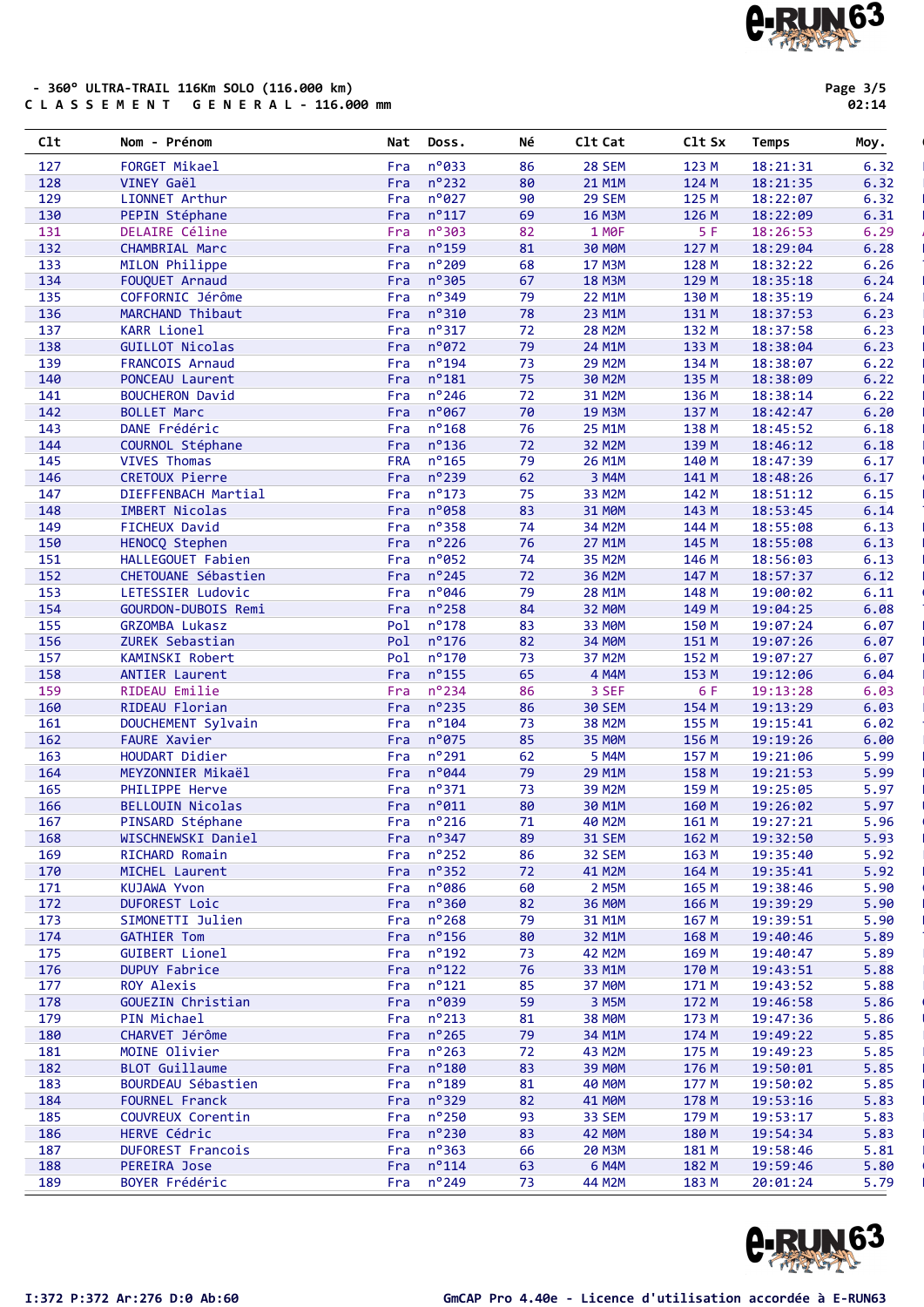**FERNANDEZ Jean christophe Fra** 

| I:372 P:372 Ar:276 D:0 Ab:60 | <b>GmCAP Pro 4.40e - Licence d'utilisation accordée à E-RUN63</b> |  |
|------------------------------|-------------------------------------------------------------------|--|
|                              |                                                                   |  |

**A.RUN63** 

FRATI

#### - 360° ULTRA-TRAIL 116Km SOLO (116.000 km) C L A S S E M E N T G E N E R A L - 116.000 mm

| 191 | <b>FRENAY Arnaud</b>       | Fra        | $n^{\circ}261$      | 73 | 45 M2M             | 185 M | 20:02:41 | 5.79 |
|-----|----------------------------|------------|---------------------|----|--------------------|-------|----------|------|
| 192 | CHEVALERIAS Guillaume      | Fra        | $n^{\circ}$ 096     | 78 | 35 M1M             | 186 M | 20:03:30 | 5.78 |
| 193 | PALMAS Loic                | Fra        | $n^{\circ}101$      | 79 | 36 M1M             | 187 M | 20:03:37 | 5.78 |
| 194 | PALMAS Olivier             | Fra        | $n^{\circ}$ 243     | 83 | 43 MOM             | 188 M | 20:03:39 | 5.78 |
| 195 | PRIVAT Bruno               | Fra        | $n^{\circ}$ 172     | 63 | 7 M4M              | 189 M | 20:03:50 | 5.78 |
| 196 | <b>GUILLAUD Fabien</b>     | Fra        | $n^o$ 199           | 83 | <b>44 MØM</b>      | 190 M | 20:09:45 | 5.75 |
| 197 | DAGUSE Jerome              | Fra        | $n^{\circ}201$      | 82 | 45 M <sub>OM</sub> | 191 M | 20:09:46 | 5.75 |
| 198 | <b>ESTIVAL Laurent</b>     | Fra        | $n^{\circ}127$      | 68 | <b>22 M3M</b>      | 192 M | 20:10:08 | 5.75 |
| 199 | LARGE Gilles               | Fra        | $n^{\circ}202$      | 65 | 8 M4M              | 193 M | 20:10:09 | 5.75 |
| 200 | ARNAUD Loïc                | Fra        | $n^{\circ}105$      | 81 | <b>46 MØM</b>      | 194 M | 20:17:56 | 5.71 |
| 201 | <b>DUBLANC Francis</b>     | Fra        | $n^o$ 099           | 81 | <b>47 MØM</b>      | 195 M | 20:17:57 | 5.71 |
| 202 | <b>COURTIN Vincent</b>     | Fra        | $n^{\circ}106$      | 81 | <b>48 MØM</b>      | 196 M | 20:17:58 | 5.71 |
| 203 | EL HACHANI Mohamed ali     | Fra        | n <sup>o</sup> 299  | 77 | 37 M1M             | 197 M | 20:18:27 | 5.71 |
| 204 | DELOUIS Michaël            | Fra        | $n^{\circ}$ 257     | 76 | 38 M1M             | 198 M | 20:26:02 | 5.68 |
| 205 | BESCONT Isabelle           |            | $n^{\circ}$ 288     | 64 | 1 M4F              | 7 F   | 20:26:04 | 5.68 |
|     |                            | Fra        | $n^{\circ}103$      |    |                    |       |          |      |
| 206 | <b>BREC Olivier</b>        | Fra        |                     | 68 | 23 M3M             | 199 M | 20:26:08 | 5.68 |
| 207 | PINAULT Philippe           |            | Fra nº331           | 77 | 39 M1M             | 200 M | 20:31:45 | 5.65 |
| 208 | REBOUL Olivier             | Fra        | $n^{\circ}$ 277     | 73 | 46 M2M             | 201 M | 20:32:14 | 5.65 |
| 209 | DORE Pierre                | Fra        | $n^{\circ}$ 205     | 91 | 34 SEM             | 202 M | 20:35:16 | 5.63 |
| 210 | HURTADO José               | Fra        | $n^{\circ}307$      | 70 | 24 M3M             | 203 M | 20:36:25 | 5.63 |
| 211 | <b>BLANCHARD David</b>     | Fra        | $n^{\circ}$ 166     | 91 | 35 SEM             | 204 M | 20:38:46 | 5.62 |
| 212 | MORVAN Dominique           | Fra        | $n^{\circ}045$      | 66 | <b>25 M3M</b>      | 205 M | 20:40:26 | 5.61 |
| 213 | COMBAT Sylvain             | Fra        | $n^{\circ}$ 247     | 78 | 40 M1M             | 206 M | 20:44:17 | 5.59 |
| 214 | SALEH AGHA Laurent         | Fra        | $n^{\circ}$ 266     | 78 | 41 M1M             | 207 M | 20:45:41 | 5.59 |
| 215 | SCHMAND Adrien             | Fra        | $n^{\circ}$ 167     | 92 | <b>36 SEM</b>      | 208 M | 20:45:49 | 5.59 |
| 216 | NALLET Xavier              | Fra        | $n^{\circ}321$      | 71 | 47 M2M             | 209 M | 20:45:51 | 5.59 |
| 217 | MOREAU Matthieu            | Fra        | $n^{\circ}$ 256     | 80 | 42 M1M             | 210 M | 20:46:46 | 5.58 |
| 218 | MARECHAL Benoit            | Fra        | $n^{\circ}084$      | 72 | <b>48 M2M</b>      | 211 M | 20:55:32 | 5.54 |
| 219 | <b>BORENSZTEIN Damien</b>  | <b>FRA</b> | $n^{\circ}373$      | 86 | 37 SEM             | 212 M | 21:00:10 | 5.52 |
| 220 | LALLOUET Jean-claude       | Fra        | $n^{\circ}343$      | 59 | 4 M5M              | 213 M | 21:02:02 | 5.51 |
| 221 | OLIVIER Mickael            | Fra        | $n^{\circ}$ 130     | 74 | 49 M2M             | 214 M | 21:03:05 | 5.51 |
| 222 | <b>JOLY Laurent</b>        | Fra        | $n^{\circ}287$      | 72 | 50 M2M             | 215 M | 21:03:39 | 5.51 |
| 223 | MARCHE Vincent             | Fra        | $n^{\circ}267$      | 69 | 26 M3M             | 216 M | 21:04:37 | 5.50 |
| 224 | <b>BACONNIER Jeremie</b>   |            | Fra nº227           | 84 | <b>49 MØM</b>      | 217 M | 21:06:54 | 5.49 |
| 225 | <b>GERMAIN Thierry</b>     | Fra        | $n^{\circ}$ 292     | 63 | <b>9 M4M</b>       | 218 M | 21:08:45 | 5.49 |
| 226 | MENARD Yannick             | Fra        | $n^{\circ}$ 293     | 72 | 51 M2M             | 219 M | 21:08:45 | 5.49 |
| 227 | <b>DUFOSSE Vincent</b>     | Fra        | $n^{\circ}013$      | 85 | <b>50 MOM</b>      | 220 M | 21:09:36 | 5.48 |
| 228 | MARTIN Thibault            | Fra        | $n^{\circ}004$      | 86 | <b>38 SEM</b>      | 221 M | 21:09:36 | 5.48 |
| 229 | MEIGNE Vincent             | Fra        | $n^{\circ}$ 269     | 72 | 52 M2M             | 222 M | 21:21:19 | 5.43 |
| 230 | <b>BORDAS Sebastien</b>    | Fra        | $n^{\circ}221$      | 78 | 43 M1M             | 223 M | 21:24:39 | 5.42 |
| 231 | MERLIN Sebastien           | Fra        | $n^{\circ}338$      | 79 | 44 M1M             | 224 M | 21:25:31 | 5.41 |
| 232 | DALLE Guillaume            |            | Fra $n^{\circ}337$  | 80 | 45 M1M             | 225 M | 21:26:13 | 5.41 |
| 233 | <b>BENHAMO Gregory</b>     |            | Fra nº006           | 78 | 46 M1M             | 226 M | 21:30:44 | 5.39 |
| 234 | CONSTANT Pascal            |            | Fra $n^{\circ}350$  | 75 | 53 M2M             | 227 M | 21:31:43 | 5.39 |
| 235 | POMARAT Julien             | Fra        | $n^o$ 169           | 82 | <b>51 MOM</b>      | 228 M | 21:31:51 | 5.39 |
| 236 | <b>DUMONTEIX Yannick</b>   |            | Fra $n^{\circ}$ 129 | 71 | 54 M2M             | 229 M | 21:31:56 | 5.39 |
| 237 | MALBAUX Romuald            | Fra        | $n^{\circ}070$      | 91 | <b>39 SEM</b>      | 230 M | 21:33:33 | 5.38 |
| 238 | GOBET Sébastien            | Fra        | $n^o$ 131           | 74 | <b>55 M2M</b>      | 231 M | 21:37:49 | 5.36 |
| 239 | CASARA Jérôme              | Fra        | $n^o$ 217           | 78 | 47 M1M             | 232 M | 21:39:08 | 5.36 |
| 240 | <b>BOUILLARD Alexandre</b> | Fra        | $n^{\circ}361$      | 86 | <b>40 SEM</b>      | 233 M | 21:39:10 | 5.36 |
| 241 | PROFIT Regis               | Fra        | $n^{\circ}327$      | 69 | <b>27 M3M</b>      | 234 M | 21:39:16 | 5.36 |
| 242 | BOURGEAIS Frédéric         | Fra        | $n^o$ 073           | 74 | <b>56 M2M</b>      | 235 M | 21:39:17 | 5.36 |
| 243 | MOREL Véronique            | Fra        | $n^o043$            | 72 | 1 M2F              | 8 F   | 21:39:24 | 5.36 |
| 244 | <b>DUTRIEUX Alan</b>       | Fra        | $n^{\circ}335$      | 70 | <b>28 M3M</b>      | 236 M | 21:40:11 | 5.35 |
| 245 | CUTTE Mickaël              | Fra        | $n^o$ 315           | 76 | 48 M1M             | 237 M | 21:44:18 | 5.34 |
| 246 | PETIT Laurent              | Fra        | $n^{\circ}316$      | 69 | <b>29 M3M</b>      | 238 M | 21:44:20 | 5.34 |
| 247 | ALLEAUME Quentin           | Fra        | $n^o$ 312           | 89 | <b>41 SEM</b>      | 239 M | 21:45:11 | 5.33 |
| 248 | <b>COLIN Yves</b>          | Fra        | $n^{\circ}345$      | 78 | 49 M1M             | 240 M | 21:49:00 | 5.32 |
| 249 | ORTEGA-GIMENEZ Franck      |            | Fra $n^{\circ}147$  | 70 | 30 M3M             | 241 M | 21:49:57 | 5.31 |
|     |                            |            |                     |    |                    |       |          |      |

250 MASSELIN Jean-françois Fra n°186 72 57 M2M 242 M 21:49:58 5.31<br>251 LECLERCQ Christopher Fra n°296 90 42 SEM 243 M 21:50:08 5.31 251 LECLERCQ Christopher Fra n°296 90 42 SEM 243 M 21:50:08 5.31 Non Licencié

Clt Nom - Prénom Nat Doss. Né Clt Cat Clt Sx Temps Moy. '

190 CABANNES Eric Fra nº362 68 21 M3M 184 M 20:01:40 5.79